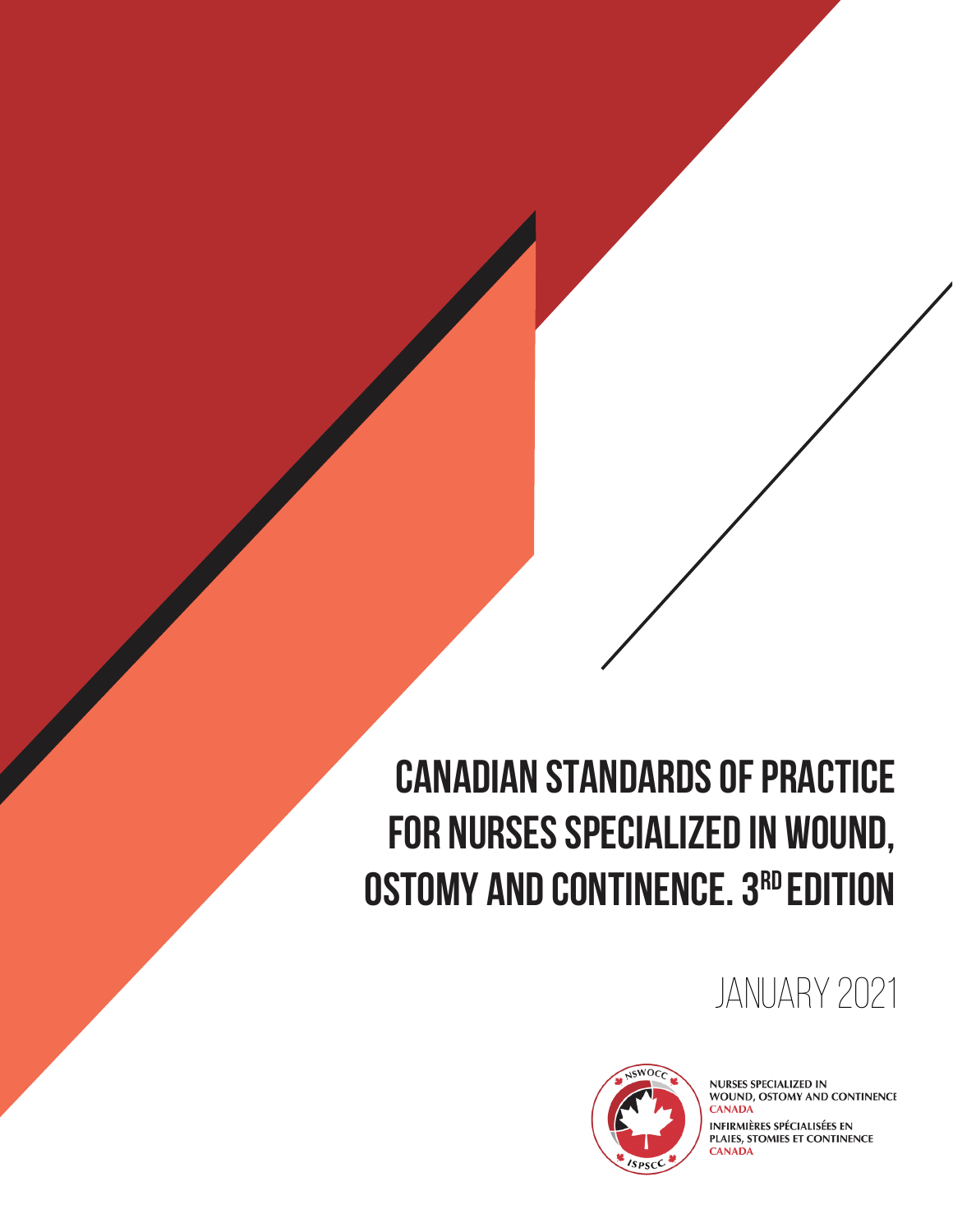#### **DISCLAIMER**

A Nurse Specialized in Wound, Ostomy and Continence (NSWOC) brings progressive expertise honed through continued education, mentoring and clinical experience. As such, the competencies listed within reflect a fusion of minimum standard expectations to more advanced proficiencies based on practice setting, organizational policies, independent knowledge, skills, and judgment.

These standards are not binding on nurses or the organizations that employ them. The application of these standards should be based on individual needs and local circumstances. They neither constitute a liability nor a discharge from liability. While every effort has been made to ensure the accuracy of the contents at the time of publication, neither Nurses Specialized in Wound, Ostomy and Continence Canada (NSWOCC) nor the authors offer any guarantee as to the accuracy of the information contained in them nor accept any liability with respect to loss, damage, injury, or expense arising from any error or omission in the contents of this work.

### **HOW TO CITE**

To reference these standards, use the following citation: Nurses Specialized in Wound, Ostomy and Continence Canada. Canadian Standards of Practice for Nurses Specialized in Wound, Ostomy and Continence. (3rd ed.) 2021.

#### **COPYRIGHT STATEMENT**

This document may be produced, reproduced, and published in its entirety, without modification, in any form, including in electronic form, for educational or non-commercial purposes. Should any adaptation of the material be required, for any reason, written permission must be obtained from NSWOCC.

### **ACKNOWLEDGEMENTS**

Canadian Standards of Practice for Nurses Specialized in Wound, Ostomy and Continence 3rd edition was edited and produced by John Gregory IIWCC, Opencity Inc.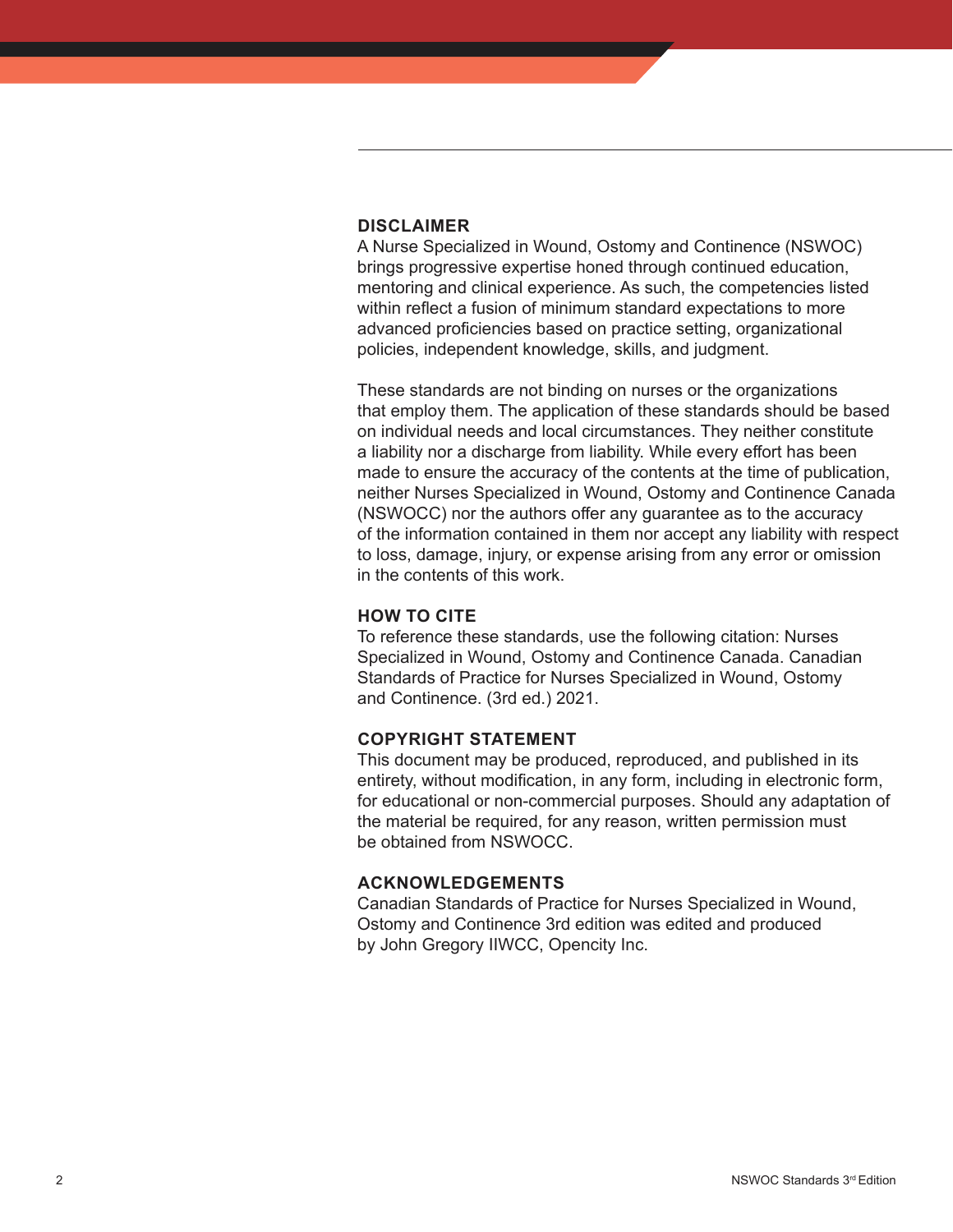# **the 16 STANDARDS**

The Canadian Standards of Practice for Nurses Specialized in Wound, Ostomy and Continence. 3rd Edition.



NURSES SPECIALIZED IN<br>WOUND, OSTOMY AND CONTINENCE **CANADA** INFIRMIÈRES SPÉCIALISÉES EN<br>PLAIES, STOMIES ET CONTINENCE **CANADA** 

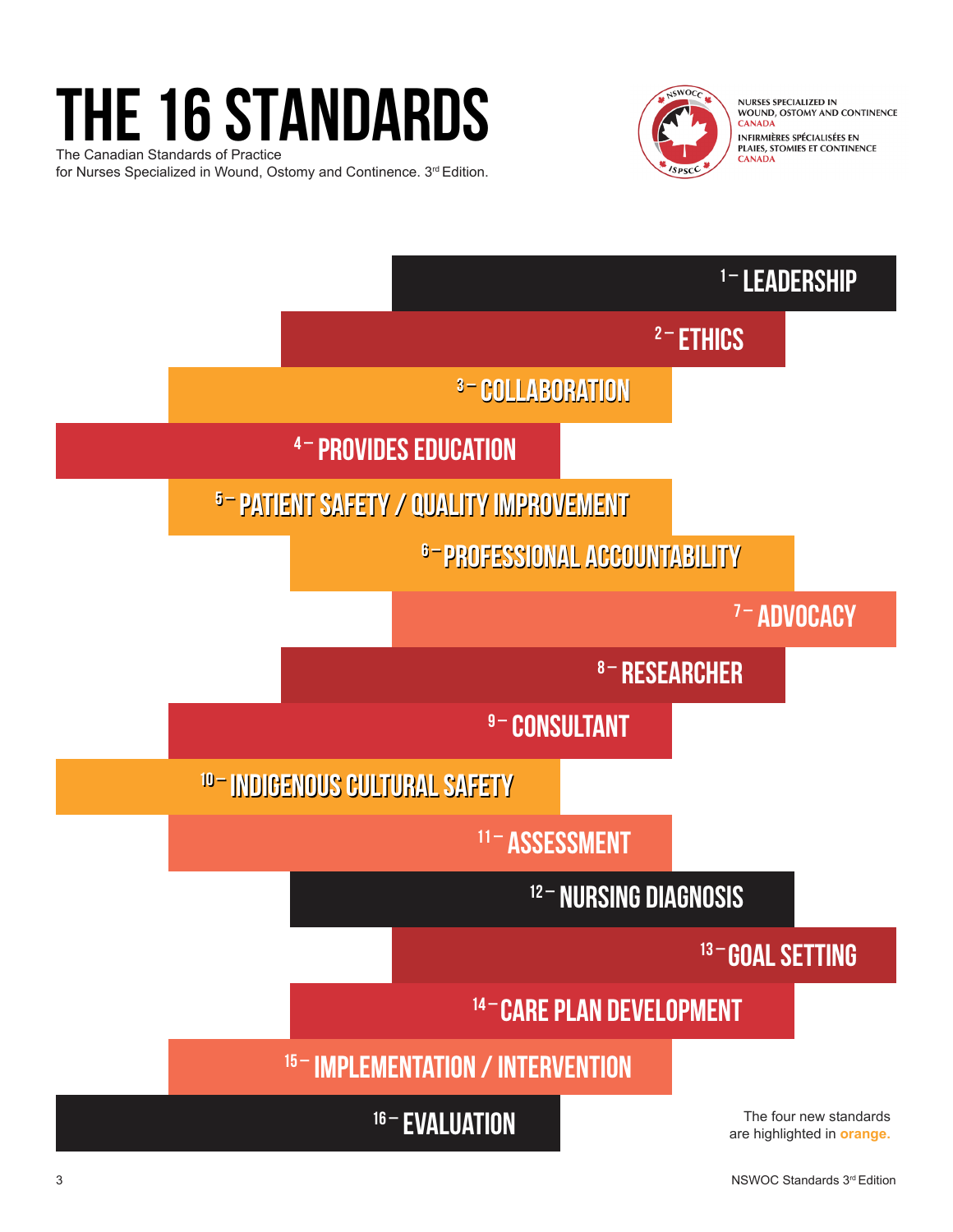### **Executive Summary**

These national standards of practice are intended for Canadian Nurses Specialized in Wound, Ostomy and Continence (NSWOC). Recognized as nurses who have specialized training in wound, ostomy and continence by the Canadian Nurses Association (CNA), NSWOC is the only nursing specialty with CNA certification in wound, ostomy and continence care (WOCC(C)).

Historically, the Canadian Association of Enterostomal Therapists (CAET) published the first Standards for Enterostomal Therapy Nursing Practice in 1997. The second edition was released in 2016.<sup>1</sup> The CAET organization was re-branded in 2018 to Nurses Specialized in Wound, Ostomy and Continence Canada (NSWOCC).

Revision of the NSWOC Standards of Practice every five years enables the organization to reflect the evolving health care environments, patient and caregiver needs, and educational achievements of the NSWOC. Regular revision is also a requirement of the CNA for ongoing nursing specialty certification.

These practice standards demonstrate why the CNA has recognized the Wound, Ostomy and Continence Institute with the 2020 Employer Recognition Award for exemplary support of CNA-certified nurses and the CNA Certification Program.

**Aim** – These revised Standards of Practice aim to support clinical practice based on informed evidence to improve the care and management of people living with wound, ostomy and continence (WOC) challenges.

**Intended Users** – Health care professionals who specialize in direct or indirect care of people living with WOC challenges.

The NSWOC brings progressive expertise honed through continued education, mentoring and clinical experience. As such, the competencies listed within reflect a fusion of minimum standard expectations to more advanced proficiencies based on practice setting, organizational policies, independent knowledge, skills, and judgment.

Please encourage the adoption of these standards in your health care organizations.

Debra Johnston MN, BScN, RN, NSWOC, WOCC(C), Committee Chair | January 2021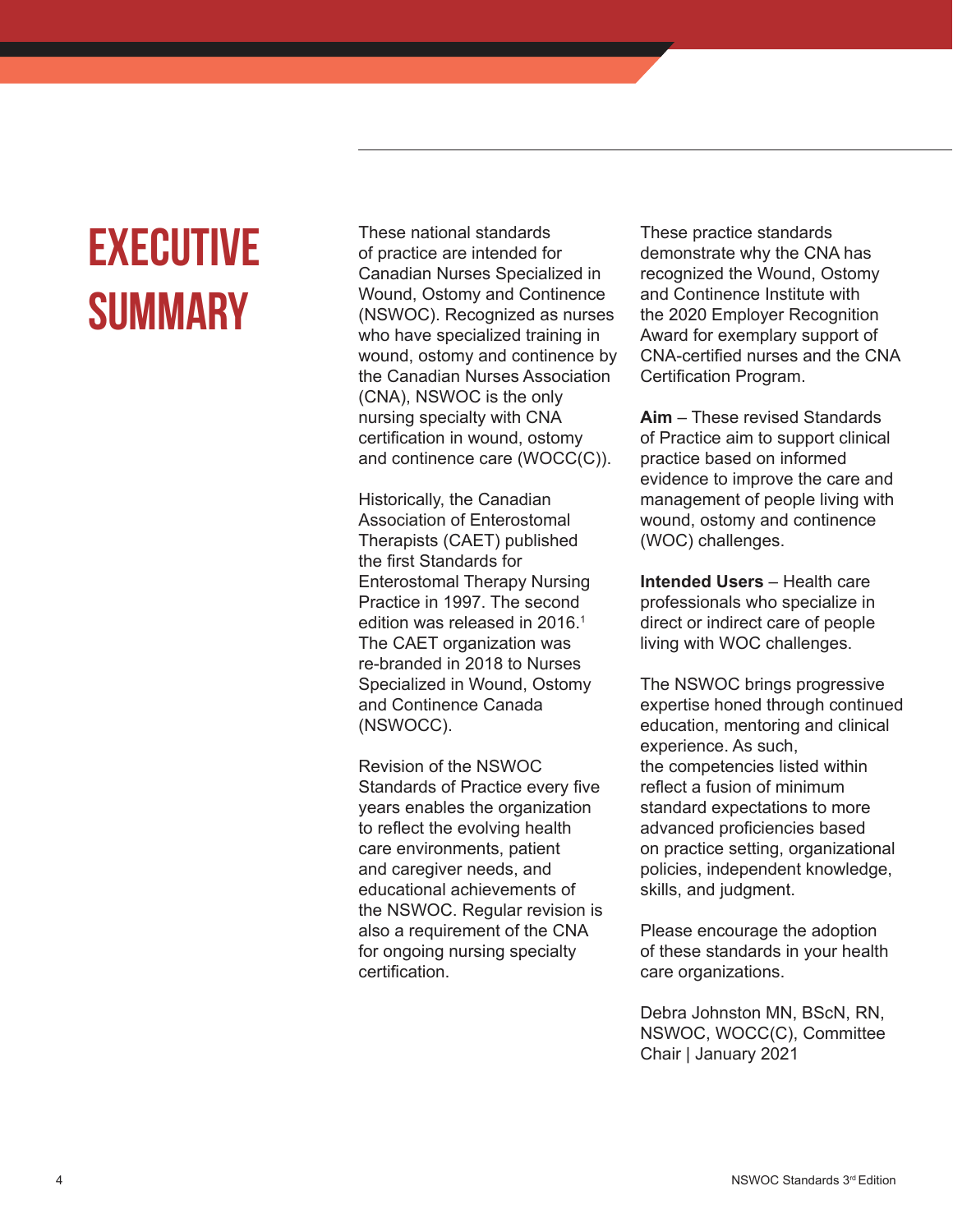# **STANDARDS OF PRACTICE TASK FORCE MEMBERS**

#### **COMMITTEE CHAIR**

Debra Johnston MN, BScN, RN, NSWOC, WOCC(C) – Ontario

### **STANDARDS COMMITTEE MEMBERS**

Valerie Chaplain, BScN, RN, NSWOC, WOCC(C) – Québec Ide Costa, PhD, BScN, RN, NSWOC – Ontario Tracy Dowds, MCISc(WH), BScN, RN, NSWOC, WOCC(C) – Ontario Laura Feniak, MCISc(WH), BScN, RN, NSWOC, WOCC(C) – Ontario Christina Hagner, MN, RN, NSWOC – British Columbia Mary Hill, MN, BScN, RN, NSWOC, WOCC(C) – Alberta Nevart Hotakorzian, BScN, RN, NSWOC – Québec Liz Ingham, BN, RN, NSWOC – Alberta Kim LeBlanc, PhD, MN, BScN, RN, NSWOC, WOCC(C), FCAN – Ontario Karla Lohnes, BScN, RN, NSWOC, WOCC(C) – Nova Scotia Erin Rajhathy, MCISc(WH), BScN, RN, NSWOC, WOCC(C) – Ontario Joyce Reardon, MN, BScN, RN, NSWOC, WOCC(C), GNC(C) – Ontario Laura Robbs, MN, BScN, RN, NSWOC, WOCC(C), NCA – Ontario Shareth Samuels Royal, BScN, RN, NSWOC, GNC(C), HPCN(C) – Ontario Carly St. Michel, BScN, RN, NSWOC, WOCC(C) – Ontario Pam Turnbull, MSN, BSN, RN, NSWOC, WOCC(C) – British Columbia Cecilia Yeung, MN, BScN, RN, NSWOC, WOCC(C), GNC(C) – Ontario Heather Wright, MCISc(WH), BScN, RN, NSWOC, WOCC(C) – Ontario Lori Zozzolotto, BScN, RN, NSWOC – Ontario

The literature review and synthesis was conducted by Wajma Attayi, HBSc, MPH, MHSc, CHE Nancy Parslow, MCISc(WH), RN, NSWOC, WOCC(C) Kevin Woo, PhD, MSc, BScN, RN, NSWOC, WOCC(C), FAPWCA

### **CONFLICTS OF INTEREST**

There are no conflicts of interest noted.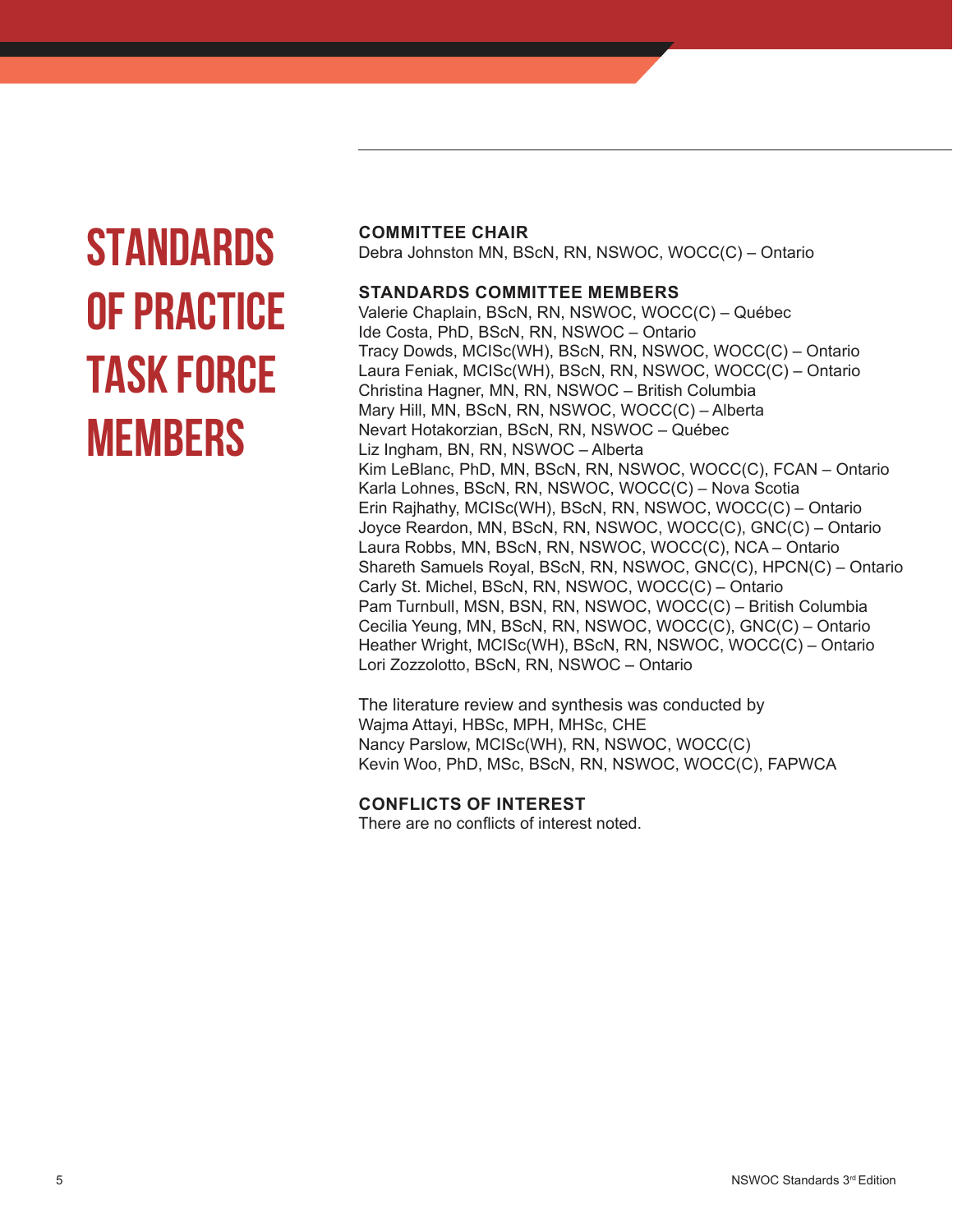| <b>Executive Summary</b>                               | 4              |  |  |  |
|--------------------------------------------------------|----------------|--|--|--|
|                                                        |                |  |  |  |
| <b>Standards of Practice Task Force Members</b>        | 5              |  |  |  |
| <b>NSWOCC &amp; WOC-Institute Programs at a Glance</b> | $\overline{7}$ |  |  |  |
| <b>Quadruple Aim Framework</b>                         | 10             |  |  |  |
| <b>Standards Development Methodology</b>               | 12             |  |  |  |
|                                                        |                |  |  |  |
| <b>Standard 1 - Leadership</b>                         | 14             |  |  |  |
| <b>Standard 2 - Ethics</b>                             | 15             |  |  |  |
| <b>Standard 3 - Collaboration</b>                      | 16             |  |  |  |
| <b>Standard 4 - Provides Education</b>                 | 17             |  |  |  |
| <b>Standard 5 - Patient Safety/Quality Improvement</b> | 19             |  |  |  |
| <b>Standard 6 - Professional Accountability</b>        | 20             |  |  |  |
| <b>Standard 7 - Advocacy</b>                           | 22             |  |  |  |
| <b>Standard 8 - Researcher</b>                         | 23             |  |  |  |
| <b>Standard 9 - Consultant</b>                         | 25             |  |  |  |
| <b>Standard 10 - Indigenous Cultural Safety</b>        | 26             |  |  |  |
| <b>Standard 11 - Assessment</b>                        | 27             |  |  |  |
| <b>Standard 12 - Nursing Diagnosis</b>                 | 28             |  |  |  |
| <b>Standard 13 - Goal Setting</b>                      | 29             |  |  |  |
| <b>Standard 14 - Care Plan Development</b>             | 30             |  |  |  |
| <b>Standard 15 - Implementation/Intervention</b>       | 32             |  |  |  |
| <b>Standard 16 - Evaluation</b>                        | 34             |  |  |  |
|                                                        |                |  |  |  |
| Glossary - abbreviations & definitions                 | 35             |  |  |  |
| <b>References</b>                                      | 38             |  |  |  |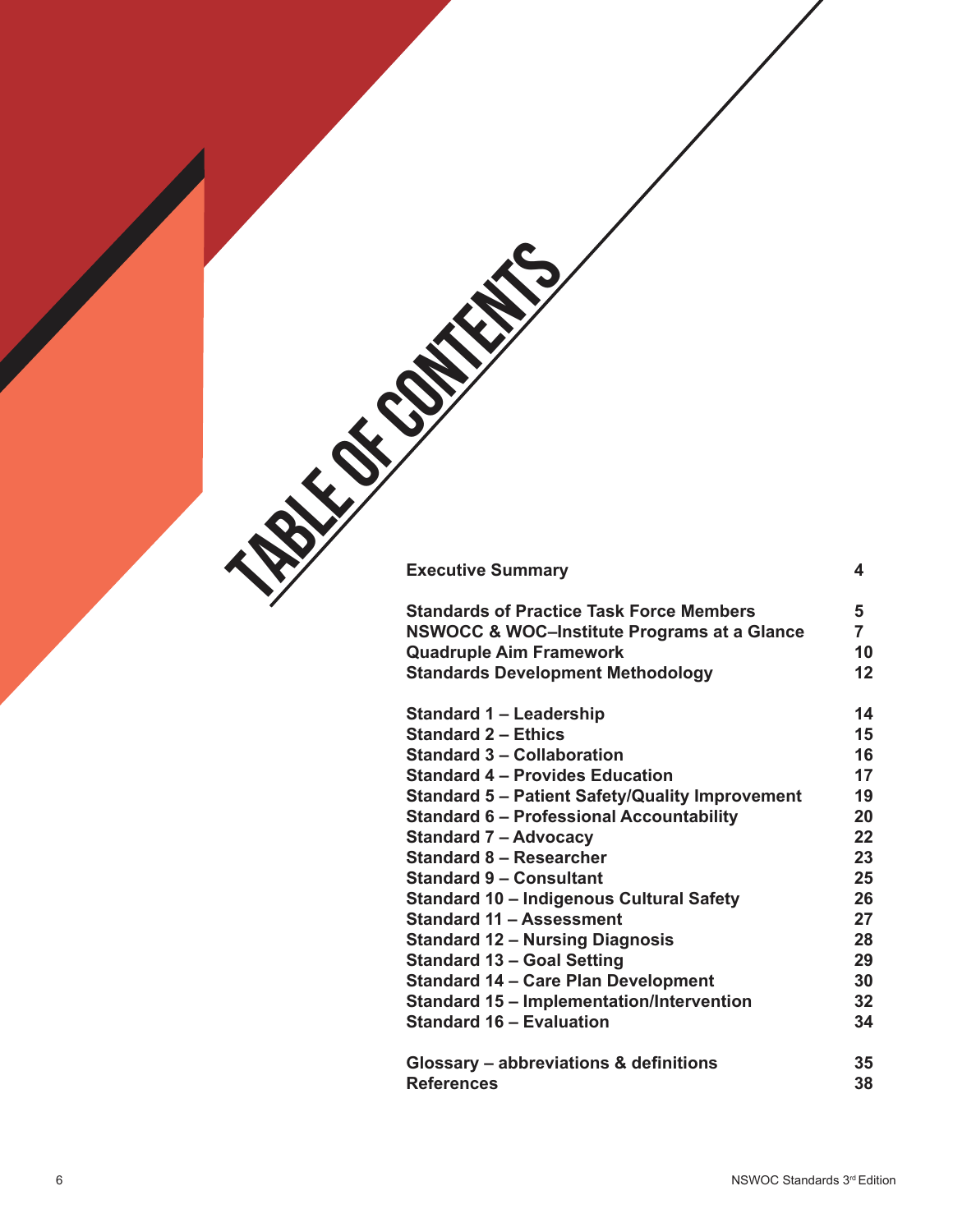### **NSWOC & WOC-INSTITUTE PROGRAMS AT A GLANCE**

NSWOCC is a registered charity of 625 nurses specializing in the nursing care of patients with challenges in WOC. Through robust standards of practice and leadership, NSWOCC facilitates specialized nursing care to promote excellence in the practice, education, and research of WOC care.

Mission - Leading excellence is our passion | Enhancing lives is our inspiration | Innovation is our commitment

- Vision Every person deserves specialized wound, ostomy and continence care
- Values Nursing specialty excellence | Leadership | Collaborative partnerships | Compassion

NSWOCC represents all NSWOCs providing them with a strong national association through which they can support each other and speak with a powerful, unified voice. NSWOCC is taking an active role in legislative policy to influence the health care decisions that affect NSWOC professionals every day.

An NSWOC is a registered nurse with advanced and specialized knowledge and clinical skills in wound, ostomy, and continence care who has graduated from a World Council of Enterostomal Therapists (WCET) recognized education program.

NSWOC is the only nursing specialty with CNA certification in wound, ostomy, and continence care (WOCC(C)). From acute care hospitals, outpatient clinics, community, long-term care, rehabilitation and independent practice, an NSWOC provides specialized holistic assessment and management as an interprofessional team member to meet individuals'/significant others' needs with ostomies, acute and chronic wounds, as well as urinary and fecal continence challenges.

The NSWOC *Power of 3* describes the value of three specialties (wound, ostomy, and continence) in a registered nurse who has completed a post-graduate education program in WOC care. NSWOCs reduce costs, enhance patient safety, and improve patient access and flow by providing evidence-informed, high-quality care. In parallel, NSWOCs reduce the number of specialized nurses needed to optimally care for WOC patients—from three to one.<sup>2</sup>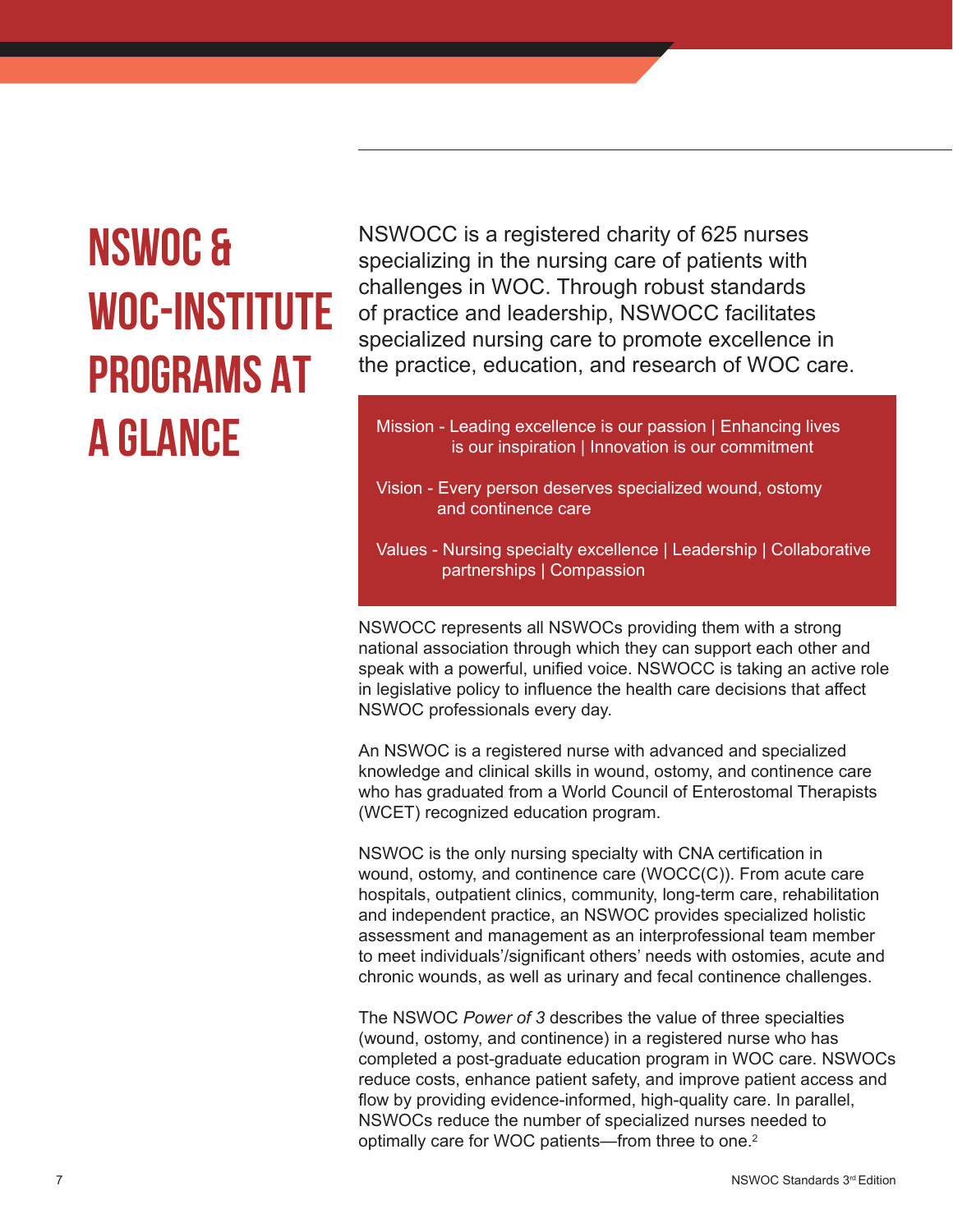NSWOCC operates a Wound, Ostomy and Continence academy called the WOC– Institute. Our tri-specialty is unique. We strive to improve patients' lives cared for by wound, ostomy, and continence nurses and to support those health care professionals who have chosen this dynamic and evolving field by providing comprehensive education and skills-based training to improve their practice. The WOC–Institute offers various online programs. Advanced programs include clinical preceptorship to allow nurses to improve their skills and understanding of WOC from a distance. The WOC¬–Institute's online and onsite educational programs are delivered by a team of knowledgeable and dedicated nurse leaders who are CNA-certified WOCC(C).

The membership profile, see Figure 1, emphasizes the breadth of and increasing academic achievements of NSWOCC members $3$ 

Advanced nursing practice, researcher, and consultant are achieved through combined experience, continuing education, and advanced education. An NSWOC develops progressive expertise in advancing the tri-nursing specialty through research, knowledge translation, and system-level thinking. At a minimum, an NSWOC requires a master's or doctoral degree in nursing along with specialty training to function in the role of clinical nurse specialist or advanced practice nurse.

### **WOC–INSTITUTE PROGRAMS**

**Wound, Ostomy and Continence Education Program (WOC-EP)** – The NSWOC graduate leads WOC teams and has the knowledge, skills, and judgment to manage complex patient issues in the areas of WOC.

#### **Skin Wellness Associate Nurse (SWAN)**

**Program** – Nurses that graduate from the SWAN program work as integral team members under the direction of NSWOCs and other clinical specialists to care for stable patients within their scope of practice.

#### **Foundations in Skin Health Programs** –

Individuals who complete the skin health programs develop foundational knowledge in WOC to aid in the day-to-day care of those living with an ostomy, wound or continence issue. They work in collaboration with an NSWOC or SWAN.

#### **Industry Skin Wellness Associate (ISWA)** –

ISWA program graduates have an enhanced ability to position their product portfolios from a clinical practice lens and to provide optimal support for nurses caring for WOC issues.

These programs are summarized in Figure 2.



#### Figure 1. NSWOCC membership profile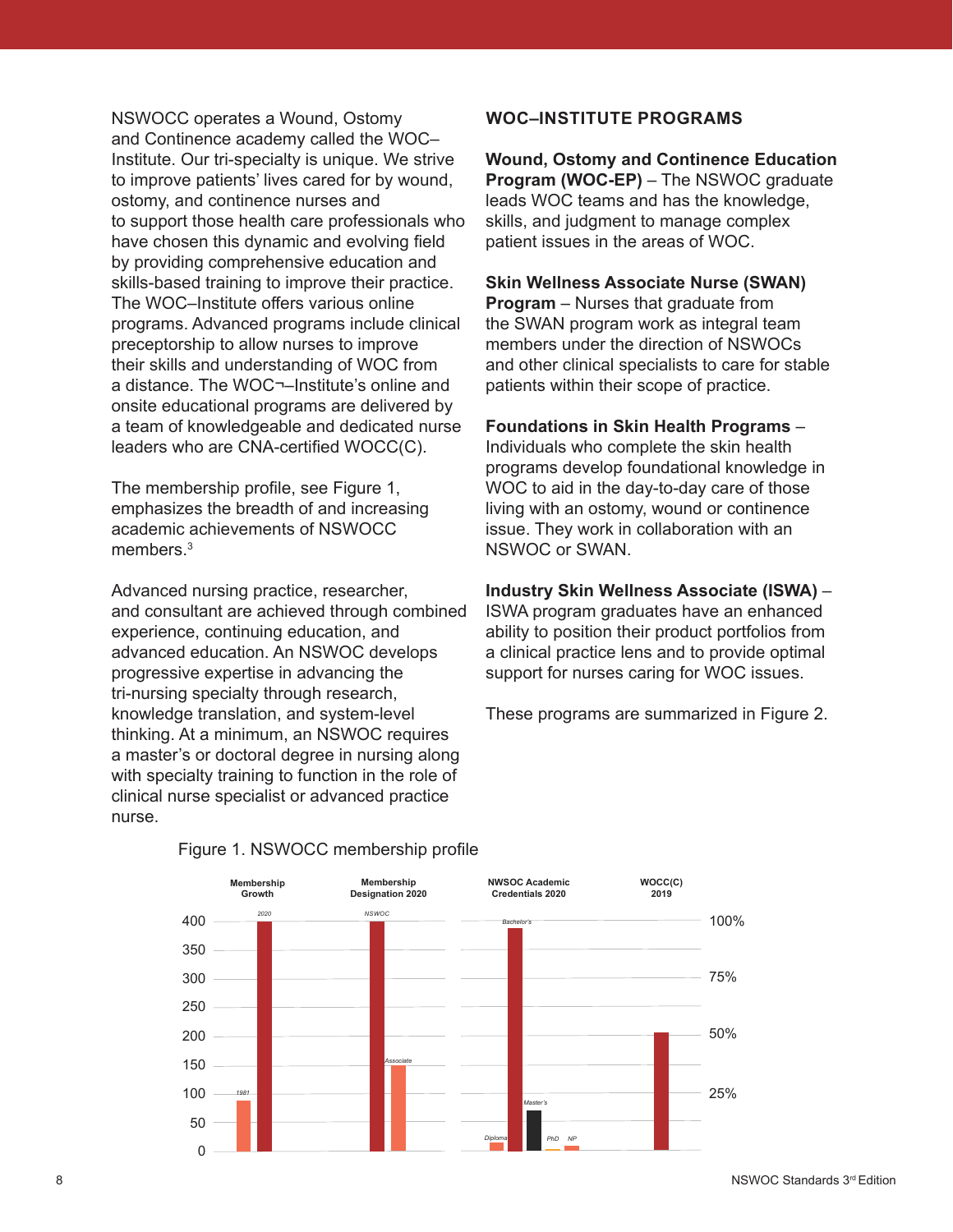### Figure 2. WOC–Institute Programs at a Glance

|                                       | <b>WOC-EP</b>                                                                                                                                                                              | <b>SWAN</b>                                                                                                                                                                                | <b>ISWA</b>                                                                                                                                                                                                                                                                         | <b>Foundations in</b><br><b>Skin Health</b>                                                                                                       |
|---------------------------------------|--------------------------------------------------------------------------------------------------------------------------------------------------------------------------------------------|--------------------------------------------------------------------------------------------------------------------------------------------------------------------------------------------|-------------------------------------------------------------------------------------------------------------------------------------------------------------------------------------------------------------------------------------------------------------------------------------|---------------------------------------------------------------------------------------------------------------------------------------------------|
| <b>Graduate</b><br>knowledge<br>level | Advanced<br>practice nurses/<br>clinical nurse<br>specialists/nurse<br>leaders. Ability to<br>work at full scope<br>of the RN role<br>in the areas of<br>WOC, managing<br>complex patients | Advanced<br>practice nurses/<br>clinical nurse<br>specialists/nurse<br>leaders. Ability to<br>work at full scope<br>of the RN role<br>in the areas of<br>WOC, managing<br>complex patients | Enhanced ability<br>to provide optimal<br>support for nurses<br>caring for those<br>with WOC issues.<br>Industry partners will<br>gain the advanced<br>ability to work<br>collaboratively<br>with health care<br>professionals and to<br>be ambassadors for<br>ethical partnerships | Foundational<br>knowledge of<br>either WOC<br>depending on<br>the courses<br>taken. Works in<br>collaboration with<br>an NSWOC and<br><b>SWAN</b> |
| <b>Entry</b><br>requirements          | University<br>prepared RNs                                                                                                                                                                 | Licenced<br>practical nurses/<br>registered<br>practical nurses<br>and diploma RNs                                                                                                         | Proof of employment<br>in industry                                                                                                                                                                                                                                                  | Any health care<br>professional or<br>caregiver                                                                                                   |
| <b>CNA</b><br>certification           | Yes                                                                                                                                                                                        | No                                                                                                                                                                                         | <b>No</b>                                                                                                                                                                                                                                                                           | No                                                                                                                                                |
| <b>Online/onsite</b>                  | <b>Blended online</b><br>and onsite                                                                                                                                                        | Online                                                                                                                                                                                     | Online                                                                                                                                                                                                                                                                              | Either online<br>or onsite                                                                                                                        |
| Competency-<br>based                  | Yes                                                                                                                                                                                        | Yes                                                                                                                                                                                        | <b>No</b>                                                                                                                                                                                                                                                                           | No                                                                                                                                                |
| <b>Standards</b><br>of Practice       | Yes                                                                                                                                                                                        | Yes                                                                                                                                                                                        | No                                                                                                                                                                                                                                                                                  | No                                                                                                                                                |
| <b>Clinical</b><br>component          | 225 hours<br>of clinical<br>preceptorship with<br>an experienced<br><b>NSWOC</b> mentor                                                                                                    | 75 hours of<br>self-directed and<br>experienced<br><b>NSWOC</b><br>supported<br>preceptorship                                                                                              | 50 hours of<br>simulated experience<br>in collaboration with<br>an NSWOC, SWANs<br>and other health<br>care professionals                                                                                                                                                           |                                                                                                                                                   |
| Ongoing<br>mentorship                 | Yes                                                                                                                                                                                        | Yes                                                                                                                                                                                        | Yes                                                                                                                                                                                                                                                                                 | Yearly refresher<br>courses are<br>recommended<br>either online or<br>onsite                                                                      |
| Program<br>length                     | 12 months                                                                                                                                                                                  | 4 months                                                                                                                                                                                   | 4 months                                                                                                                                                                                                                                                                            | 10 weeks online<br>or 2 days onsite                                                                                                               |
| <b>Designation</b>                    | NSWOC,<br>WOCC(C)                                                                                                                                                                          | <b>SWAN</b>                                                                                                                                                                                | <b>ISWA</b>                                                                                                                                                                                                                                                                         | Certificate of<br>completion only.<br>No designation                                                                                              |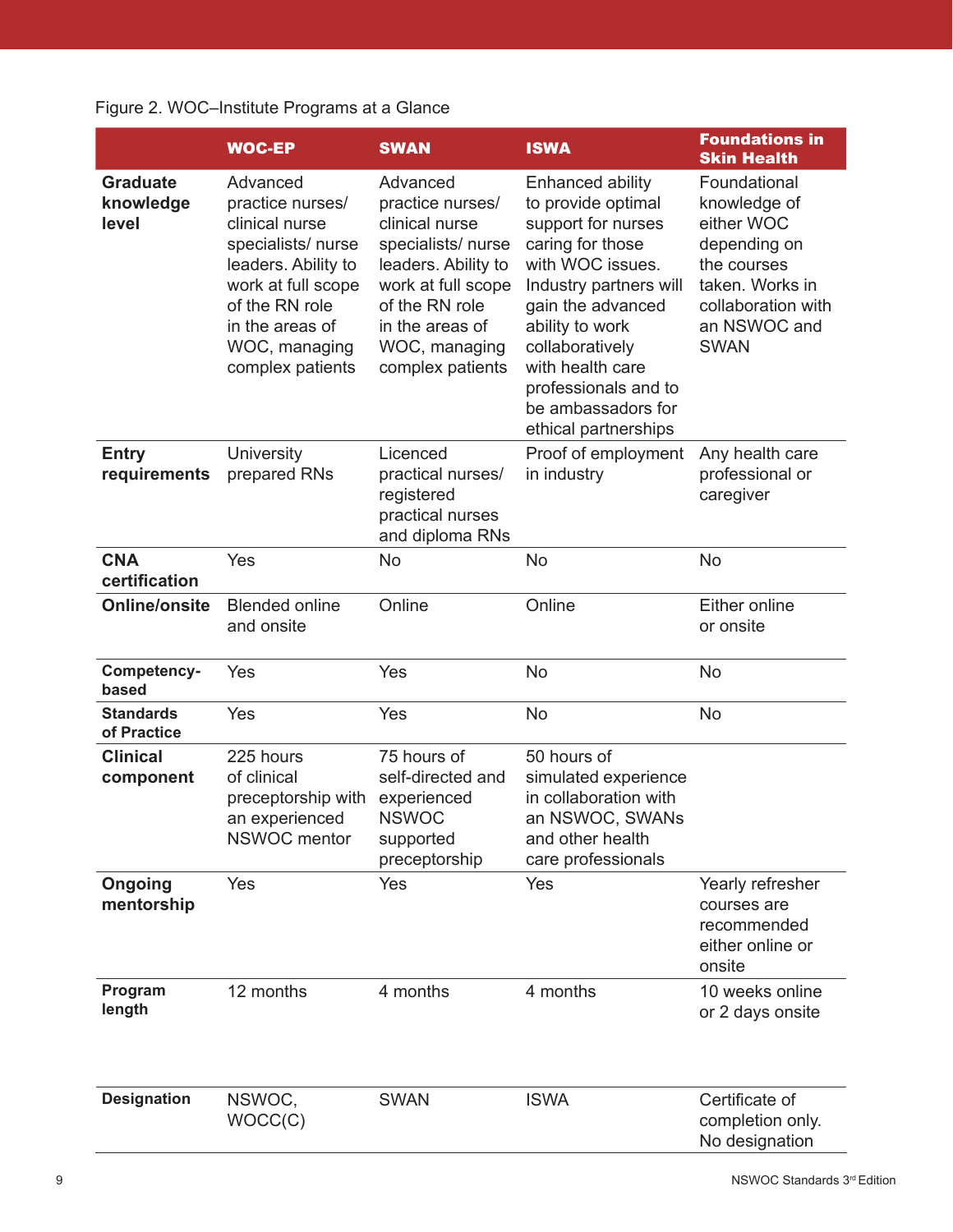### **Quadruple Aim Framework**

Health systems around the world strive to achieve the best quality of care for their patients.<sup>4</sup>

The World Health Organization defines the quality of care as "the extent to which health care services provided to individuals and patient populations improve desired health outcomes."5 Governments and health care organizations, both globally and nationally, look for strategies to improve their health care system(s).<sup>6</sup> The Institute for Healthcare Improvement (IHI) in the United States has been a significant contributor to improvements in science. They have been highly regarded and recognized for their contributions to advancing and sustaining better health outcomes and care worldwide for more than 25 years.<sup>7</sup> In recent years, IHI introduced four core objectives for a better health care system:7,8

- 1. Improving the patient experience of care.
- 2. Improving the health of populations.
- 3. Reducing the per capita cost of health care.
- 4. Improving workforce wellness.

These four objectives together form a quality-improvement framework called the Quadruple Aim.<sup>8</sup> In Canada, specifically in Ontario, the government has taken a bold step in utilizing this framework to organize its health care transformations. It is envisaged that this will soon be adopted by other provinces.<sup>9</sup>

#### **The application of the Quadruple Aim to NSWOC practice**

The Quadruple Aim framework and each of its objectives can, in fact, be applied to NSWOC principles/standards. These sixteen standards impact some or all the Quadruple Aim's listed goals. These standards of practice were developed to offer the highest level of evidence-based information to support emerging and established WOC practitioners. WOC practitioners who provide care to patients who require much needed treatments can improve their mental health and overall well-being.<sup>10</sup> Enhanced patient satisfaction/experience creates a cascading effect in improving population health (better patient outcomes), reducing health care costs, and enhancing provider satisfaction by bringing back joy into their work.<sup>10,11</sup> In applying the Quadruple Aim lens, interventions and care provided by an NSWOC have been found (as summarized in Figure 3) to improve measurable health care outcomes including: 12,13

- 1. decreased number of patient visits;
- 2. improved patient health and well-being;
- 3. fewer emergency department visits and readmissions;
- 4. decreased health care costs; and
- 5. in turn, improved experiences of provider and significant others.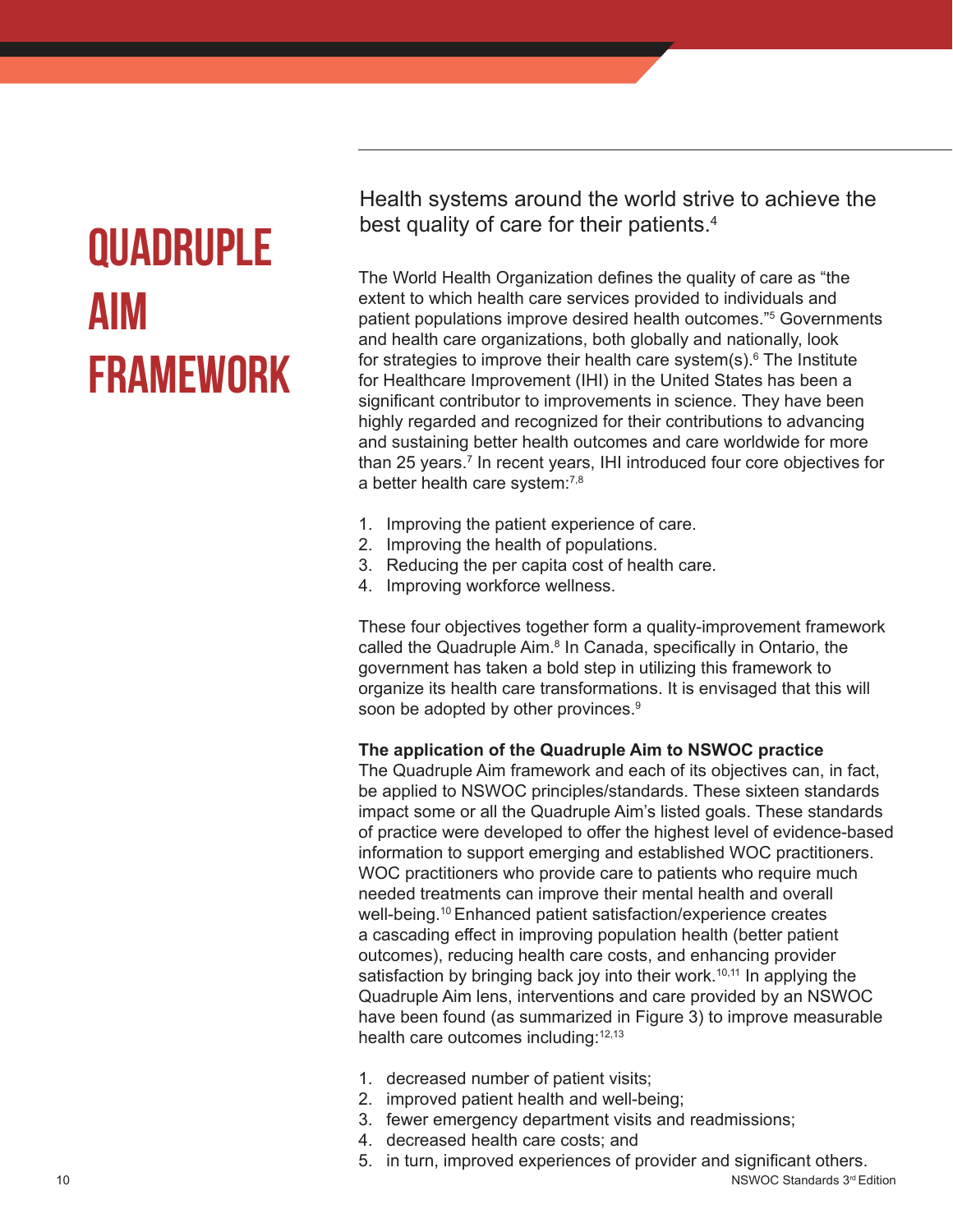



As a result, each of these 16 standards has an interconnected effect not only on how WOC practitioners can contribute to each of the objectives of the Quadruple Aim but also how they begin to shape and improve the health care system in Canada.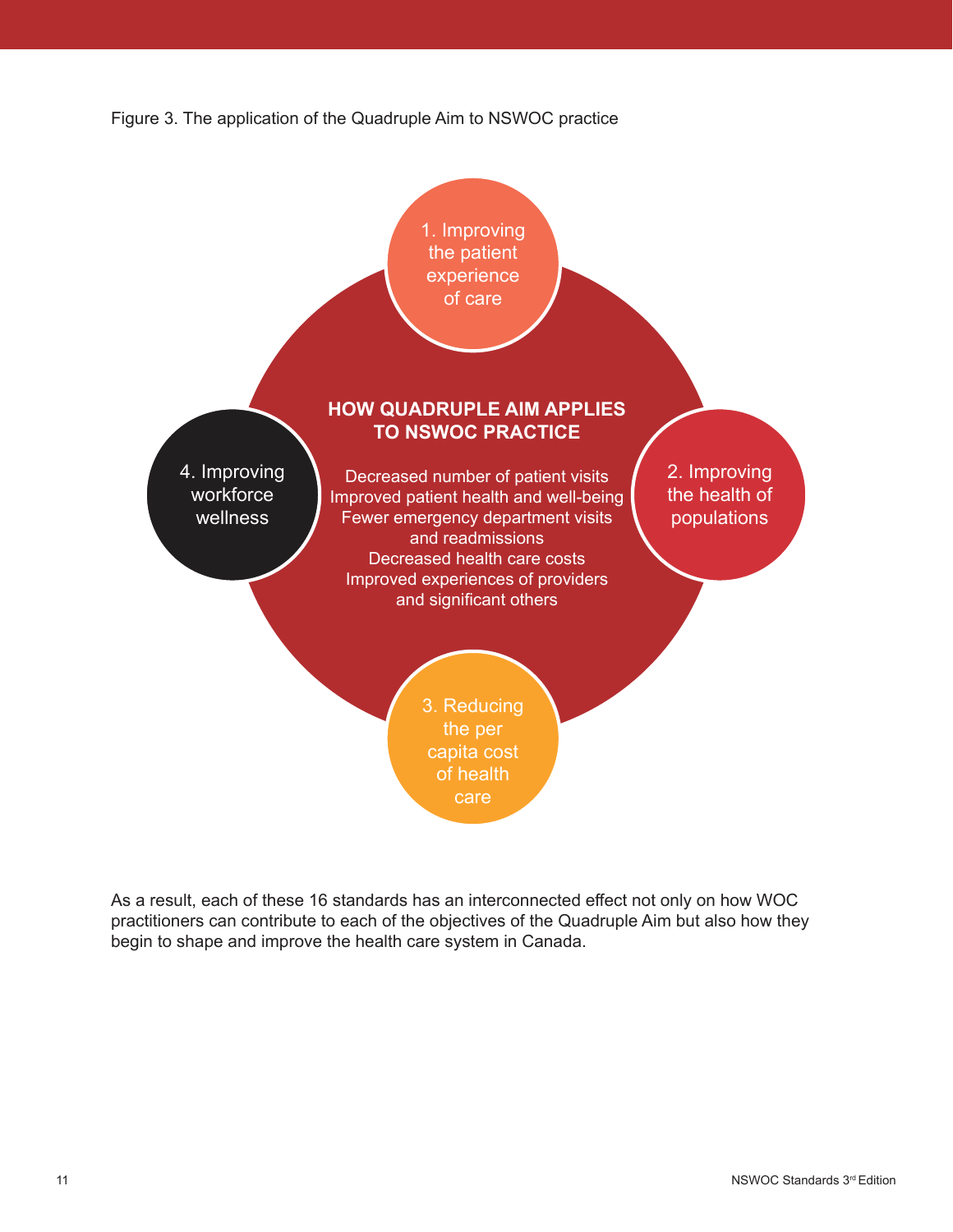### **STANDARDS DEVELOPMENT METHODOLOGY**

A review of the literature was conducted in February 2020 through Queen's University.

The search strategy employed focused on the following keywords and phrases: *wound, ostomy, continence, standard of practice, and scope of practice.* All papers in English were considered with no limit to the year of publication. Databases searched encompassed organization websites and libraries:

British Colombia College of Nursing Professionals; Canadian Gerontological Nursing Association; Canadian Nurses Association; College of Nurses of Ontario; College and Association of Registered Nurses of Alberta; Community Health Nurses Association of Canada; College of Registered Nurses of Manitoba; College of Registered Nurses of Newfoundland and Labrador; College of Registered Nurses of Prince Edward Island; College of Registered Psychiatric Nurses of Alberta; College of Registered Psychiatric Nurses of Manitoba; Nova Scotia College of Nursing; Nurses Association of New Brunswick; Nurses Specialized in Wound, Ostomy and Continence Canada; Ordre des infirmiers et infirmières du Québec; Registered Nurses Association of the Northwest Territories and Nunavut; Registered Psychiatric Nurses Association of Saskatchewan; Saskatchewan RN Association; Society of Gastroenterology Nurses and Associates; and WOCN Society library. Databases:

CINAHL; EMBASE; Google Scholar; MEDLINE; Nursing and Allied Health Source on ProQuest; PsycInfo; and PubMed.

The committee reviewed the 101 articles identified and retained 74 as relevant for the project. Additional articles were identified in support of the Province of Québec, Quadruple Aim, and Indigenous peoples. Article review summaries were organized by the existing 12 standards,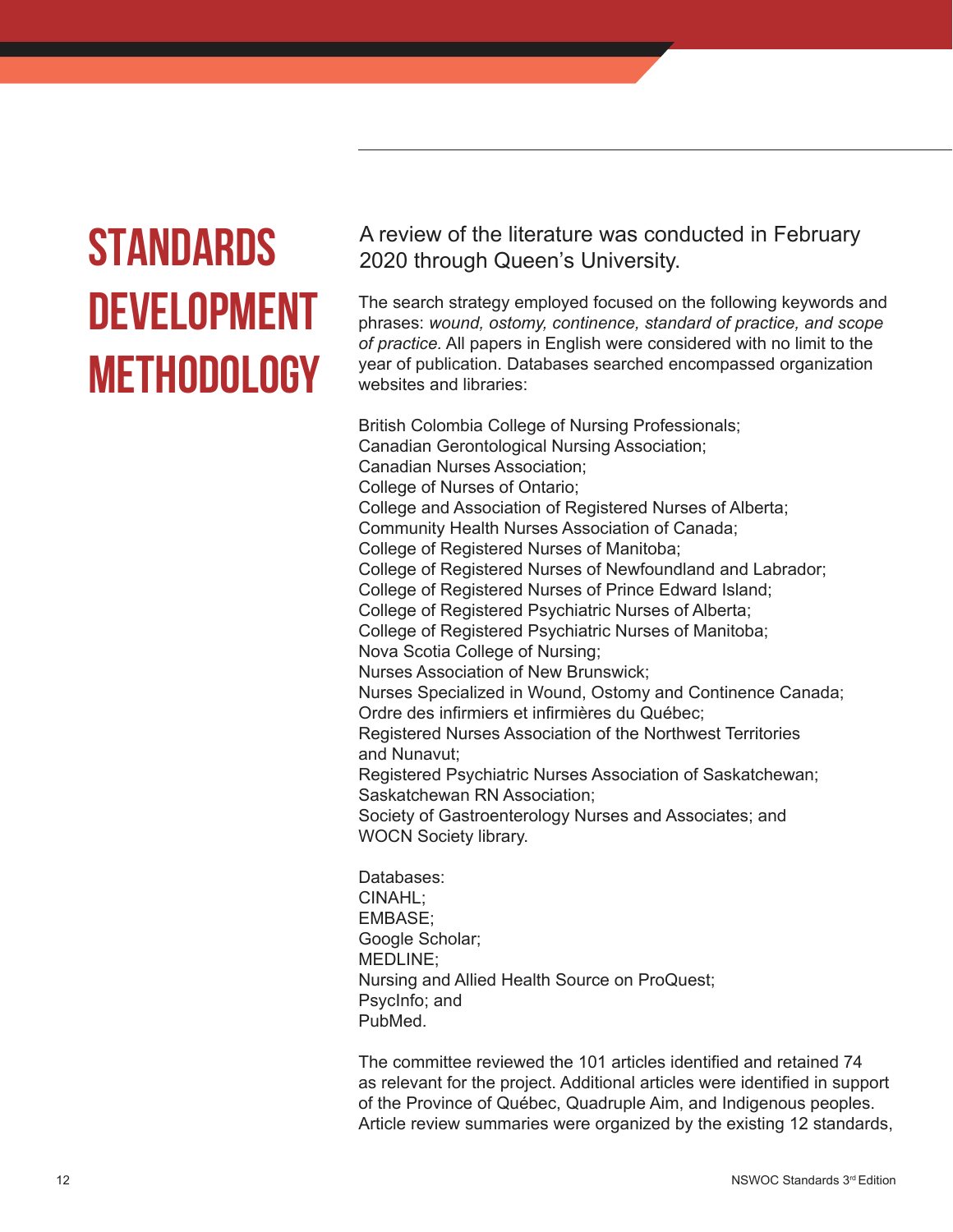noting where new emerging standards should be considered. Four smaller teams developed sections of the standards. Task force members not involved in the individual standard development worked in pairs to validate the references and to refine the accuracy of other **statements** 

The synthesis of the literature led the committee to identifying and incorporating four new standards: Collaboration, Professional Accountability, Patient Safety/Quality Improvement, and Indigenous Cultural Safety. Patient-centred care is fundamental to the care provided by an NSWOC, and as such, patient-centred care has not been delineated as a specific standard. Instead, patient-centred care is embodied as an essential component of each standard.

Peer reviewers provided input into these standards of practice. A total of 37 peer reviewers provided valuable input into the document. This was collected via Survey Monkey during November 2020. Overall, 95% of the reviewers stated that they would recommend these standards to NSWOC colleagues in Canada. Minor refinements were made to the document, and the overall results and insights were discussed with the task force members. Finally, the completed recommendations were approved by the NSWOCC Board before publication.

### **GUIDE TO THE STANDARDS**

Each of the 16 standards begins with an introductory statement to provide context to the content within. Two levels of practice are listed below to reflect the advancing educational achievement, knowledge, skills, and judgment of an NSWOC. The first level will highlight both standard expectations and advanced proficiencies gained by progressive experience and expertise for the NSWOC with an undergraduate, graduate or PhD level of advanced education. The second section will highlight the extended scope of practice for an NSWOC with a nurse practitioner (NP) designation.

"Advanced nursing practice is an umbrella term describing an advanced level of clinical nursing practice that maximizes graduate educational preparation, in-depth nursing knowledge and expertise in meeting the health needs of individuals, families, groups, communities and populations."14

At the time of writing, the term Advanced Practice Nurse (APN) is not a protected title; however, the current APN roles are the clinical nurse specialist and the nurse practitioner in Canada. While the educational background of NSWOCs is evolving to higher levels, the current minimum entry into the NSWOC education program is an undergraduate degree in nursing. As such, not all NSWOCs are considered APN at this time.<sup>15</sup>

Through the document, we have carefully chosen to use the term *patient* for consistency and conciseness. This is intended as an allencompassing term that can include clients and residents in a variety of settings. We introduced the use of *significant others* as a similar term to include family members and caregivers.

These are drawn from three sources i) refined statements from the second edition ii) informed practice from the literature synthesis iii) the expert opinion of the authors, shown with  $\dagger$  the symbol.

The numbering of the standards in this third edition does not correlate with the numbering of the standards in previous editions.

These standards of practice are a poignant reminder of how the role and organization of nurses in Canada has evolved. The pandemic in 2020 forced many established practices to be re-examined, adapted, and refined. The practice change is evident with the inclusion of four new standards: Collaboration, Professional Accountability, Patient Safety/ Quality Improvement, and Indigenous Cultural Safety.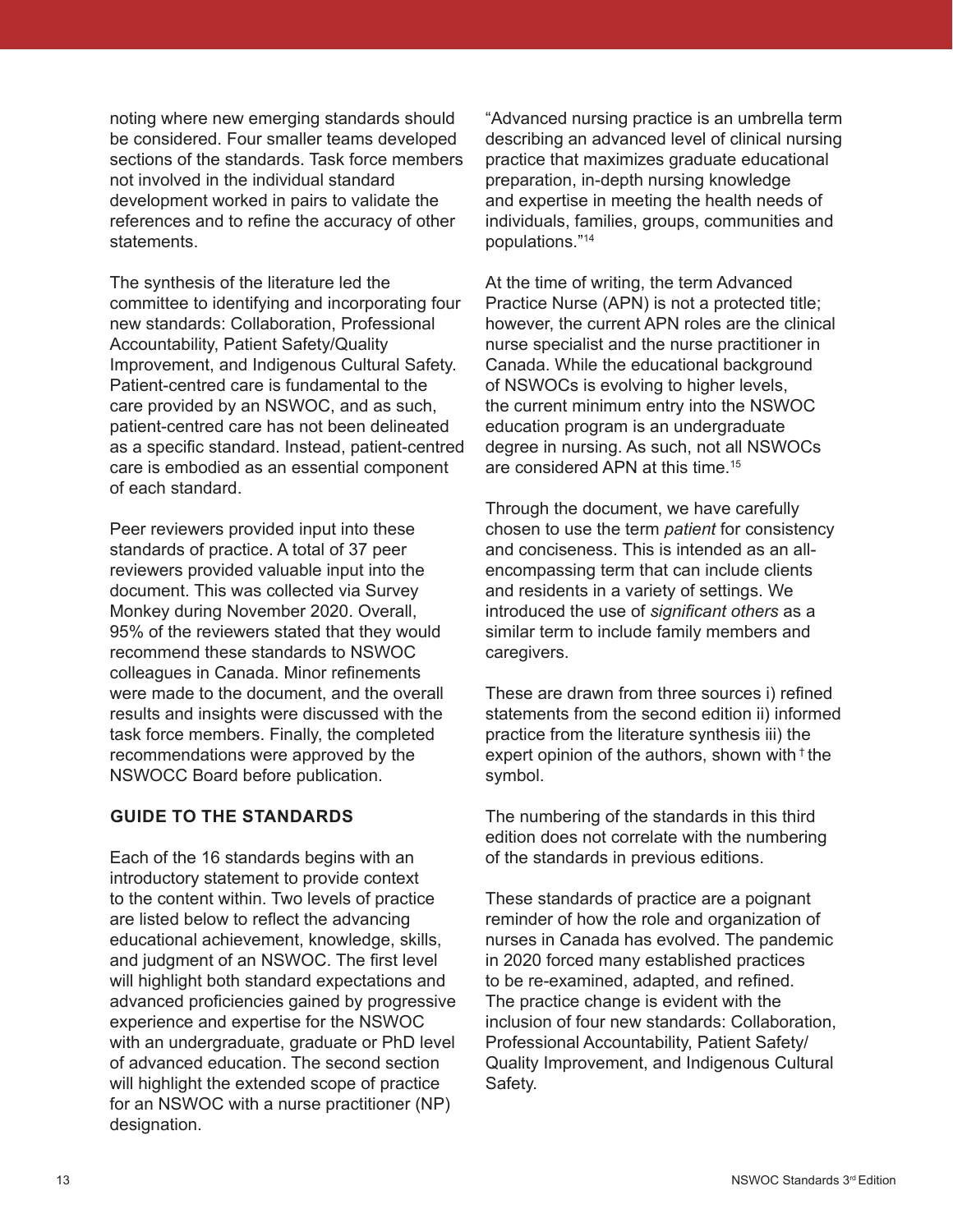# **NSWOC STANDARD 1 – LEADERSHIP**

An NSWOC develops leadership by advancing the tri-nursing specialty expertise by participating in professional development, research activities, knowledge translation, and system-level thinking. Leadership for an NSWOC is not limited to the clinical level but adds value at many organizational, operational, strategic, and academic levels.

- Work across all health care sectors to support individuals and families with WOC issues to achieve the desired health outcomes.16,17,18
- Serve as an agent of change who is dynamic and adaptive and demonstrates flexibility and creativity to improve health care services for individuals and families with WOC issues.<sup>14,16,19,20</sup>
- Thrive by implementing a framework of excellence for WOC care issues.<sup>18</sup>
- Is involved in leadership role(s) and partnership(s) with stakeholder initiatives that support and promote WOC care within the public, health care administration, political, and insurer sectors.†
- Engage in person- and family-centred care and collaborates with the health care team members and affiliates to facilitate appropriate access to care resources by individuals and families with complex needs.17,21
- Engage individuals and their significant others with complex needs in their care and helps them to find appropriate information to make informed decisions.†
- Promote the uptake of current evidence-informed practice and education to the public, patients, significant others and health care team, as well as organizational partners and affiliates.<sup>1,22</sup>
- Manage services and resources in a fiscally responsible manner to ensure improved access for patients to safe, effective, and appropriate care.1,17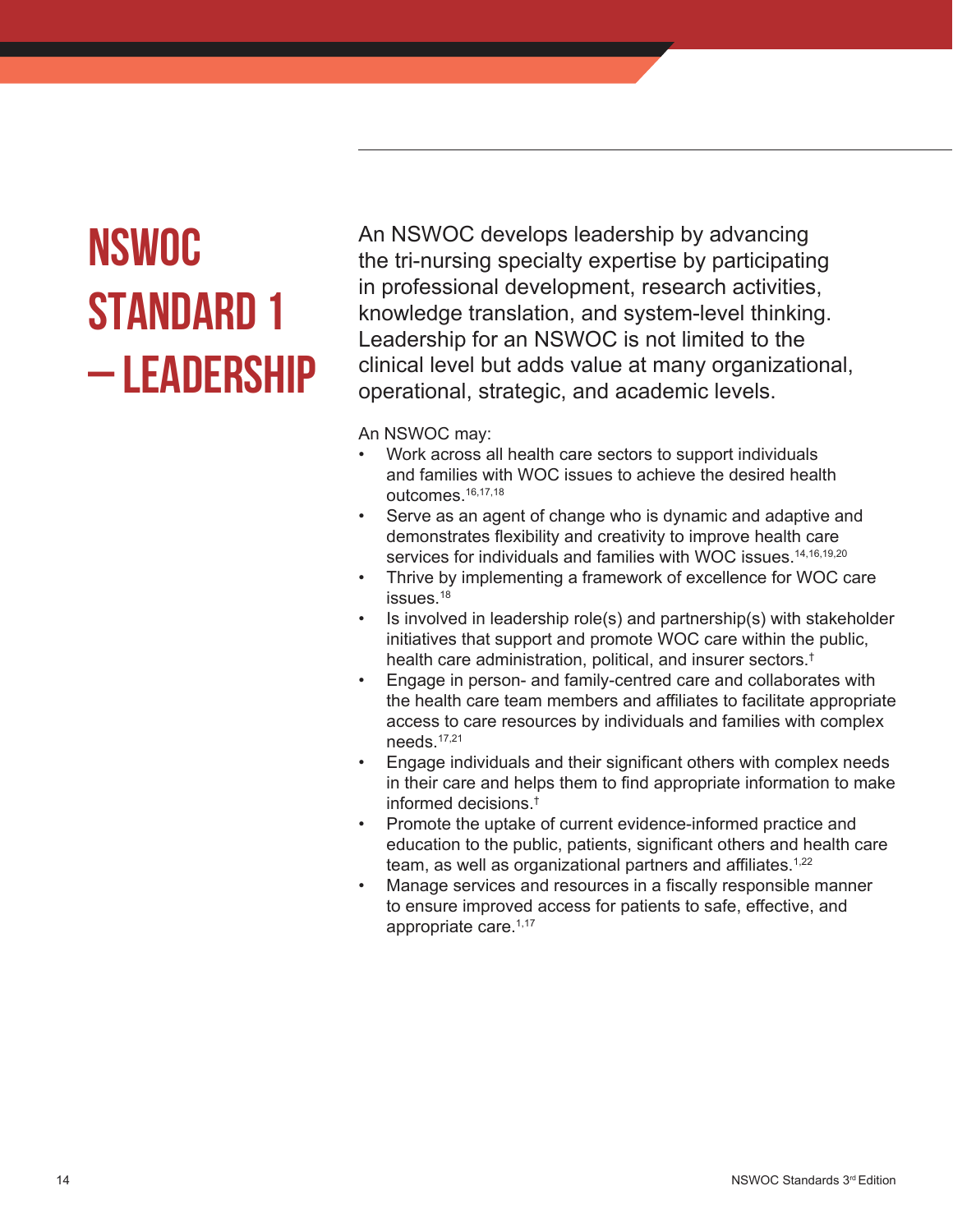# **NSWOC STANDARD 2 – ETHICS**

The ethical principles listed below are to be applied in all fields of the NSWOC practice (direct care, policy making, teaching, mentoring, research, management), including dealing with therapeutic product manufacturers and pharmaceutical companies, by all individuals, no matter their level of expertise, and in all settings of practice, including virtual interactions and social media.

- Provide safe, competent, and culturally sensitive WOC nursing care to the public by using knowledge, skills, and judgment.<sup>16,20,23-30</sup>
- Follow the applicable codes of ethics for registered nurses.<sup>1,20,23,25,31</sup>
- Engage in identifying, deliberating and resolving complex value choices.32
- Promote health values of patient well-being while respecting inherent dignity and personal choices regarding wound, ostomy, or continence care issues.11,17,24,28,30,31,33
- Maintain privacy and confidentiality of patient information per organizational policy, professional association regulation, and provincial/territorial legislation.1,17,20,21,24,28,30
- Act with integrity, honesty, and professionalism in all aspects of care with a patient requiring wound, ostomy or continence expertise, ensuring fairness in the use of resources and preserving dignity.<sup>11,20,21,24,28,30</sup>
- Clearly and accurately represent self with respect to name, title, and role.17,28
- Promote and maintain respectful communication in all professional interactions, including patients, colleagues, students, and other health care workers.<sup>17,28,30</sup>
- Initiate, maintain and terminate NSWOC-patient relationships in an appropriate manner and within professional boundaries, including directing friends and family members to seek care from other health care providers.<sup>17,28,34</sup>
- Identify the effect of own values, beliefs, and experiences in carrying out clinical NSWOC activities; recognizes potential conflicts; and takes action to prevent or resolve.<sup>17,24,28,34</sup>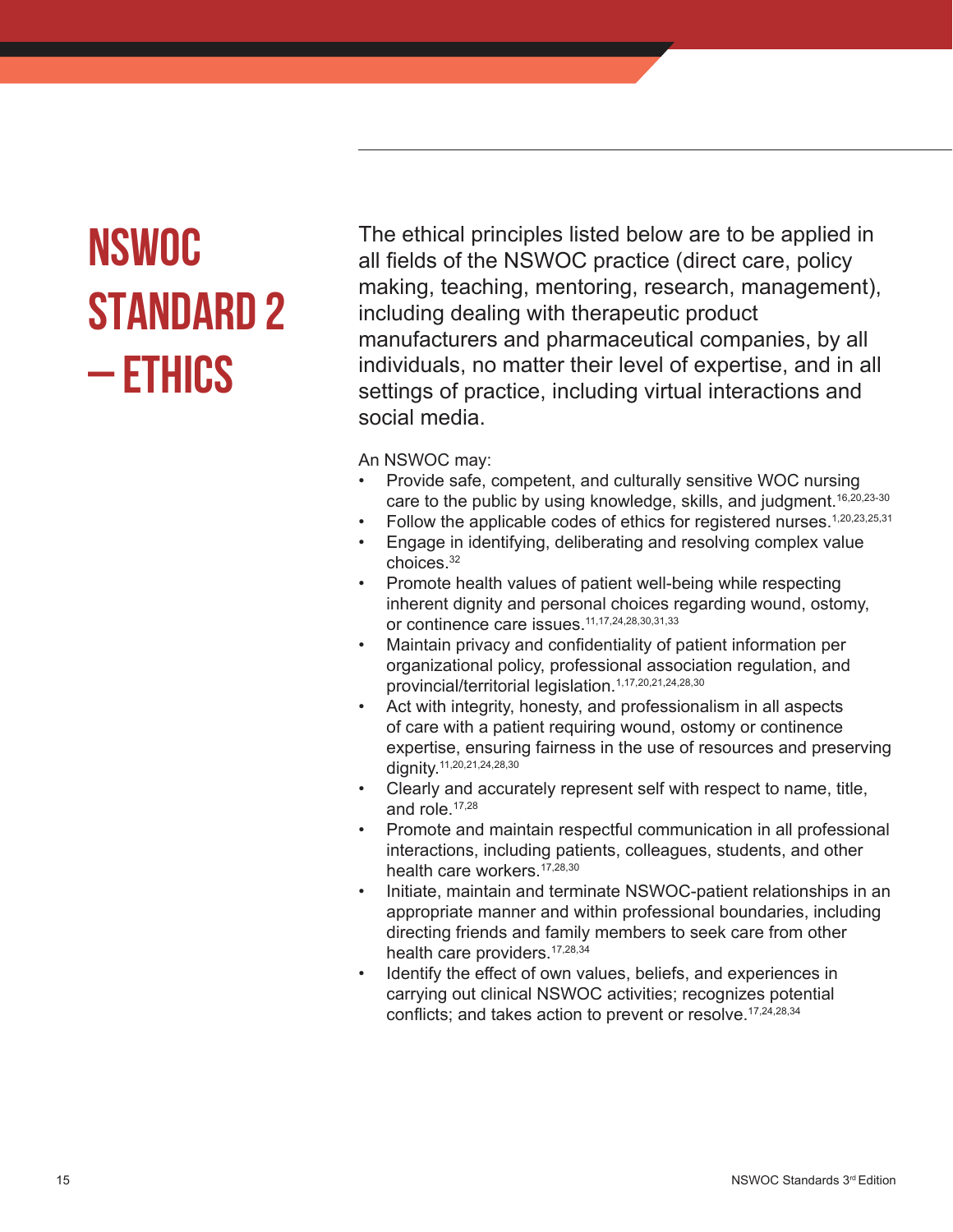### **NSWOC STANDARD 3 – COLLABORation**

An NSWOC demonstrates collaboration by developing and maintaining relationships that are respectful of patient values, needs, wishes, experience, beliefs, and knowledge to promote the achievement of goals / outcomes.

- Collaborate with the patient, significant others, and the interprofessional team to develop and enhance the care plan.<sup>17,33,35</sup>
- Continuously build upon a network of resources (organizational, industry, and virtual) to facilitate innovative, collaborative opportunities for both the patient and the health care system.<sup>35</sup>
- Improve interprofessional collaboration by communicating clearly and respectfully while promoting a safe environment for idea sharing, problem-solving, and innovation.<sup>17,35,36</sup>
- Collaborate to improve quality of care and patient outcomes and promotes cost-effective management of resources. 32,33
- Collaborate to ensure safe and effective transitions through the health care trajectory.<sup>16,24,32,37</sup>
- Collaborate effectively by working within the scope of practice of an NSWOC while understanding the roles of other health care team members. 17,23,24,37
- Collaborate with stakeholders, including public and professional organizations, to build and influence health policies to improve outcomes of individuals.17,35
- Collaborate in a variety of mediums including in person, by telephone, written, or remotely, as required, and may involve the patient, significant others, or other members of the health care team.34,38
- Collaborate with other health care professionals by requesting consultations and accepting appropriate referrals within NSWOC scope of practice outlined by agency or institutional policies.<sup>34</sup>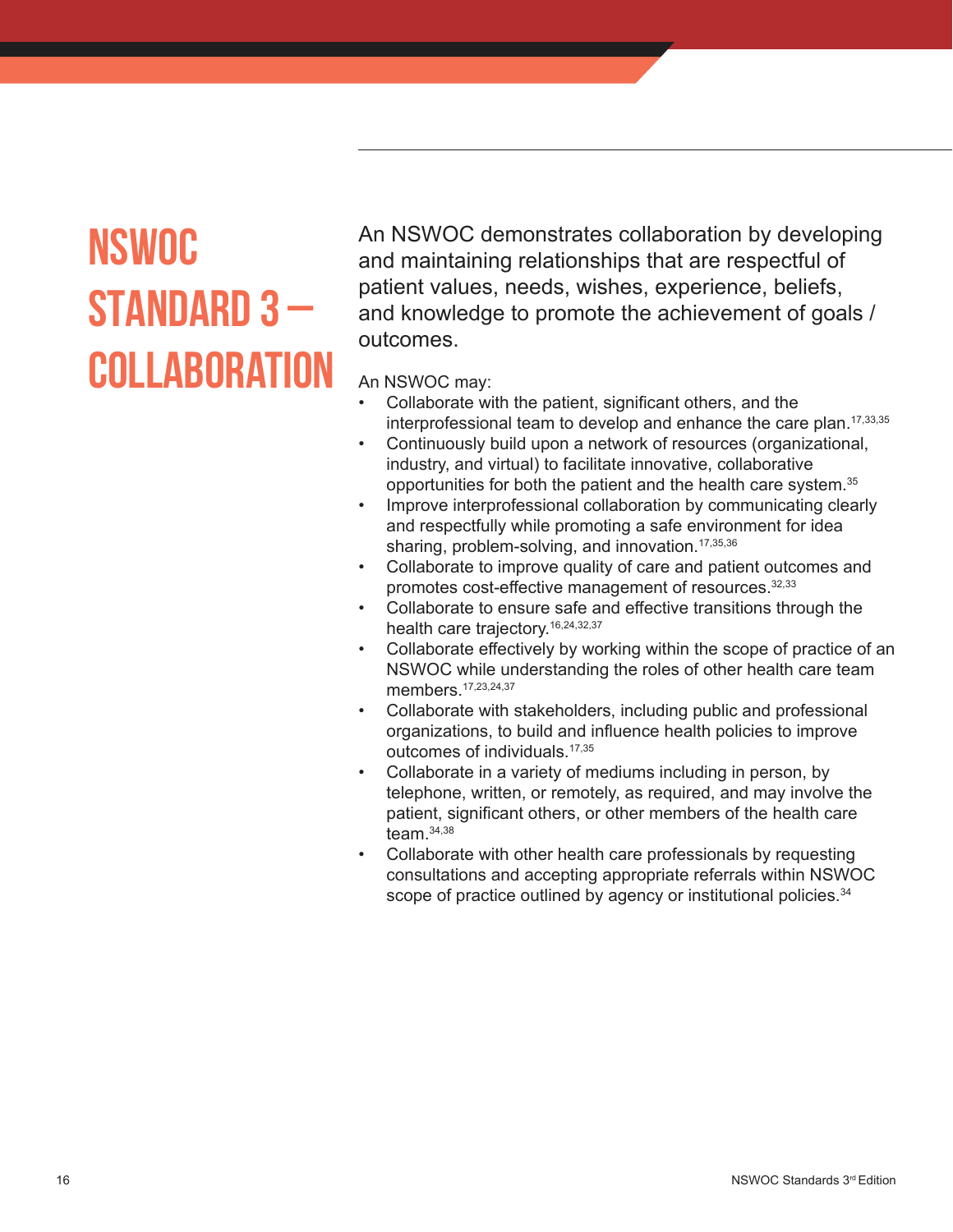### **NSWOC STANDARD 4 – PROVIDES EDUCATION**

As a nursing leader, an NSWOC demonstrates leadership by providing specialized education using the steps of the nursing process (assessment, planning, implementation, and evaluation) to promote optimal care, knowledge, and service to patients, significant others, students, interprofessional teams, and other groups.

- Assess the learning needs of patients, significant others, interprofessional teams, and other groups through subjective and objective data on the topic(s) of WOC management.13,14,22,24,25,28,32,36,39-42
- Plan education in collaboration with patients, significant others, interprofessional teams, and other groups that incorporates cultural competence, health literacy skills, technology literacy skills, and age-appropriate content to provide optimal WOC education.18,24,25,28,32,35-37,43-46
- Implement individualized, competency-based, learning plans for patients, significant others, interprofessional teams, and other groups using evidence-informed strategies and principles of teaching and learning to provide optimal WOC education.13,14,18,22,24,25,28,31,32,35,37,41,43,44,46
- Create positive learning environments for patients, significant others, interprofessional teams, and other groups that promote active engagement in the development of self-management and professional skills required for the care/teaching of WOC management.13,14,18,22-25,28,31,32,35,37,41,43-48
- Disseminate specialized knowledge, skills, and judgment when providing optimal WOC education (e.g., product knowledge and specialized nursing knowledge) to patients, significant others, interprofessional teams, and other groups.<sup>11,14,15,18,22,24,25,27,28,</sup> 31,32,35,36,39,42,45-47,49
- Evaluate the effectiveness of the WOC education provided in collaboration with the learner (i.e., patients, significant others, interprofessional teams, and other groups), and revises the education plan as required.13,14,23,24,28,35,37,39,43,44
- Document the WOC education that is planned, implemented, and evaluated according to organizational policy and professional standards.14,25,27,28,31,40,41,44
- Contribute to the professional development of students, colleagues, and professional teams through the roles of coach, mentor, and preceptor.14,18,20,23-25,28-32,35,37,43,44,47,48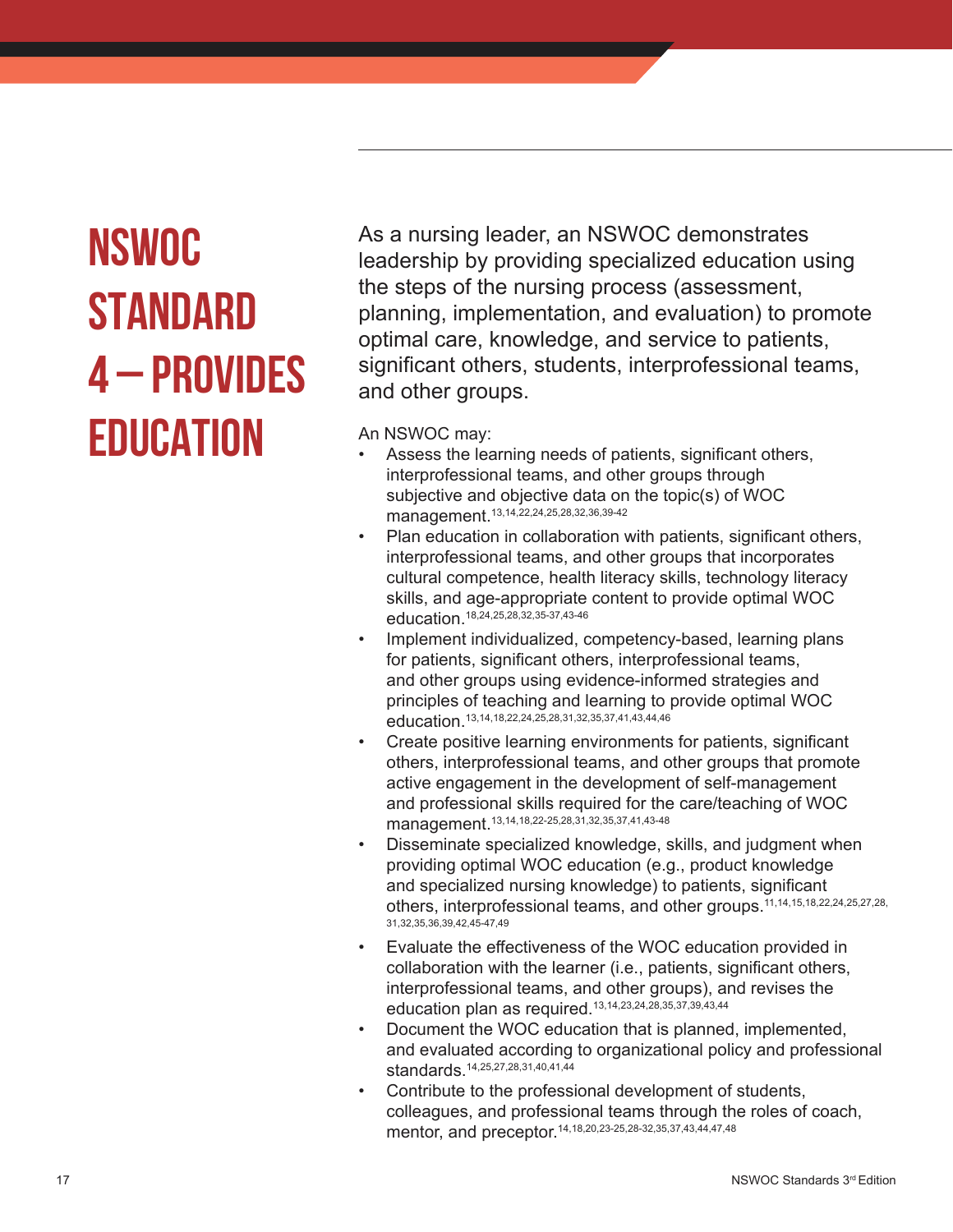- Participate in reflective-practice and uses feedback from consumers (e.g., managers and colleagues/professional teams) to improve NSWOC nursing practice.<sup>20,22,23,25,27,29,40</sup>
- Practice self-awareness (i.e., values, beliefs, experiences and how they impact patients, significant others, interprofessional teams, and other groups) and takes action to prevent/resolve conflicts where necessary.24,27,34,50
- Pursue professional growth and development opportunities to maintain competency through continuing education and CNA certification.<sup>22-24,32,39-43,47,49</sup>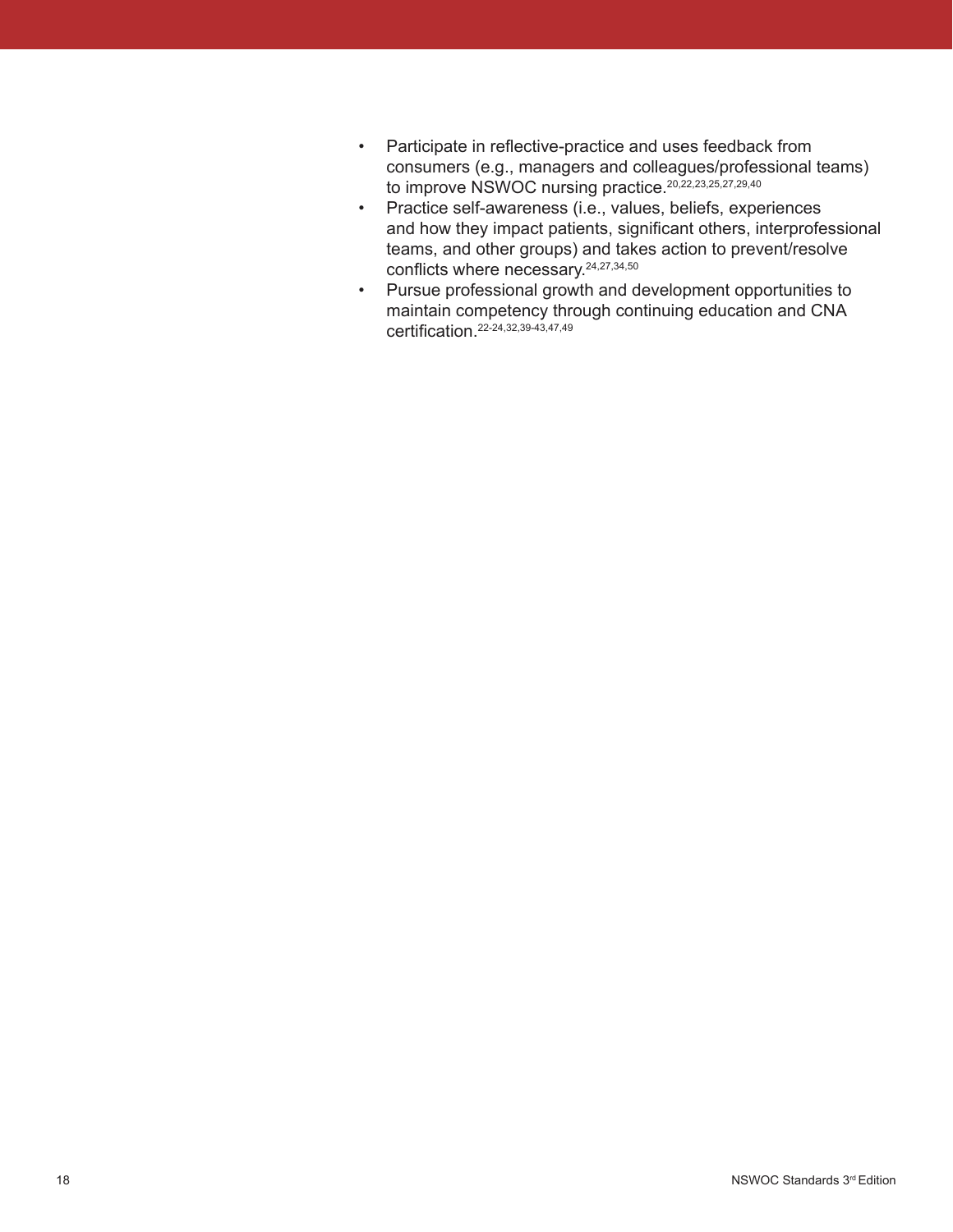# **NSWOC STANDARD 5 – PATIENT SAFETY/ QUALITY IMPROVEMENT**

Patient safety should be at the forefront of every decision made by an NSWOC. Risk management strategies and a quality improvement process are to be implemented to ensure errors and near misses are documented, discussed, and evaluated in a continuous effort to enhance patient safety and reduce the number of adverse outcomes. Quality improvement processes are not intended to result in punitive action, rather be used as educational and training opportunities to avoid similar situations in the future.

- Adhere at all times, to regulatory standards of practice set out by provincial regulatory bodies geared towards protecting the public. In addition to provincial guidelines, the NSWOC practices self-regulation whereby the nurse ensures they have the appropriate knowledge, skills, and judgment before engaging in any form of care to ensure patient safety.<sup>23,34,37,38,51-54</sup>
- Document care using standardized, validated categorization, risk, and assessment tools and participates in data collection/research processes to drive quality improvement through evidence-informed policy development.51
- Meet and collaborate with stakeholders to identify gaps within the health care system and develops comprehensive sustainable plans to fill those gaps.<sup>18</sup>
- Participate in quality-improvement analysis with internal and external providers for all complaints or care leading to a potential or actual adverse event to mitigate the future recurrence of risk.†
- Advocate with all levels of government and local/organizational policymakers for the implementation of strategies designed to increase/enhance patient safety across all areas of practice.<sup>55</sup>
- Discuss all risks associated with a specific treatment with the patient and intervene to prevent situations that may result in potential harm.†
- Remain up to date on all new research and outcomes related to WOC. Actively seek and participate in continuing educational opportunities, and maintain CNA certification for NSWOC to sustain competency, ensure quality and safe patient care.<sup>56</sup>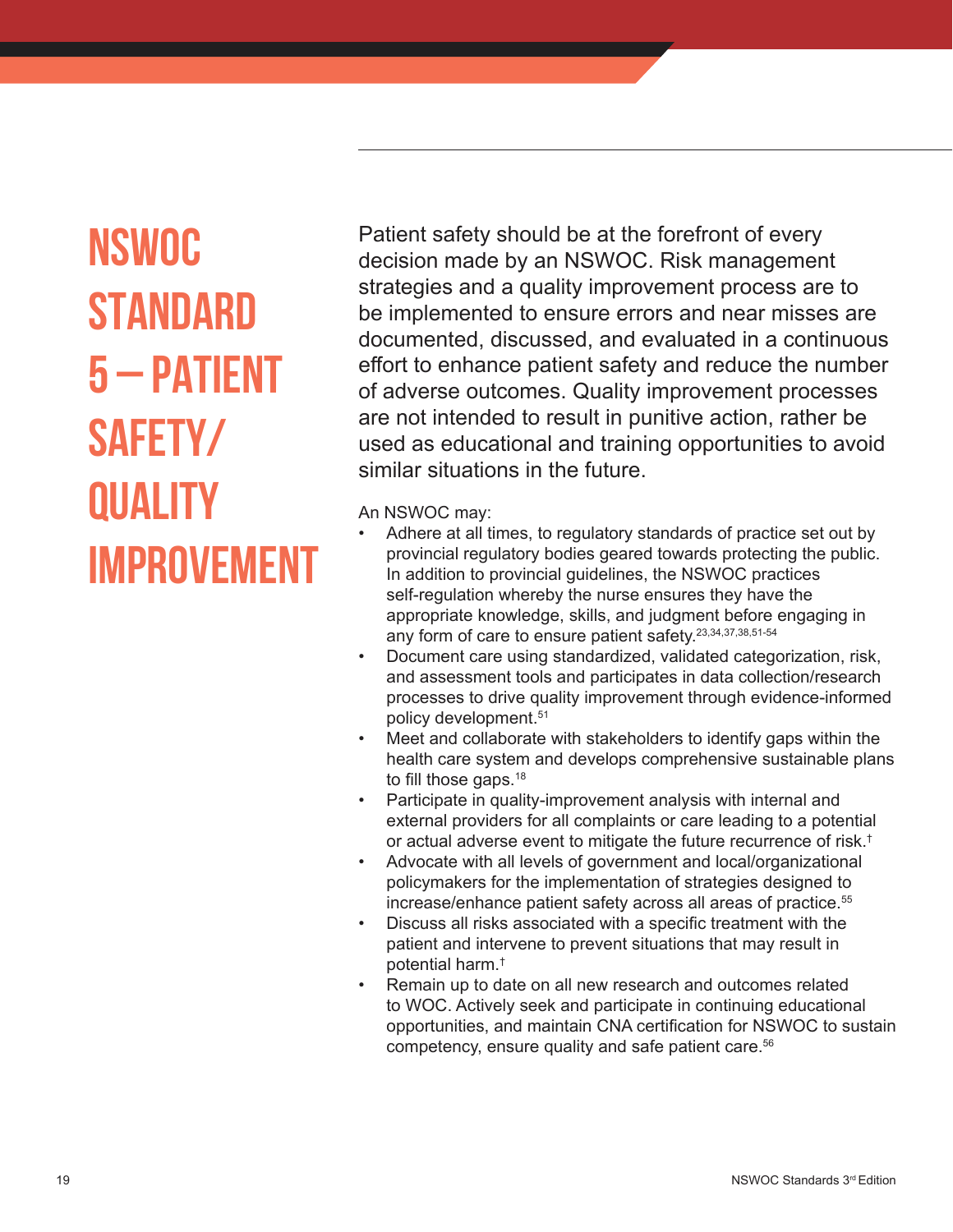### **NSWOC STANDARD 6 – PROFESSIONAL ACCOUNTABILIT**

Professional accountability encompasses an NSWOC's practice; the professional relationship between an NSWOC and the patient/significant other; and finally, the organization setting in which an NSWOC works.

### An NSWOC may:

- Use a reporting system to capture near misses as well as adverse events in the process of care.<sup>17,21,28,30</sup>
- Take measures to maintain competency and practice, ensuring patient safety is not compromised, minimizing risks for patients to promote positive patient outcomes.<sup>17,28,29,33</sup>
- Provide safe clinical practice within the scope of practice.<sup>29,30</sup>
- Assess own practice regularly and takes the necessary steps to improve personal competence.<sup>27-30</sup>
- Develop clear standards and metrics against which professional performance will be measured.49

An NSWOC's professional accountability to the patient may:

- Identify themselves to the patient and explains their role.<sup>20</sup>
- Use a patient-centred practice approach. $24,57$
- Respect and promote patient's dignity, self-determination, cultural diversity, and safety.<sup>24,30,35,52</sup>
- Use evidence-informed knowledge, and specialized skills, and judgment to design WOC care planning while incorporating patient's goals of care and interprofessional collaboration.<sup>30</sup>
- Take actions when patient safety is potentially or actually at risk.<sup>57</sup>
- Support patient's health care self-management by providing accurate information and resources.<sup>57</sup>

An NSWOC's accountability to the interprofessional team and organization may:

- Recognize and work within the limits of their knowledge, skill and judgment and their legal scope of practice.<sup>58</sup>
- Participate in ongoing professional development for continued competence, based on self-reflection, peer review or organizational professional evaluation system.17
- Utilize and applies outcome indicators to improve patient-safety programs.<sup>33</sup>
- Work with the employer and other organizations, as needed, to resolve professional practice in WOC care issues.<sup>17</sup>
- Be accountable to the patient, profession and employer. Accountability is directly related to liability and any failure to meet the expected registered nurse (RN) standards of care that hold the nurse legally liable is potentially subject to regulatory professional misconduct or criminal charges.<sup>17</sup>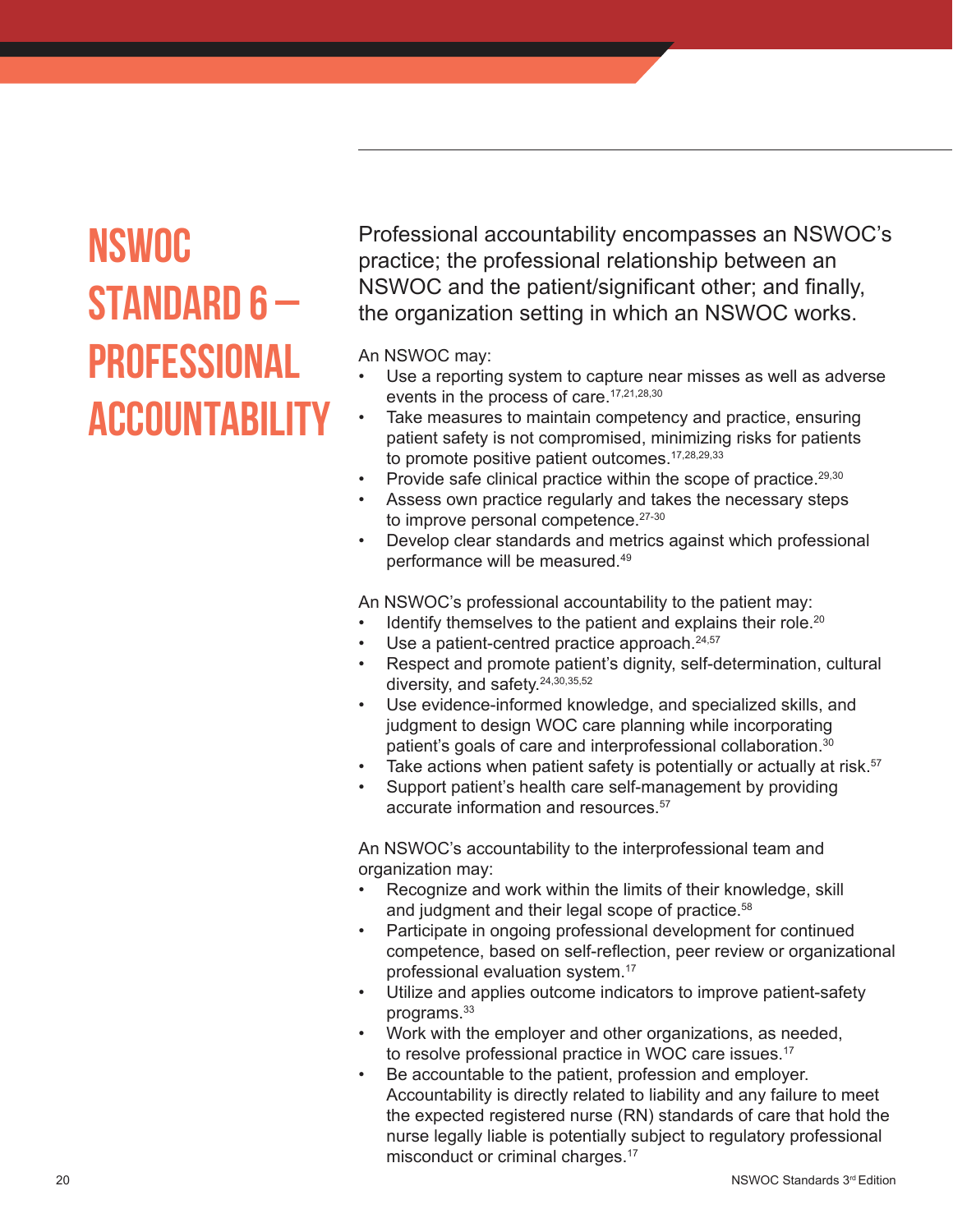• Share responsibility with infection control teams and surgical specialties to reduce and monitor specific issues to WOC care (e.g., surgical site infection rates, the impact of lower limb cellulitis admissions, pressure injuries, and post-op ostomy visits at the emergency department).<sup>33</sup>

An NSWOC may share responsibilities for the organization's performance and provision of services:

- Has a clear outline of responsibilities and goals expected from NSWOCs within the organization and health care system.<sup>33</sup>
- Recognize, act on, and report actual and potential workplace and occupational safety risks to proper authorities.<sup>24</sup>
- Maintain accurate and timely documentation about WOC care.<sup>24,57</sup>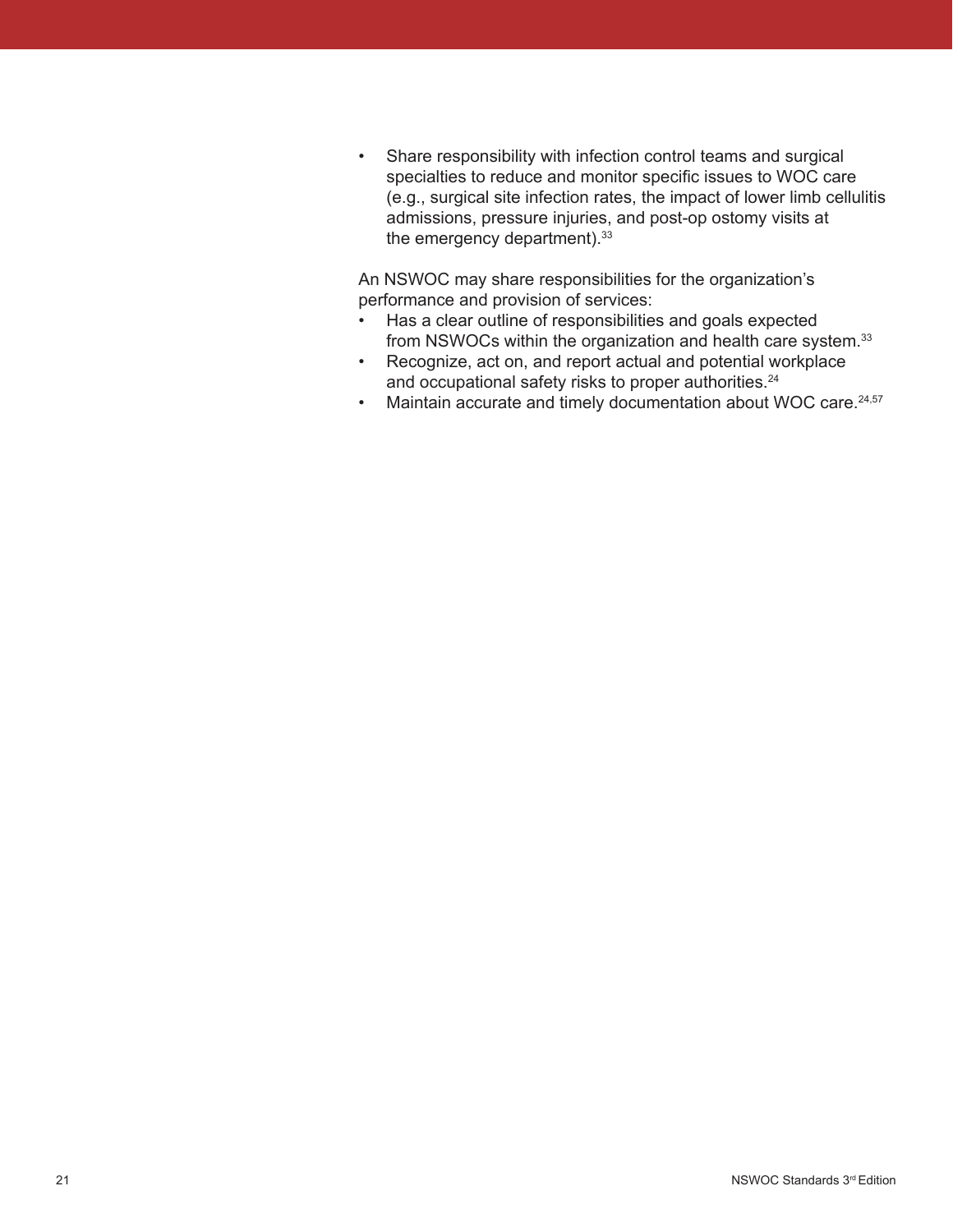# **NSWOC STANDARD 7 – ADVOCACY**

An NSWOC is uniquely positioned to advocate for the implementation of appropriate interventions at the clinical, organizational, and political levels. The following standards depict an NSWOC's role as advocate to support best practice for all clients with WOC issues.

- Raise public and political awareness about the health needs of patients with WOC issues.<sup>1,18,23</sup>
- Advocate for practice environments that meet the unique health needs of patients with WOC issues.<sup>1,18,35,38,39</sup>
- Support NSWOCC to advocate as a national voice for equitable health care across Canada for patients with WOC-related health care needs.1,16-19,23,35,38
- Advocate for best practice interventions based on evidence for WOC care in collaboration with the interprofessional team and health care system.1,16,19,43,47
- Assist patients to navigate the health care system to obtain necessary resources, equipment, and financial assistance.<sup>1,22,33,35,41</sup>
- Inform patients/significant others of their local ostomy resources to obtain community support.<sup>1</sup>
- Advocate for access to translation services to address language barriers if required.<sup>1</sup>
- Advocate for early access to an NSWOC for preoperative counselling and stoma site marking.1
- Advocate for access to an NSWOC for ongoing follow-up after an ostomy is created.<sup>1,11,47</sup>
- Advocate for cultural sensitivity throughout all aspects of the patient's health care experience.<sup>1,24,37,59</sup>
- Lobby local and national governments for programs to support the unique and diverse needs of patients with WOC issues.<sup>17-19,35,38</sup>
- Advocate for interventions that are based on best practice and incorporated into goal planning to facilitate patient-centred care.11,22,33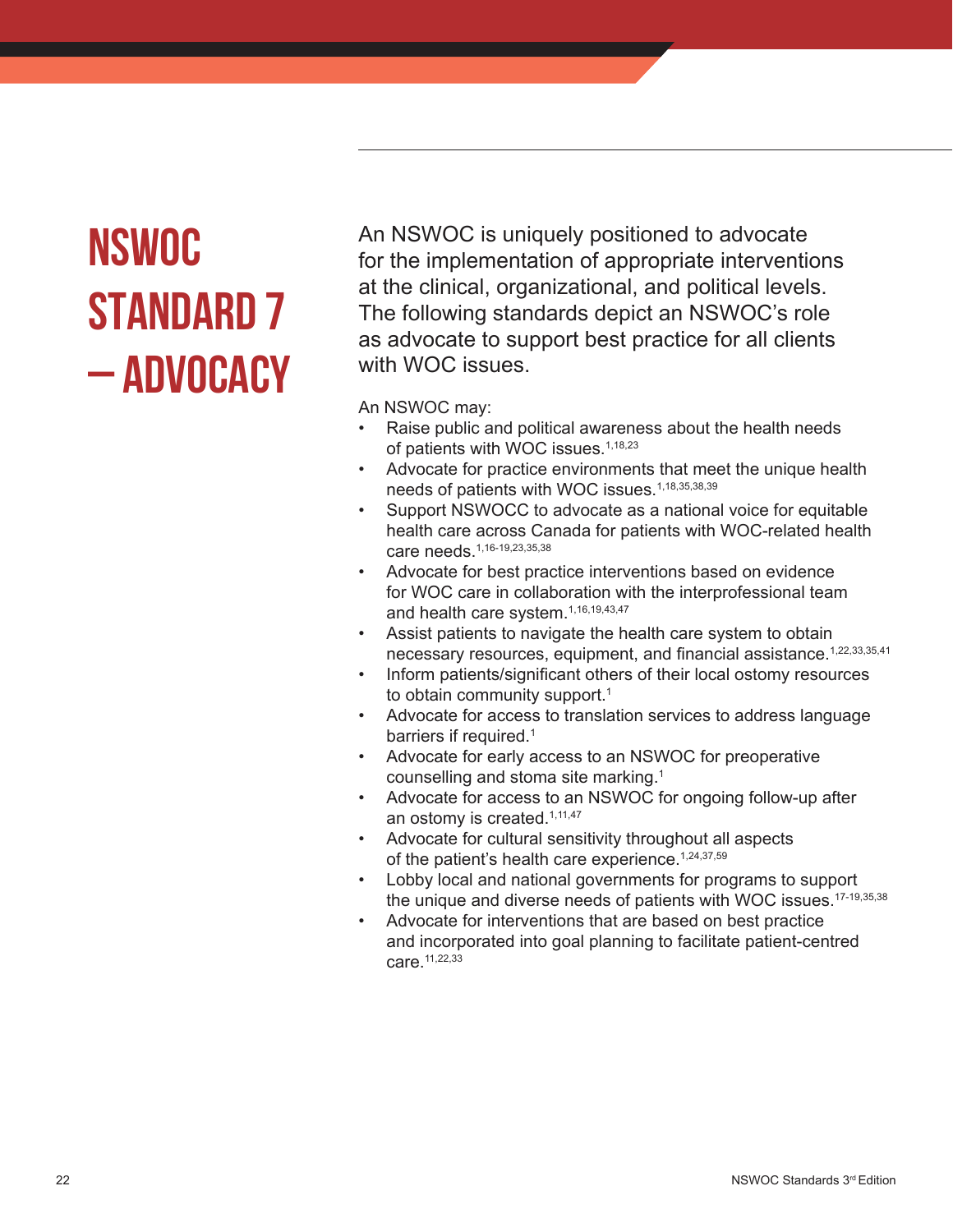# **NSWOC STANDARD 8 – RESEARCHER**

An NSWOC leads and conducts research, critically appraises and interprets research findings, and promotes research dissemination. In addition, an NSWOC encourages incorporation of the best available evidence into practice to ensure quality of care and services for patients and significant others living with WOC-related conditions. This standard describes the role of an NSWOC in the production, dissemination, and utilization of research findings.

- Critically analyze, evaluate, and implement research findings to address gaps, barriers, and fragmentation in the health care system to achieve the intended outcomes for WOC patients and significant others.<sup>1,14</sup>
- Contribute to enhancing the current state of NSWOC knowledge and practice by employing scientific inquiry and the evidenceinformed process to advance WOC care.<sup>1,44</sup>
- Maintain evidence-informed practice by attending regular education sessions, webinars, seminars, courses, and conferences as well as presenting research findings in conferences.<sup>1,44</sup>
- Update self with the latest products, equipment, treatment strategies, health issues to deliver safe and competent care.<sup>1,44</sup>
- Critically appraise and interpret research findings, participates in research activities, and submits articles for publication.<sup>1,44</sup>
- Promote excellence in care by utilizing evidence-informed and innovative best practices.<sup>60</sup>
- Promote dissemination of research findings and best practice to peers and interprofessional teams to guide complex decision making and to manage and plan patient outcomes.<sup>1,14</sup>
- Serve on internal and external committees related to support evidence-informed practice and research.<sup>1</sup>
- Participate in quality-improvement initiatives, including, but not limited to, chart audits, prevalence and incidence studies, and discharge reviews.<sup>1</sup>
- Develop quality indicators for data collection.<sup>1</sup>
- Utilize best practice and a knowledge translation framework to plan patient care and improve WOC care services.<sup>17,22,60</sup>
- Analyze, evaluate, and uptake emerging evidence and technologies to guide changes in practice and advance outcomes for populations living with WOC issues.<sup>17,37,43,53</sup>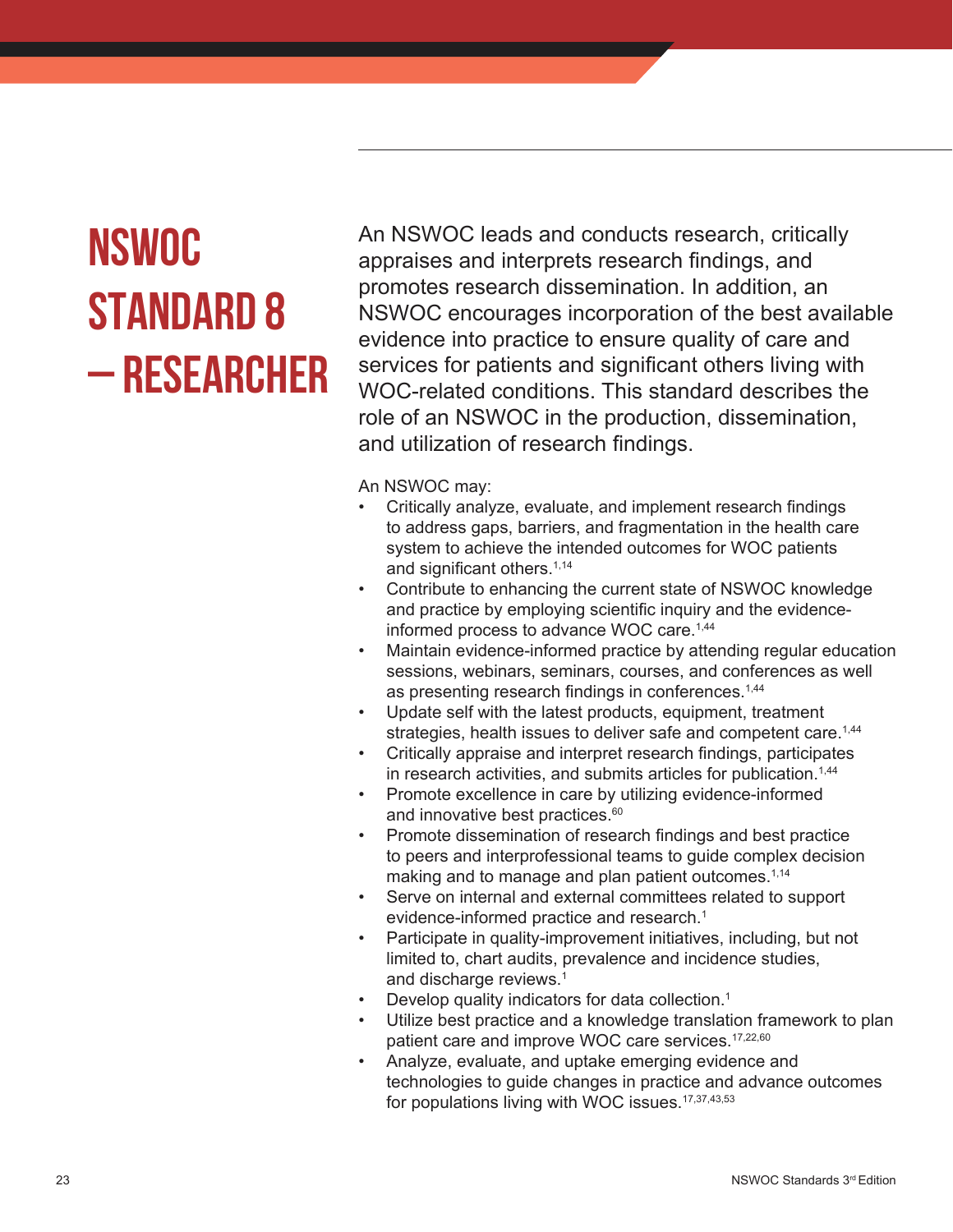- Use knowledge about the current and emerging community, as well as global health care issues and trends to optimize patient health outcomes.36
- Engage in collaborative health research culture by conducting, participating in, implementing, and evaluating evidence-informed findings. $17,43$
- Contribute to strengthening the link between research and clinical practice by facilitating the comprehension of and applying research findings.19
- Review research findings to guide implementation of applicable changes in a specific practice.19
- Develop/implement best practice policies, procedures, protocols and care maps in conjunction with the interprofessional team.<sup>60</sup>
- Integrate specialized clinical knowledge, experience, research, and in-depth nursing and related knowledge to advance care and outcomes for a population living with WOC.†
- Identify, critique, implement, evaluate, and support research-based innovations and acts as a knowledge broker for other health care practitioners.14,56

An NSWOC with NP designation may:

- Use evidence-based tools (AGREE II, SIGN, etc.) to make informed decisions when providing WOC care.<sup>1,53</sup>
- Identify research problems and carry out research projects to advance best practice interventions for specific clinical situations in the population receiving WOC care.<sup>1,32</sup>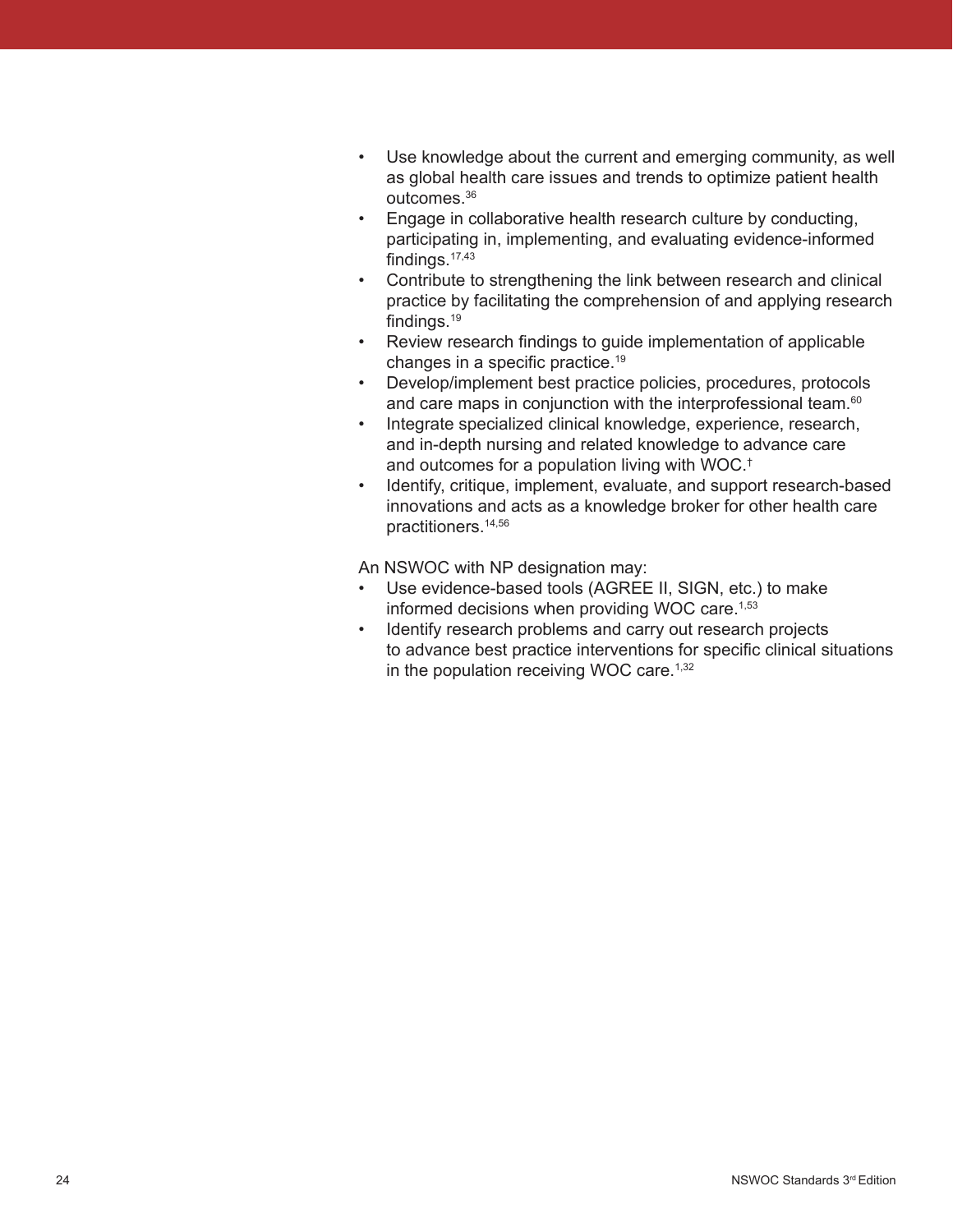# **NSWOC STANDARD 9 – CONSULTANT**

An NSWOC engages in the consultation process at all levels of health care settings. The role of an NSWOC in the consultation process is to ensure that the patient is accessing appropriate and safe care to achieve the desired outcomes. As a driver for changing and improving clinical practice and quality of care, an NSWOC engages in consultation actions with stakeholders to implement or enhance WOC services; develop collaborative care planning; provide mentorship to peers; prepare and lead training/education sessions; make appropriate referrals to other specialists; and develop policies, procedures, and guidelines.

- Conduct formal and informal consultations pertaining to the prediction, prevention, and management of WOC-related issues.<sup>1</sup>
- Consult with patients and relevant stakeholders to gather data needed to assess and formulate the plan of care.<sup>1,36</sup>
- Recommend evidence-informed plans of care and negotiate how interventions will be delivered, by whom, and if follow-up is required for WOC-related issues.<sup>1</sup>
- Consult with various levels of government to advise or lobby on behalf of patients with WOC issues.<sup>1</sup>
- Recognize when consultation, referral, or transfer of client care is required to promote continuity and deliver safe, appropriate and competent care.<sup>1,52</sup>
- Accept consultations and referrals from other health care providers related to patients with WOC issues.†
- Direct and coordinate patients' care in various health care settings, considering the scope of practice of each member of the health care team.<sup>1</sup>
- Provide point-of-care education to staff for WOC concerns as conditions arise.†
- Provide leadership and consultation to committees pertaining to WOC-related issues.<sup>1</sup>
- Provide leadership and consultation to monitor appropriate purchase and use of wound and ostomy supplies to ensure cost-effective outcomes and reduce waste.
- Provide leadership and consultation pertaining to prevalence and incidence studies about WOC-related issues.<sup>1</sup>
- Provide consultation and clinical expertise to partner with industry to develop, test the quality of new WOC products.<sup>18</sup>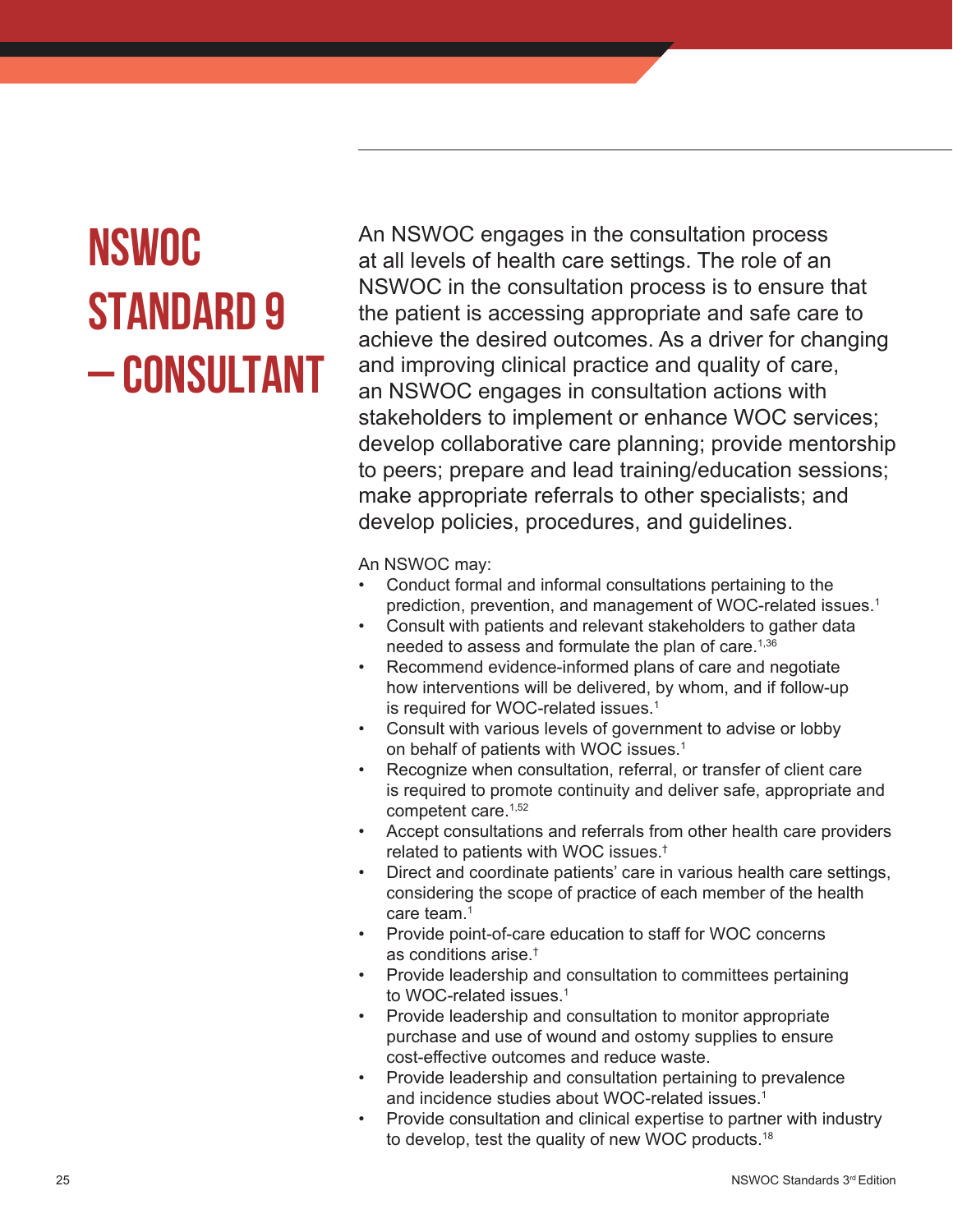### **NSWOC STANDARD 10 – INDIGENOUS CULTURAL SAFETY**

An NSWOC may interact with Indigenous peoples in Canada living in remote, rural, and urban settings. Therefore, it is essential to provide WOC care that meets their unique needs, respects their culture, and focuses on the desired outcomes.

- Acknowledge that the land on which we provide care is within the traditional or treaty territory of Indigenous peoples.<sup>61</sup>
- Support cultural practices, Indigenous knowledge systems, and connections to the land throughout the nursing process.<sup>62</sup> Acknowledges that these practices are essential to cultural revitalization and lead to improved health outcomes.<sup>63</sup>
- Adapt a reconciliation approach to their NSWOC practice, which focuses on establishing mutually respectful relationships between Indigenous and non-Indigenous peoples.<sup>62</sup>
- Recognize Indigenous peoples as each having their own distinct culture, collective consciousness, traditions, languages, way of life, and spiritual beliefs.<sup>62,64</sup>
- Support capacity-building initiatives in urban and remote Indigenous communities by engaging with Indigenous-led health-service partnerships. 63-65
- Understand that the perspectives of Indigenous Elders and Traditional Knowledge Keepers of cultural ethics, concepts, and practices are vital.<sup>62</sup>
- Use effective culturally safe communication and collaboration with health care professionals/medicine peoples/healers, when providing health care for Indigenous patients, significant others, and communities.<sup>66</sup>
- Inquire appropriately about traditional medicines and ideologies and explores how to integrate their use into a comprehensive WOC care plan.<sup>63</sup>
- Facilitate access to health benefits not covered though social programs, private insurance plans, or provincial/territorial insurance. Understands the role of an NSWOC in making product recommendations within these systems, such as federal non-insured health benefits (NIHB).<sup>67</sup>
- Work with Indigenous groups and communities when conducting research or when engaging in advocacy.<sup>68</sup>
- Address the limited access to specialized care by advocating for increased use of technology, especially in remote communities.<sup>69</sup>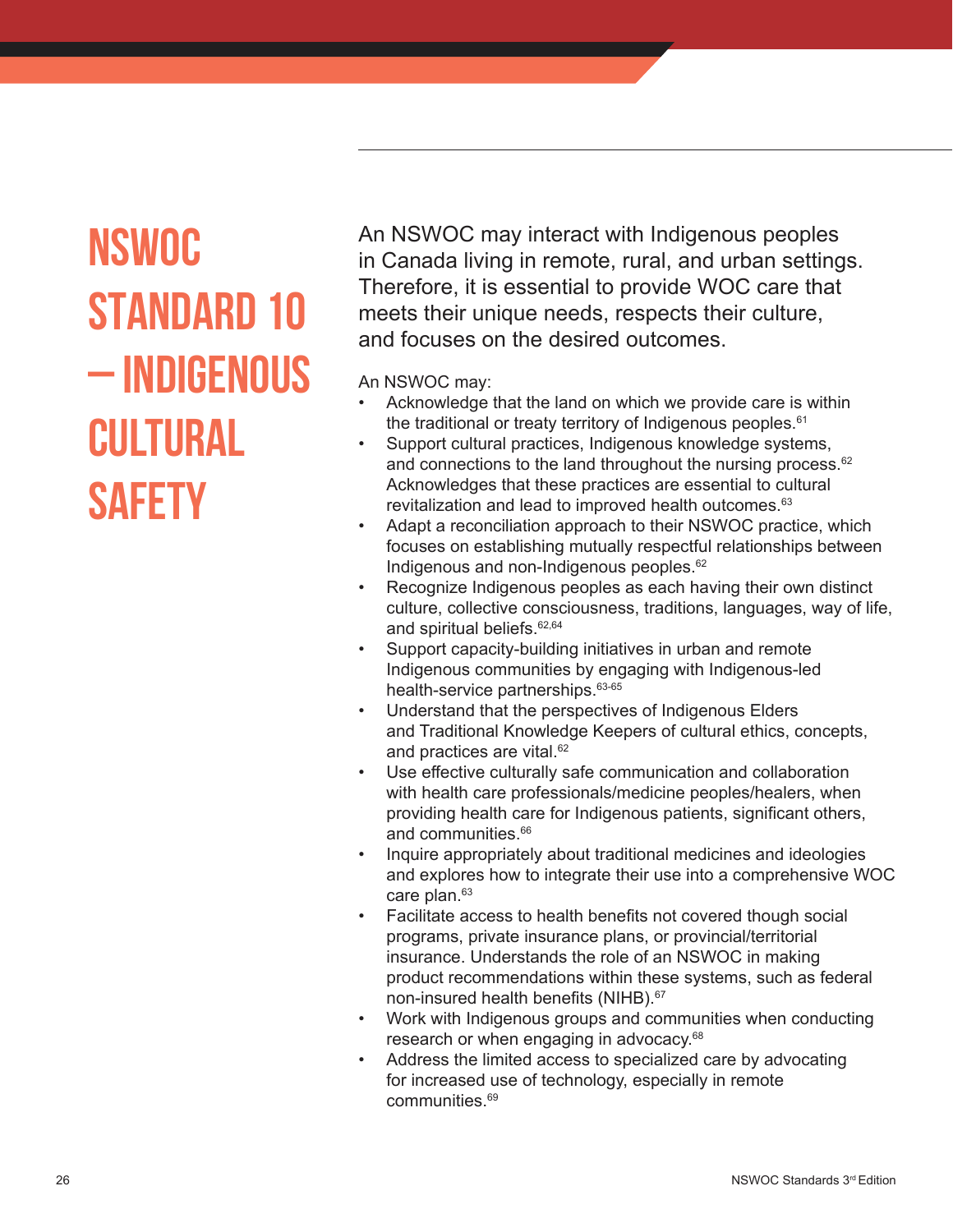# **NSWOC STANDARD 11 – ASSESSMENT**

Assessment is a critical element of the NSWOC role, allowing for a thorough comprehension of the patient and their environment. An extensive assessment creates an opportunity for an NSWOC to establish a relationship with the patient and to understand the patient's expectations towards goals of care.

An NSWOC may:

- Apply advanced assessment techniques, critical thinking, and clinical decision-making skills when assessing patients with health concerns related to WOC.<sup>18,29,34,52</sup>
- Systematically collect and critically analyze health data by performing a comprehensive and focused health assessment using numerous sources of data and tools.<sup>30,34,52</sup>
- Perform a focused, systematic, continuous assessment of the patient's health status, including history, physical, and biopsychosocial assessment.<sup>29,47,53</sup>
- Perform a comprehensive continence assessment, which includes contributive and reversible causes of incontinence. Physical assessment that may include a pelvic examination for masses, prolapse, and urethral hypermobility as well as a digital rectal exam of the prostate, and a neurologic assessment.<sup>30,70</sup>
- Communicate data pertinent to the patients' health (including consultation with the patient, significant others and the interprofessional team) and reflect patient expectations.<sup>18,38,53</sup>
- Use validated assessment tools to support evidence-informed assessment.30,41
- Document and communicate data according to agency or institution policies and professional standards.<sup>1,30</sup>
- Seek information to ensure understanding and follow-up as necessary with test results and diagnostic interpretation by specialist(s). $54$

An NSWOC with NP designation may:

• Order and interpret specific screening and diagnostic imaging, cardiac, and laboratory testing when clinically indicated and relevant to specific patient populations in accordance with pertinent agency, provincial and federal legislation and standards, as well as evidence-informed decision making.34,38,51,52,54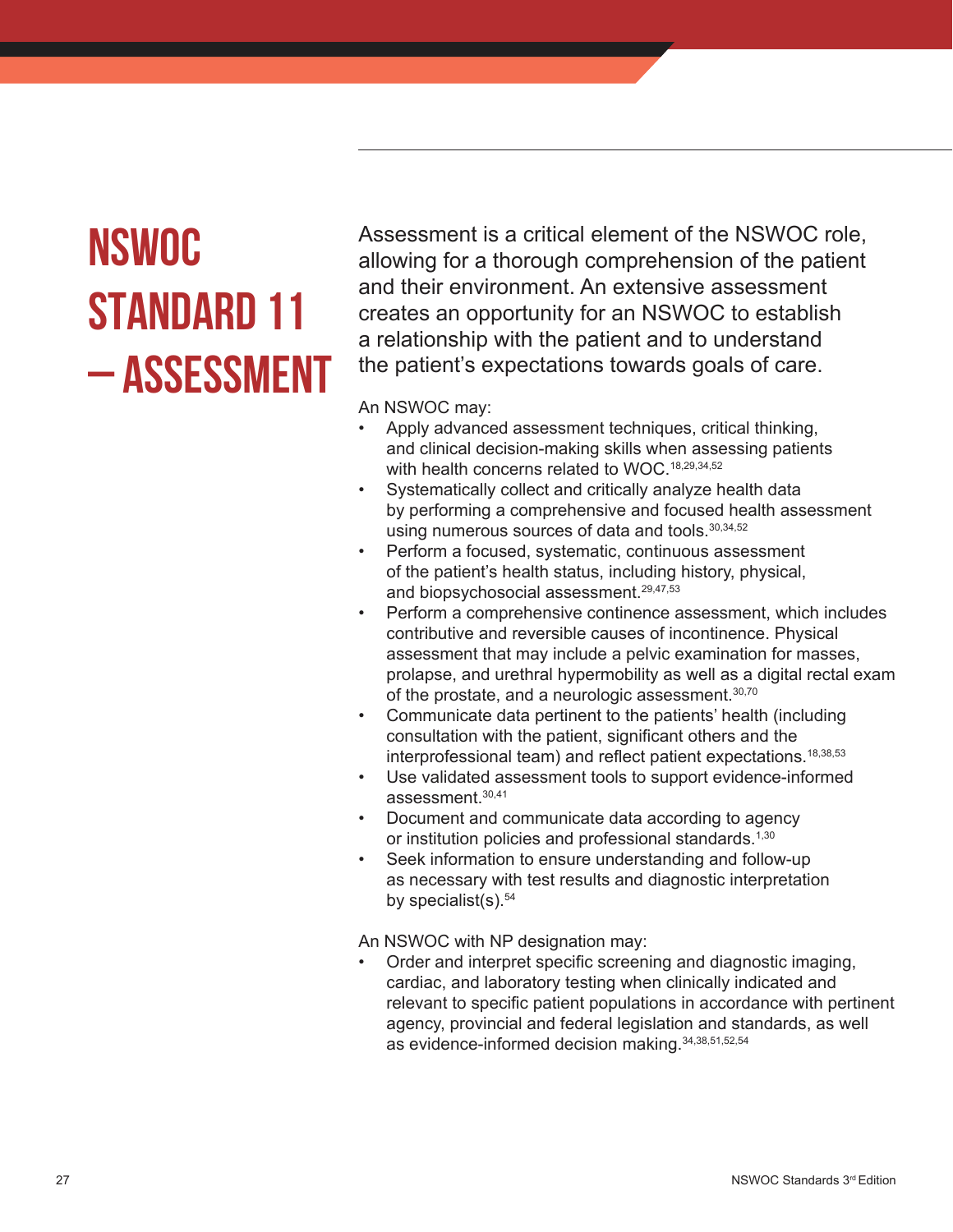### **NSWOC STANDARD 12 – NURSING DIAGNOSIS**

Nursing diagnoses are the clinical judgments made about the human response to health conditions/life processes or to the vulnerability of that response made by the patient, their significant others, or the community.<sup>71</sup> A nursing diagnosis can help an NSWOC identify priorities within goals of care and establish or manage expectations to help a patient come to terms with their current health condition.<sup>72</sup>

An NSWOC may:

- Develop nursing diagnoses in collaboration with the patient or caregiver and interprofessional team.23,41
- Utilize assessment data consistent with knowledge and practice to formulate nursing diagnoses.<sup>23,41</sup>
- Compare the identified data with established norms or the individual's previous condition(s) to determine health deviations.<sup>55</sup>
- Communicate and document nursing diagnoses according to agency or institution policies and professional standards.<sup>23,30,34,38,41,52</sup>

An NSWOC with NP designation may:

- Utilize advanced knowledge and skill set to rule out differential medical diagnoses and diagnose the patient.34,38,52
- Use critical inquiry and clinical reasoning to formulate a differential medical diagnosis by systematically integrating clinical findings obtained during the physical assessment, interview, diagnostic tests/procedures, and findings from other health care team members.<sup>34,52,73</sup>
- Ensure that diagnostic tests are interpreted, and results are acted upon in an appropriate and timely manner.<sup>34,52</sup>
- Communicate the medical diagnosis to patient and interprofessional team members, including implications for short- and long-term outcomes and prognosis, as required.34,52,73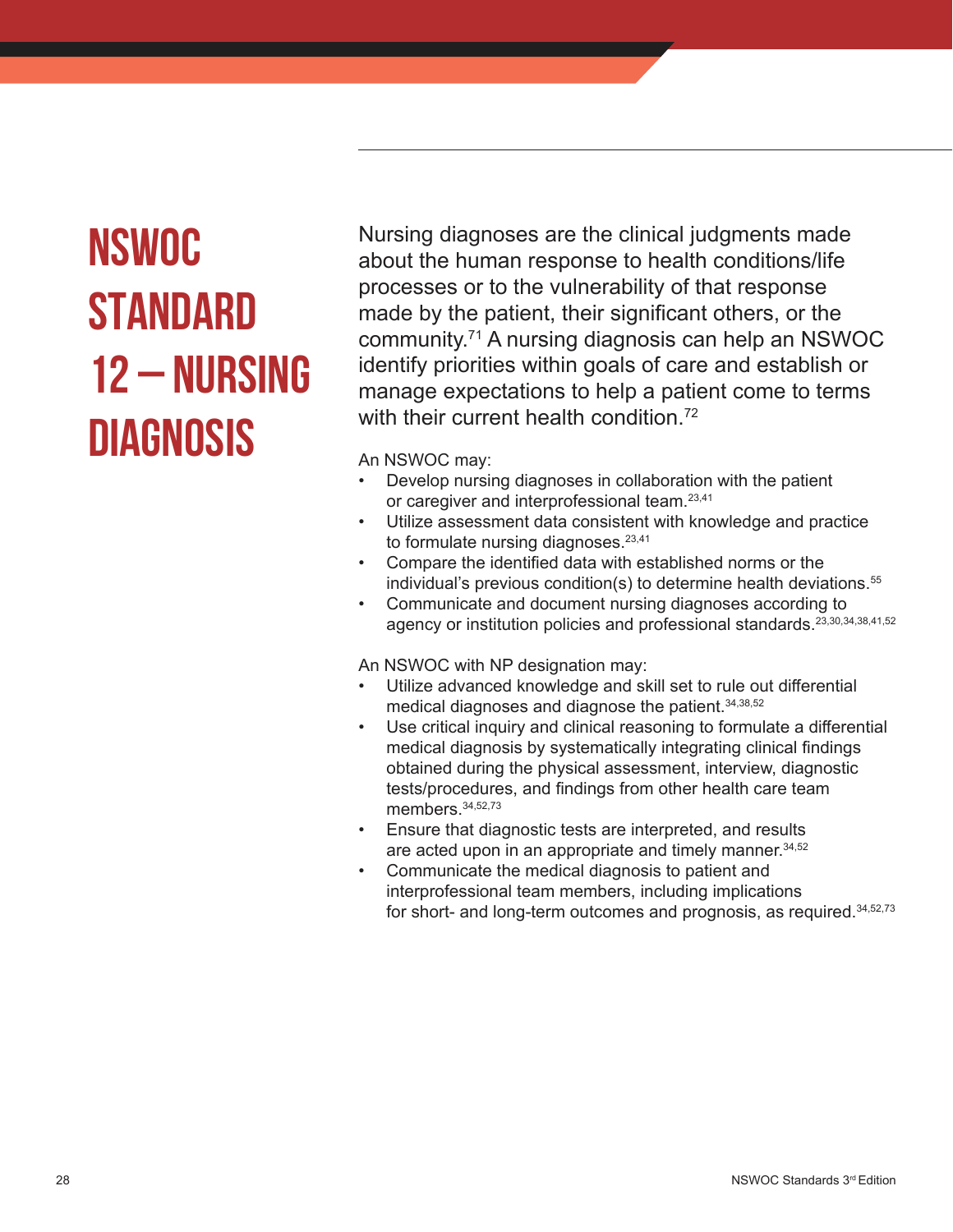### **NSWOC STANDARD 13 – GOAL SETTING**

Developing goals is a significant and multifactorial step in the patient care pathway. The points below highlight how an NSWOC involves the patient, the team, and the system to design a goal that best matches the patient's circumstances.

An NSWOC may:

- Formulate goals in collaboration with the patient or caregiver and the interprofessional team.<sup>16,25,27,32</sup>
- Consider available resources and consider the social determinants of health when formulating goals.<sup>16,27</sup>
- State goals in terms of measurable outcomes that are achievable within an identifiable period of time.<sup>1</sup>
- Ensure that goals consider associated risks, benefits, costs (patient and health care system), current scientific evidence, and clinical expertise.<sup>16,27</sup>
- Set goals designed to maximize patient wellness that are congruent with present and potential capabilities.<sup>27</sup>
- Ensure goals are communicated and documented according to agency or institution policies and professional standards.<sup>27</sup>

An NSWOC with NP designation may:

- In discussion with the patient, significant others, and interprofessional team, formulate a plan of care based on medical diagnosis and evidence-informed practice by determining and discussing management options while incorporating patient-specific considerations, such as socioeconomic factors, geography, and patient's developmental stage.<sup>73</sup>
- Consult other health care providers at any stage in the care of a patient from initial assessment to evaluation of treatment effectiveness when the needs of the patient are beyond the legislated scope or competence of the NP and when the NP identifies the patient would benefit from the expertise of another health care provider.<sup>52</sup>
- Evaluate the recommendations received from other consulting health care providers.<sup>52</sup>
- Communicate recommendations or proposed treatments from consultations or referrals with clients and other health care providers.34,52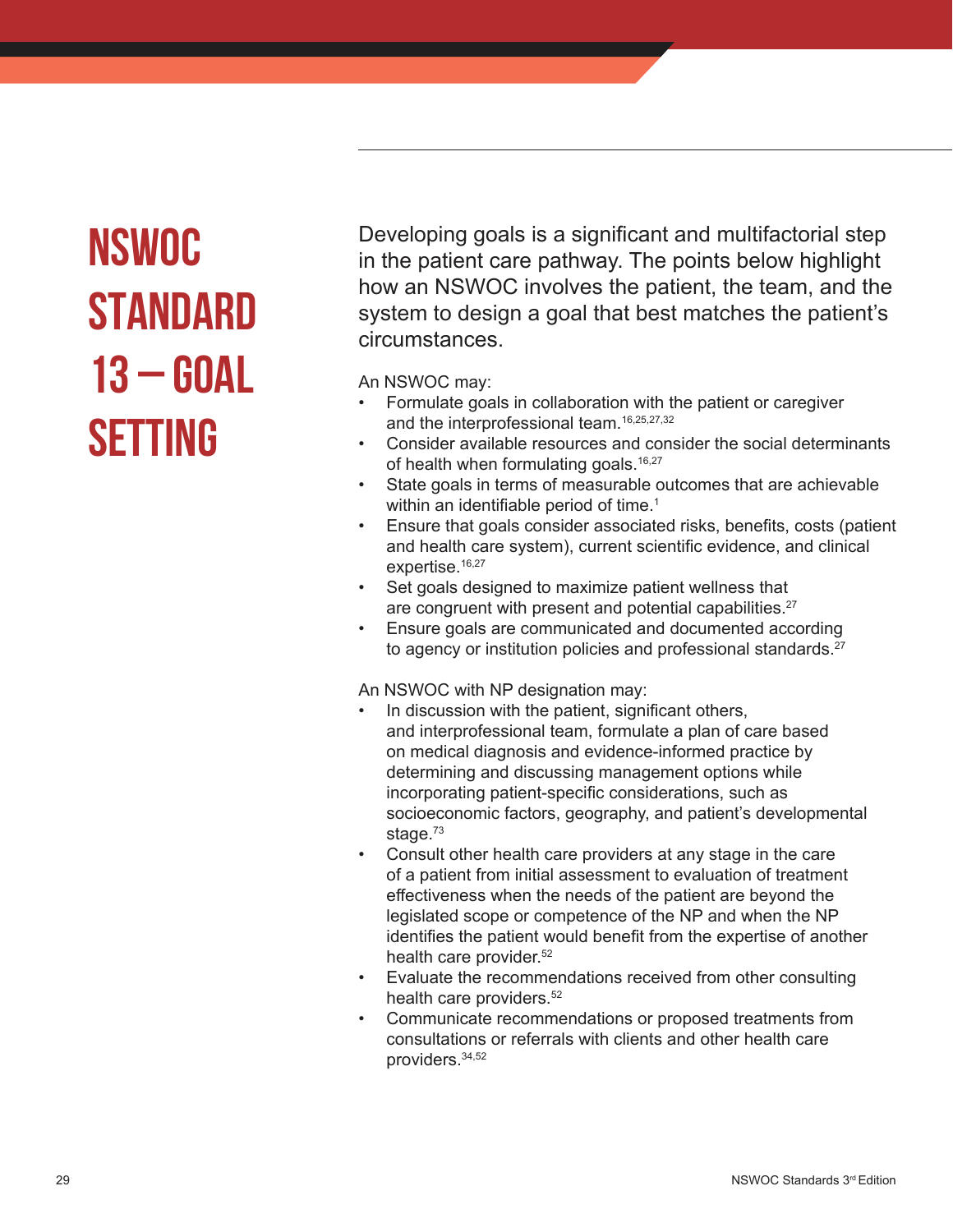# **NSWOC STANDARD 14 – CARE PLAN DEVELOPMENT**

Care plan development is an essential pillar of an NSWOC practice. The principles in this standard should be used to guide an NSWOC in formulating a comprehensive patient-centred WOC care plan that promotes patient independence, autonomy, and wellness outcomes across the spectrum of care.

- Involve patients, significant others, and interprofessional team in the development, implementation and evaluation of individualized care plans.<sup>34</sup>
- Ensure the care plan is patient-centred by considering the needs, preferences, culture, values, beliefs, and socio-determinants of health impacting the outcome.<sup>47,60</sup>
- Deliver patient-centred care in a safe, competent, respectful, compassionate, and ethical manner.<sup>23</sup>
- Provide care that promotes patient's engagement in selfmanagement and informed decision making, while facilitating appropriate access to health resources, information, referrals, and resources.<sup>1,23</sup>
- Develop a WOC care plan that utilizes rehabilitation and community resources to promote patient independence, responsibility for own care, maximize function, and promote positive health outcomes to facilitate patient transition across the health system.<sup>1</sup>
- Use innovation (e.g., new technology) and creativity, especially in complex clinical situations where advanced WOC expertise and knowledge are needed, to develop an effective care plan capable of achieving the desired outcomes.<sup>1,14,19</sup>
- Integrate credible research, evidence-informed practice, critical inquiry, and a comprehensive patient assessment into the care plan.1,16,23,29
- Develop a WOC care plan that supports continuity and quality of care, provides direction to the patient and caregiver (including patient/family teaching and self-care), and communicates care goals to the interprofessional team.1,60
- Ensure that the care plan reflects comprehensive knowledge of the pathophysiology of the gastrointestinal, genitourinary, integumentary, and related systems and the complications that may be associated with the disease or treatment.<sup>1</sup>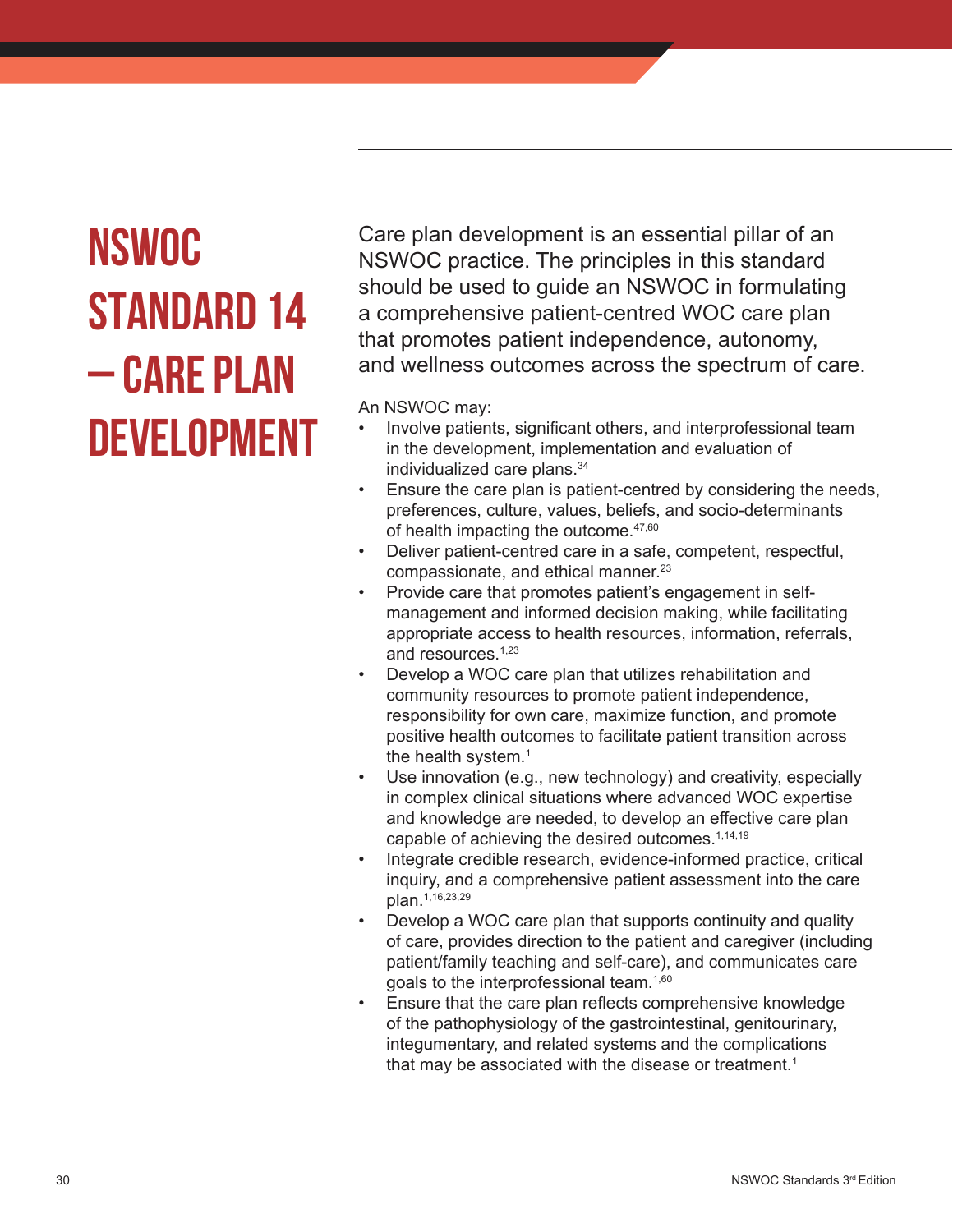- Act as a care coordinator/system navigator to ensure that WOC evidence-informed prevention and management strategies are consistently applied in care plan development to achieve better patient outcomes.<sup>11</sup>
- Develop a discharge plan in collaboration with patient, significant others, and interprofessional team to ensure realistic and achievable goals and continuity of care.†
- Document the discharge plan as per organizational policy and following professional standards.<sup>1</sup>
- Lead change and practice improvement strategies to create care policies and treatment plans that can elevate patient outcomes and improve care efficiency.<sup>74</sup>
- Understand that WOC plans of care may need to be flexible to align with changing goals of care.<sup>60</sup>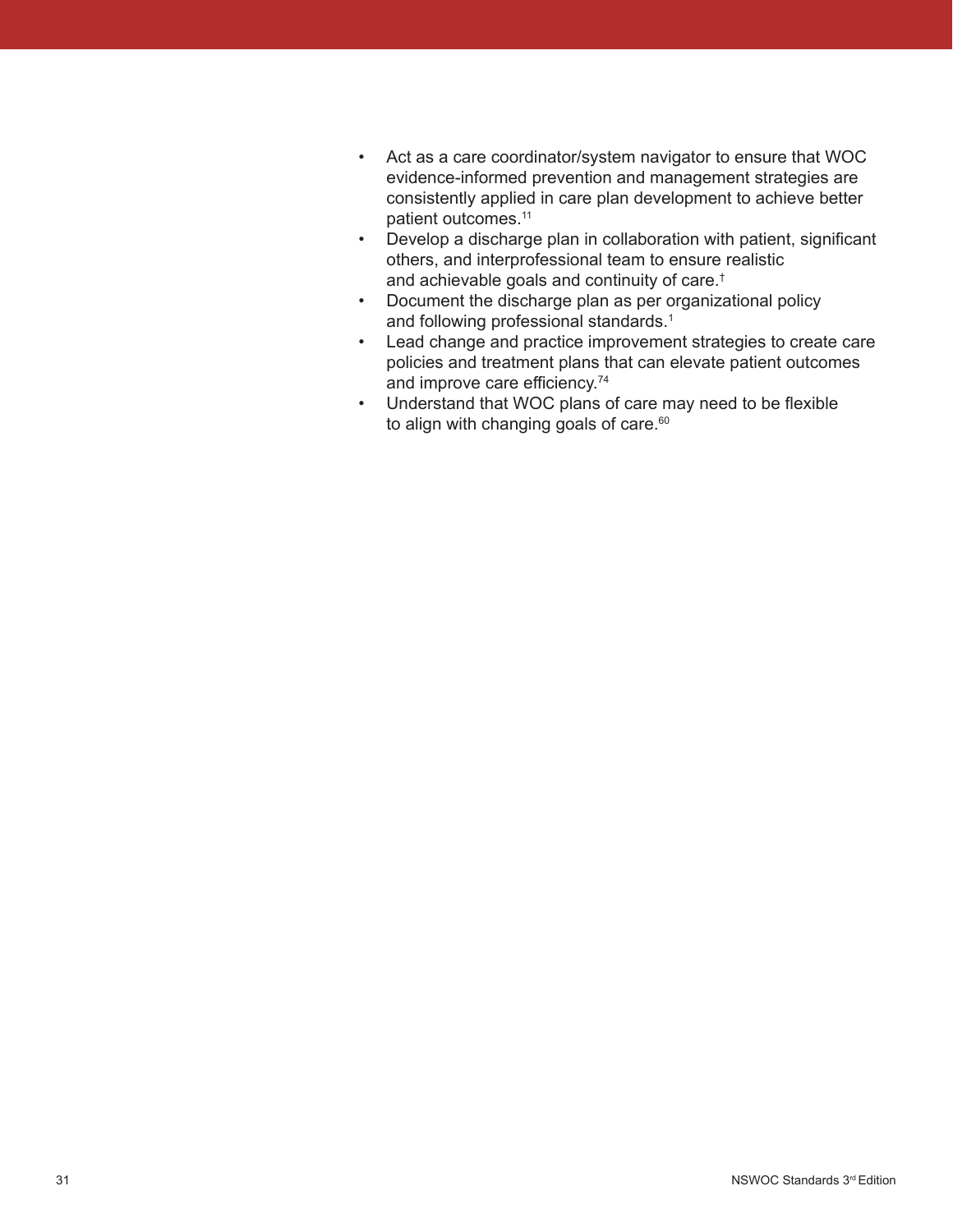### **NSWOC STANDARD 15 – IMPLEMENTATION / INTERVENTION**

The principles listed below are to be applied when carrying out interventions. These interventions should be evidence informed and carried out by the most appropriate care provider with the knowledge, skills, judgment, and training to perform the skills. The care plan being implemented should be achievable and meet patient goals.

- Utilize advanced knowledge, skills, and judgment when recommending and applying evidence-informed interventions.19,52
- Recommend actions/interventions designed to meet achievable goals as identified in collaboration with the patient, significant others, and the interprofessional team.<sup>1</sup>
- Design a care plan with a logical sequence of actions that attains each goal that involves community resources and required supports to implement the plan.<sup>1</sup>
- Recommend the most appropriate care provider to perform the prescribed WOC interventions.<sup>1</sup>
- Identify potential gaps in care of the tri-specialty and advocates for strategies to close the gaps to promote positive patient outcomes.<sup>51</sup>
- Obtain and document informed consent from the patient or substitute decision maker before performing interventions.29,30,34,38
- Perform invasive and non-invasive interventions for which they have the appropriate education, training, and a period of clinical mentorship as well as have developed and maintained competence.34,38 These interventions must be according to local agency/organizational policies and procedures and within the scope of the nursing class of registration as outlined by their provincial regulatory body. These may include but are not limited to:
	- Pre- and post-operative counselling/stoma site marking and ongoing education related to ostomy management to strengthen the patient's self-care abilities, to reduce complications, and to prevent adverse effects.19
	- Conservative sharp wound debridement (CSWD) of nonviable tissue, including the paring of corns and calluses. $60$
	- Ankle-brachial index (ABI), in conjunction with a comprehensive lower leg assessment, for individuals with lower leg ulcerations.29,60
	- Digital examination of the stoma.<sup>1</sup>
	- Application of silver nitrate (AgNO3).<sup>1</sup>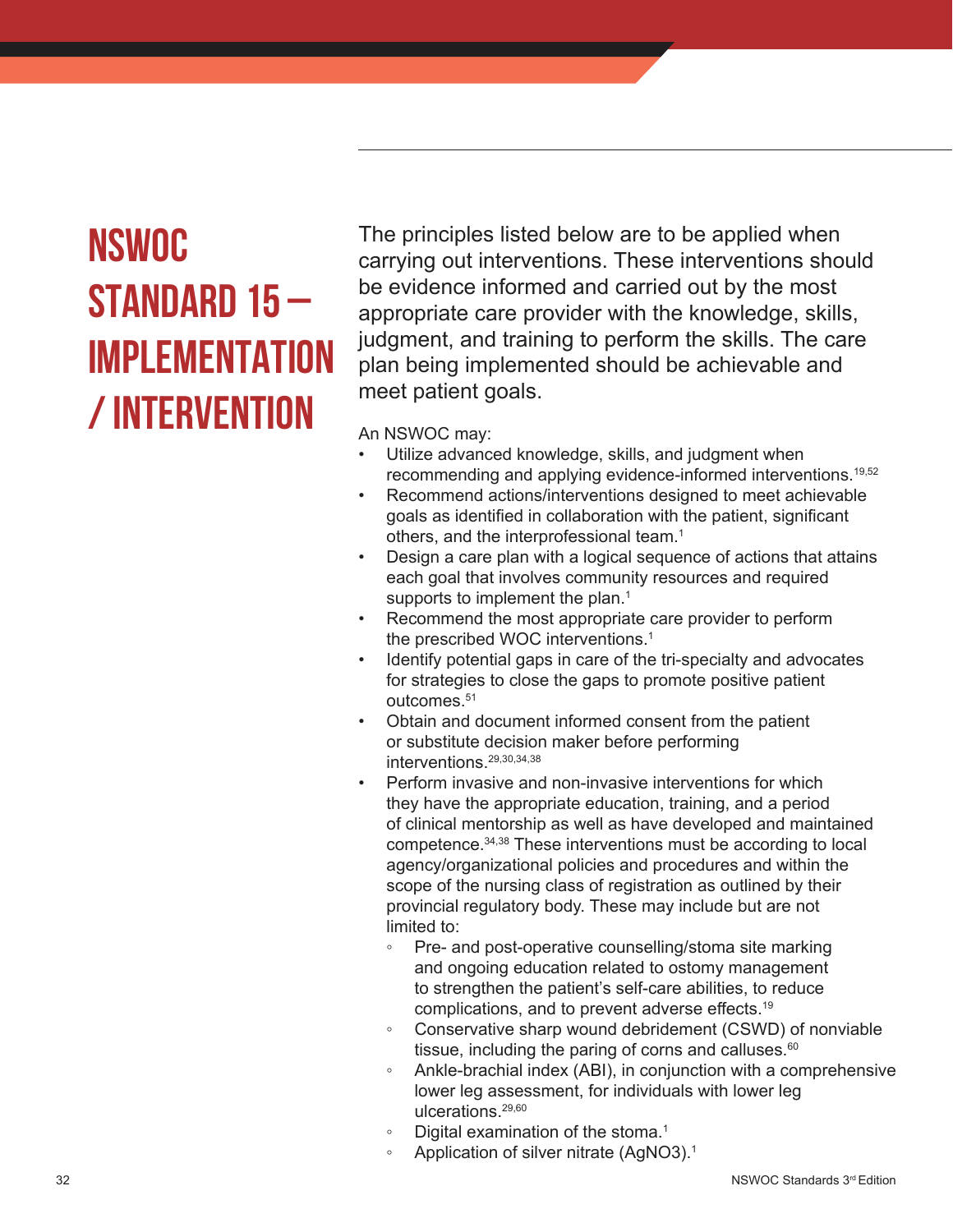◦ Selection of the most appropriate wound, ostomy, fistula, and continence product, as supported by evidence-informed practice to help the patient attain an optimum level of rehabilitation and quality of life.<sup>1</sup>

An NSWOC with NP designation may:

- Order diagnostic tests, such as ultrasound, echocardiogram, electrocardiogram, and imaging.51
- Order therapeutic diet by enteral or parenteral administration.<sup>52</sup>
- Prescribe medications, devices, and assistive aids required with scope of practice.<sup>52</sup>
- Set closed, simple fractures.<sup>51</sup>
- Reduce dislocations of fingers, toes, and anterior shoulder.<sup>51</sup>
- Select appropriate interventions for patients whom they have relevant knowledge of the patient's health history, advanced assessment, and diagnostic tests, including potential implications, treatment options, and expected outcomes/prognoses.34,38
- Provide timely access for patient follow-up.<sup>54</sup>
- Prescribe pharmacological and non-pharmacological therapies, including controlled drugs and substances, according to federal and provincial legislation, under the Controlled Drugs and Substances Act and New Classes of Practitioners regulations and organizational policies, using best evidence and considering potential therapeutic benefit(s) and risk(s).  $34,38$
- Complete prescriptions accurately, completely, and legibly. Educates patients about prescriptions, including expected action, importance of compliance, potential side effects, signs of adverse side effects, potential interactions, specific precautions to take, and recommendations for follow-up.54,73
- Ensure that necessary precautions or resources are available to manage treatment-related outcomes.34,38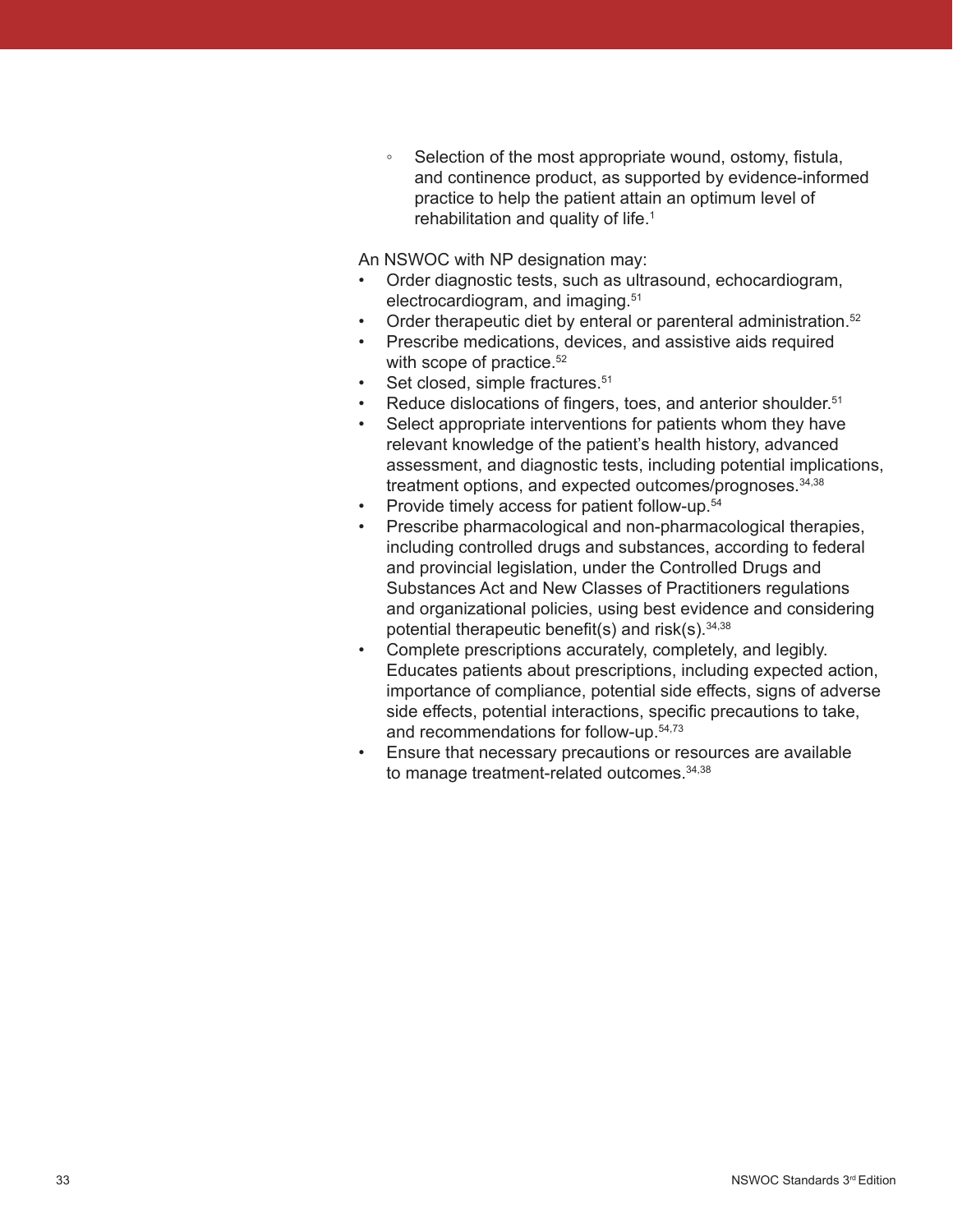# **NSWOC STANDARD 16 – EVALUATION**

Critical inquiry is an integral part of an NSWOC's knowledge-based practice that encompasses assessment, planning, intervention, and evaluation. The principles listed below should be used to help an NSWOC use professional judgment and critical thinking to gather information and create a well-reasoned analysis to evaluate the plan of care and modify the plan accordingly.

An NSWOC may:

- Evaluate the effectiveness of selected treatments and interventions upon patient outcomes. 30,34,38
- Use scientific findings, validated tools, and patient experience to measure and identify factors affecting treatment outcomes.16,29,30,34,41
- Collaborate with other health care providers to evaluate the effectiveness of a patient's treatment plan, modifying it accordingly involving the patient and significant others.<sup>16,23</sup>
- Maintain, adjust, or discontinue a treatment plan based upon a patient's therapeutic response while focusing on promoting evidence-informed interventions that provide better patient and population health outcomes, improve patient experience, and address health care restraints.<sup>19,34,75</sup>
- Develop, promote, and establish policies, programs, and NSWOC practice changes if needed, based on the outcome evaluation. 34,41,74

An NSWOC with NP designation may:

- Monitor and document patient's response to drug therapy. NP may decide to continue, adjust, or withdraw medication based on the patient's response or to consult with another health care professional.<sup>54</sup>
- Monitor adverse drug reactions and reports these in accordance with reporting requirements of Health Canada.<sup>54</sup>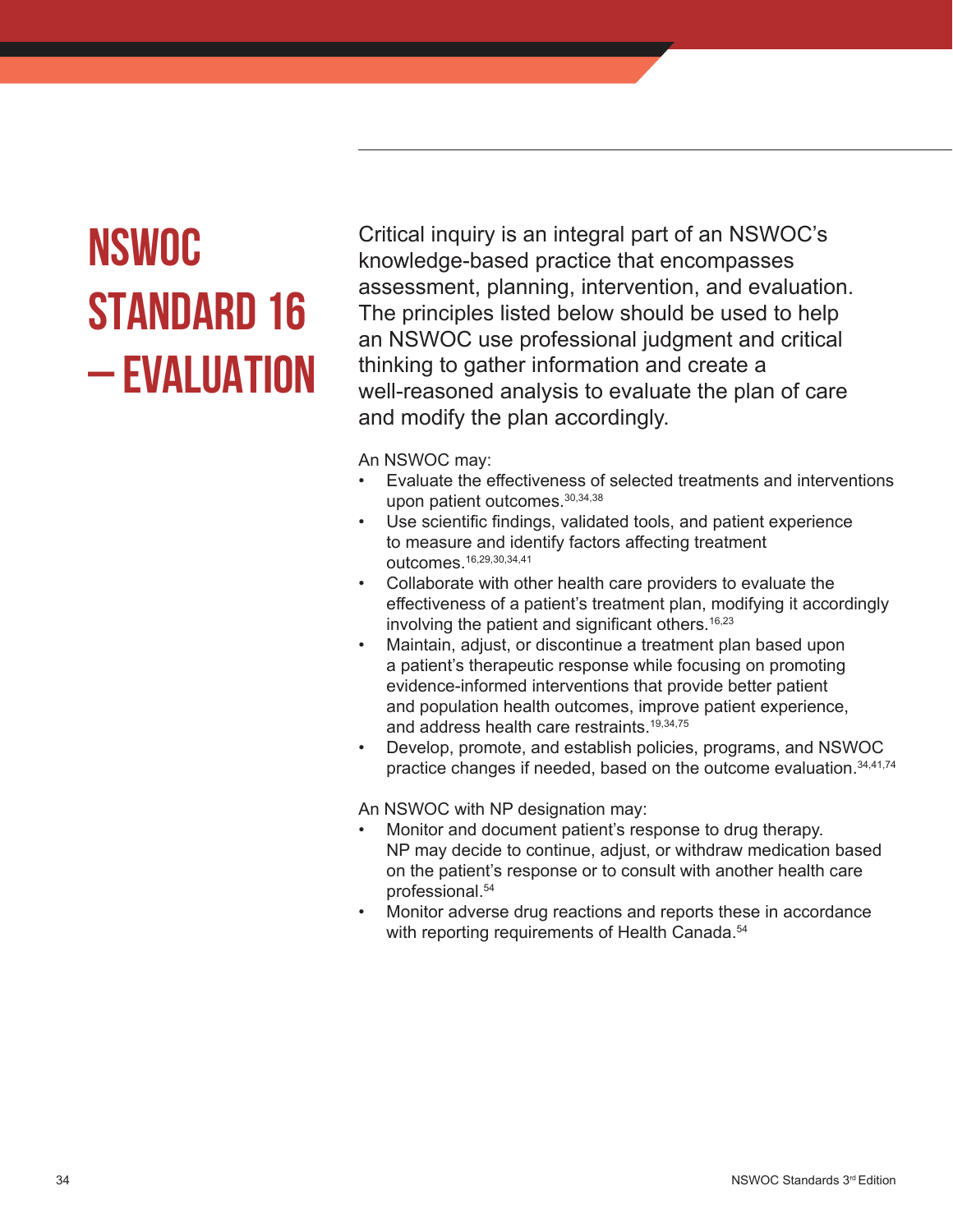### **GLOSSARY**

### **ABBREVIATIONS**

APN – advanced practice nurse CNA – Canadian Nurses Association ISWA – Industry Skin Wellness Associate NIHB – Non-insured health benefit NSWOC – Nurse Specialized in Wound, Ostomy and Continence NSWOCC – Nurses Specialized in Wound, Ostomy and Continence Canada NP – nurse practitioner RN – registered nurse SWAN – Skin Wellness Associate Nurse WCET – World Council of Enterostomal Therapists WOC – wound, ostomy and continence WOC–Institute – Wound, Ostomy and Continence Institute WOCC(C) – Wound, Ostomy and Continence Certified (C)anada

### **DEFINITIONS**

### **advanced practice nursing**

"Advanced practice nursing (APN) is an umbrella term for registered nurses (RNs) and nurse practitioners (NPs) who integrate graduate nursing educational preparation with in-depth, specialized clinical nursing knowledge and expertise in complex decision-making to meet the health needs of individuals, families, groups, communities and populations."14

### **advocate**

Supporting others in speaking for themselves or speaking on behalf of those who cannot speak for themselves.<sup>76</sup>

### **advocacy**

The act or process of supporting a cause or proposal.<sup>77</sup>

### **collaboration**

An opportunity where two or more people/organizations work together to achieve the same objectives or outcomes.<sup>78</sup>

### **consultant**

An individual who is considered an expert in a specific field that can offer advice or services.<sup>77</sup>

### **consultant nurse**

An expert practitioner as a generalist nurse or within a specialty practice area who provides expert knowledge and advice.<sup>79</sup>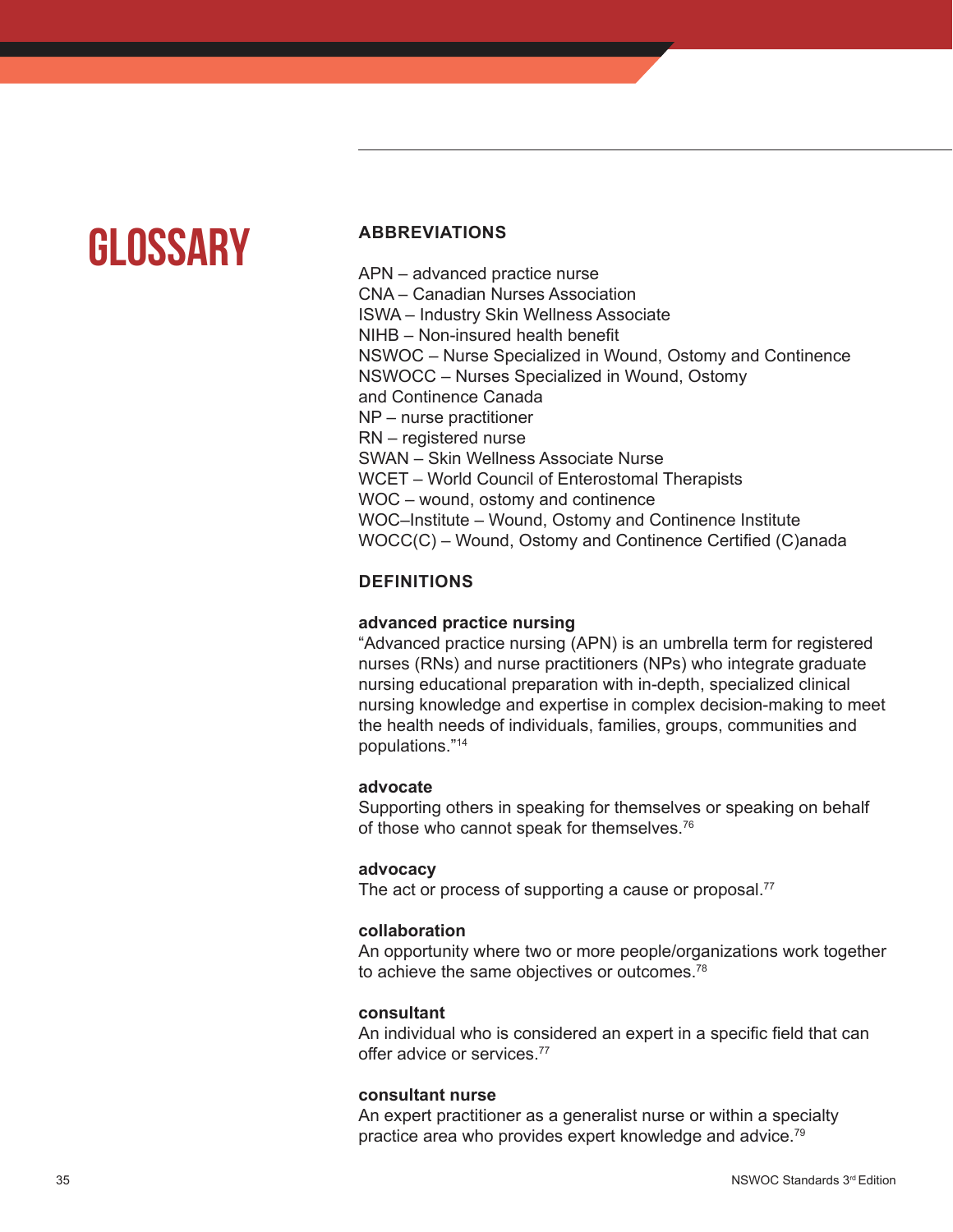#### **culturally sensitive care**

An aspect of patient-centred care that provides an opportunity to reflect on a patient's culture, values, and beliefs that impact the nurse-patient relationship and health care needs.<sup>80</sup>

#### **ethics**

The discipline dealing with what is good and bad and with moral duty and obligation.<sup>58</sup>

#### **evidence-informed practice**

CNA defines evidence-informed decision-making as "a continuous interactive process involving the explicit, conscientious and judicious consideration of the best available evidence to provide care."<sup>81</sup>

#### **Indigenous cultural safety**

Recognizing and respecting the unique history of Indigenous peoples to provide appropriate care and services in an equitable and safe way, without discrimination.<sup>82</sup>

#### **Indigenous peoples of Canada**

To reflect the inclusion of a new Standard on Indigenous peoples, the following definitions have been included to assist NSWOCs:

- capacity building. Activities geared toward strengthening Indigenous communities' abilities to accurately define health risks, trends, and emerging issues; to effectively design and carry out research; and to support self-governance of Indigenous communities.<sup>83</sup> An essential ingredient in capacity building is transformation that is generated and sustained over time from within.<sup>84</sup>
- Elder. Indigenous Elders are not defined by age or gender, but as individuals who have earned the respect of their community through the wisdom, harmony, and balance of their actions. Elders strive to lead by example and base their actions on deep-rooted values and principles. The definition of an Indigenous Elder can vary; however, Elders share the common trait of having a profound sense of spirituality that influences every aspect of their lives and that is reflected in their teachings. <sup>85</sup>
- Indigenous peoples. Indigenous peoples is a collective name for the original peoples of North America and their descendants. Often, Aboriginal Peoples is also used.<sup>86</sup>
- reconciliation. Establishing and maintaining a mutually respectful relationship between Indigenous and non-Indigenous peoples in this country. For reconciliation to happen, there must be an awareness of the past. Reconciliation acknowledges that the legacy of residential schools exists to this day. The legacy is reflected in the intense racism and the systemic discrimination that Indigenous peoples regularly experience in this country.62

#### **patient-centred care**

An approach that fosters respectful, compassionate, culturally appropriate, and competent care that is responsive to the needs, beliefs, and preferences of clients and their family members and that supports a mutually beneficial partnership between clients, families, and health care service providers.87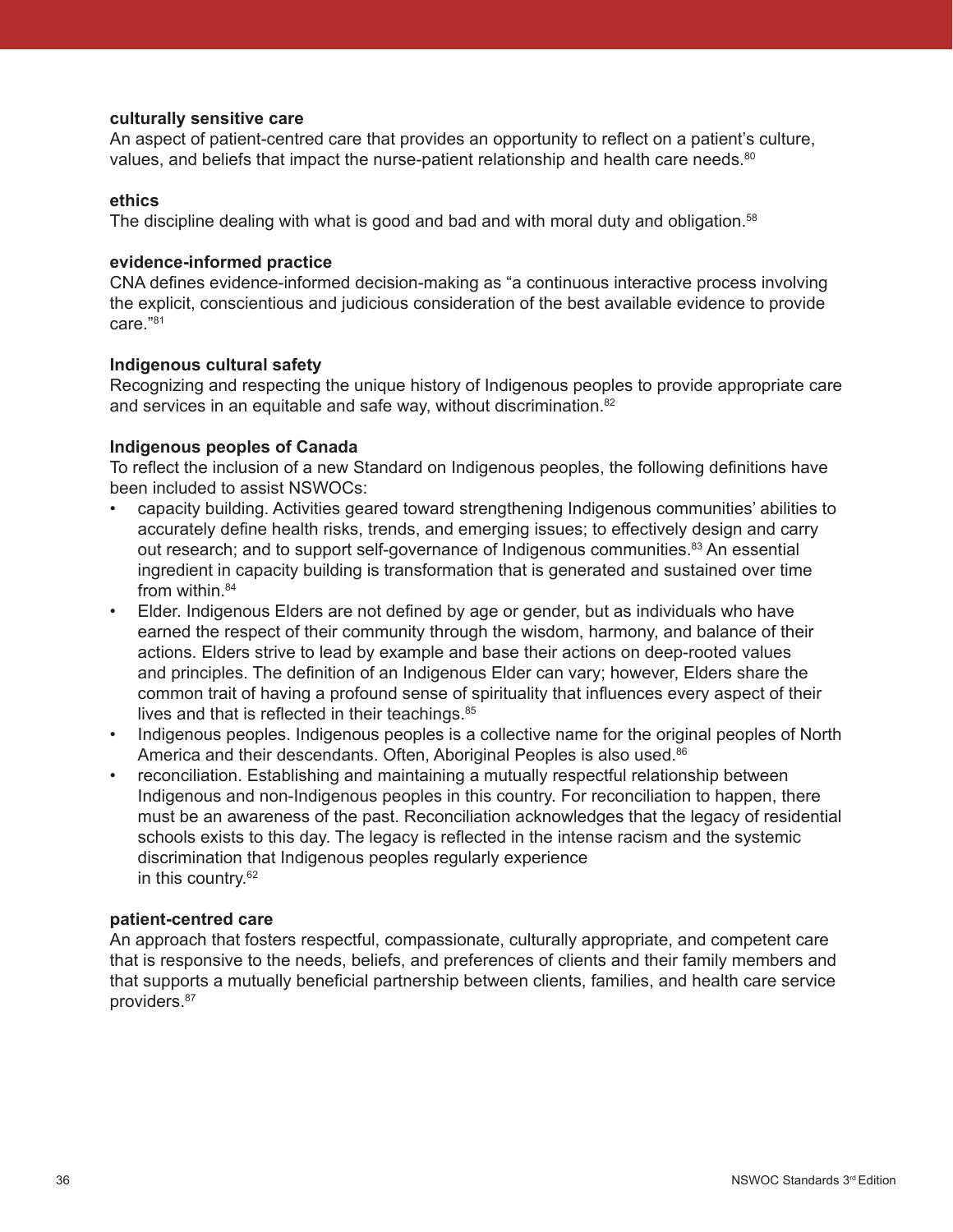#### **patient safety**

The absence of preventable harm to a patient during the process of health care and the reduction of risk of unnecessary harm associated with health care to an acceptable minimum. An acceptable minimum refers to the collective notions of given current knowledge, resources available, and the context in which care was delivered weighed against the risk of non-treatment or other treatment.<sup>88</sup>

#### **professional accountability**

Practicing in accordance with legislation and college standards.<sup>89</sup>

### **Quadruple Aim**

A framework that considers population costs, patient experience, provider experience, and population health to improve and build an effective health care system.<sup>9</sup>

#### **standard**

Something established as a measure or model to which other things should conform. There are three types of standards in health care:

- outcome standard. The evaluation of the results of activities in which a nurse has been involved;
- process standard. The evaluation of the actual activities carried out by the caregiver; and
- structure standard. The evaluation of the setting in which care is rendered and resources are available.<sup>90</sup>

#### **standard of practice**

"Standard: An authoritative statement that sets out the legal and professional basis of nursing practice. The primary purpose of standards is to identify for nurses, the public, government, and other stakeholders, the desired and achievable level of performance expected of nurses in their practice, against which actual performance can be measured."52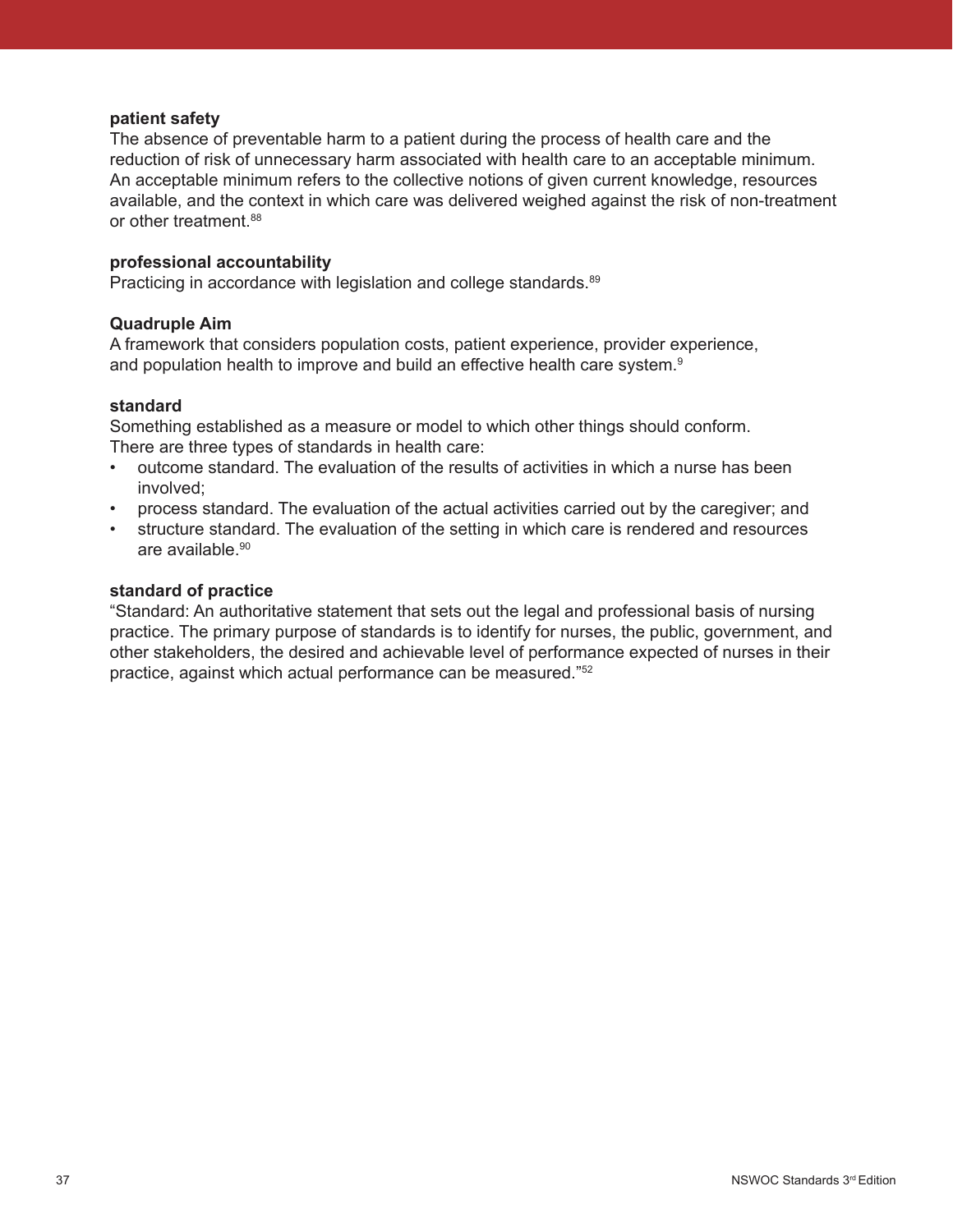### **REFERENCES**

- 1. Canadian Association for Enterostomal Therapy (CAET). The CAET standards for Enterostomal therapy nursing practice. 2nd ed. Ottawa: Canadian Association for Enterostomal Therapy 2016. https://nswoc.ca/wp-content/uploads/2017/08/CAET-ET-Practice-Standards.pdf
- 2. Boyle DK, Bergquist-Beringer S, Cramer E. Relationship of wound, ostomy, and continence certified nurses and healthcare-acquired conditions in acute care hospitals. J Wound Ostomy Continence Nurs. 2017;44(3):283-92. https://doi. org/10.1097/WON.0000000000000327
- 3. Kozell, K, Harris, C and Harley C. Review: Evolution of the Nurse Specialized in Wound, Ostomy and Continence in Canada. 2020. NSWOC Advance. 33(1).
- 4. Peabody JW, Taguiwalo MM, Robalino DA, Frenk, J. Improving the quality of care in developing countries. In: Jamison DT, Breman JG, Measham AR, et al., editors. Disease control priorities in developing countries. 2nd ed. Washington (DC): The International Bank for Reconstruction and Development / The World Bank; 2006. Ch 70 Jointly published by Oxford University Press. https://www.ncbi.nlm.nih.gov/ books/NBK11790/
- 5. World Health Organization [Internet]. Geneva (Switzerland): World Health Organization; c2020. What is quality of care and why is it important? 2020 [cited 2020 Oct 27]; [about 3 screens]. https://www.who.int/maternal\_child\_adolescent/ topics/quality-of-care/definition/en/
- 6. Mensah Abrampah N, Syed SB, Hirschhorn LR, et al. Quality improvement and emerging global health priorities. Int J Qual Health Care. 2018;30(supl 1):5–9. https://doi.org/10.1093/intqhc/mzy007
- 7. Institute for Healthcare Improvement [Internet]. Boston (MA); Institute for Healthcare Improvement; c2020. About us. 2020 [cited 2020 Oct 27]; [about 3 screens]. http://www.ihi.org/about/Pages/default.aspx
- 8. EBSCO Health [Internet]. Ipswich (MA); EBSCO Health; c2020. The Quadruple Aim: hitting the mark for improvement. 2020 [cited 2020 Oct 27]; [about 3 screens]. https://health.ebsco.com/blog/article/the-quadruple-aim-hitting-the-markfor-improvement
- 9. Government of Ontario. A healthy Ontario: building a sustainable health care system. Toronto: Queen's Printer for Ontario; c2019. Chapter 2, The vision for health care in Ontario; p13-16. 2nd report from the Premier's Council on Improving Healthcare and Ending Hallway Medicine. https://www.ontario.ca/ document/healthy-ontario-building-sustainable-health-care-system/chapter-2 vision-health-care-ontario
- 10. CutisCare [Internet]. Boca Raton (FL); CutisCare; c2020. How to increase wound care patient satisfaction. 2020 [cited 2020 Oct 27]; [about 4 screens]. https:// cutiscareusa.com/how-to-increase-wound-care-patient-satisfaction/
- 11. Wound, Ostomy and Continence Nurses Society Task Force. Wound, ostomy, and continence nursing: scope and standards of practice, 2nd edition, an executive summary. J Wound Ostomy Continence Nurs. 2018; 45(4):369-387. https://doi. org/10.1097/WON.0000000000000438
- 12. Baich L, Wilson D, Cummings, GG. Enterostomal therapy nursing in the Canadian home sector, what is its value? J Wound Ostomy Continence Nurs. 2010;37(1):53- 64.
- 13. Harris C, Shannon R. An innovative enterostomal therapy nurse model of community wound care delivery. J Wound. Ostomy Continence Nurs. 2008;35:169-183. https://nswoc.ca/wp-content/uploads/2017/08/An-Innovative-Enterostomal-Therapy-Nurse-Model.pdf
- 14. Canadian Nurses Association. Advanced Practice Nursing: A Pan-Canadian framework. Ottawa (ON): Canadian Nurses Association; 2019. https://www.cnaaiic.ca/-/media/cna/page-content/pdf-en/apn-a-pan-canadian-framework.pdf
- 15. Canadian Nurses Association. Position statement: Advanced Practice Nursing. Ottawa (ON): Canadian Nurses Association; 2007. https://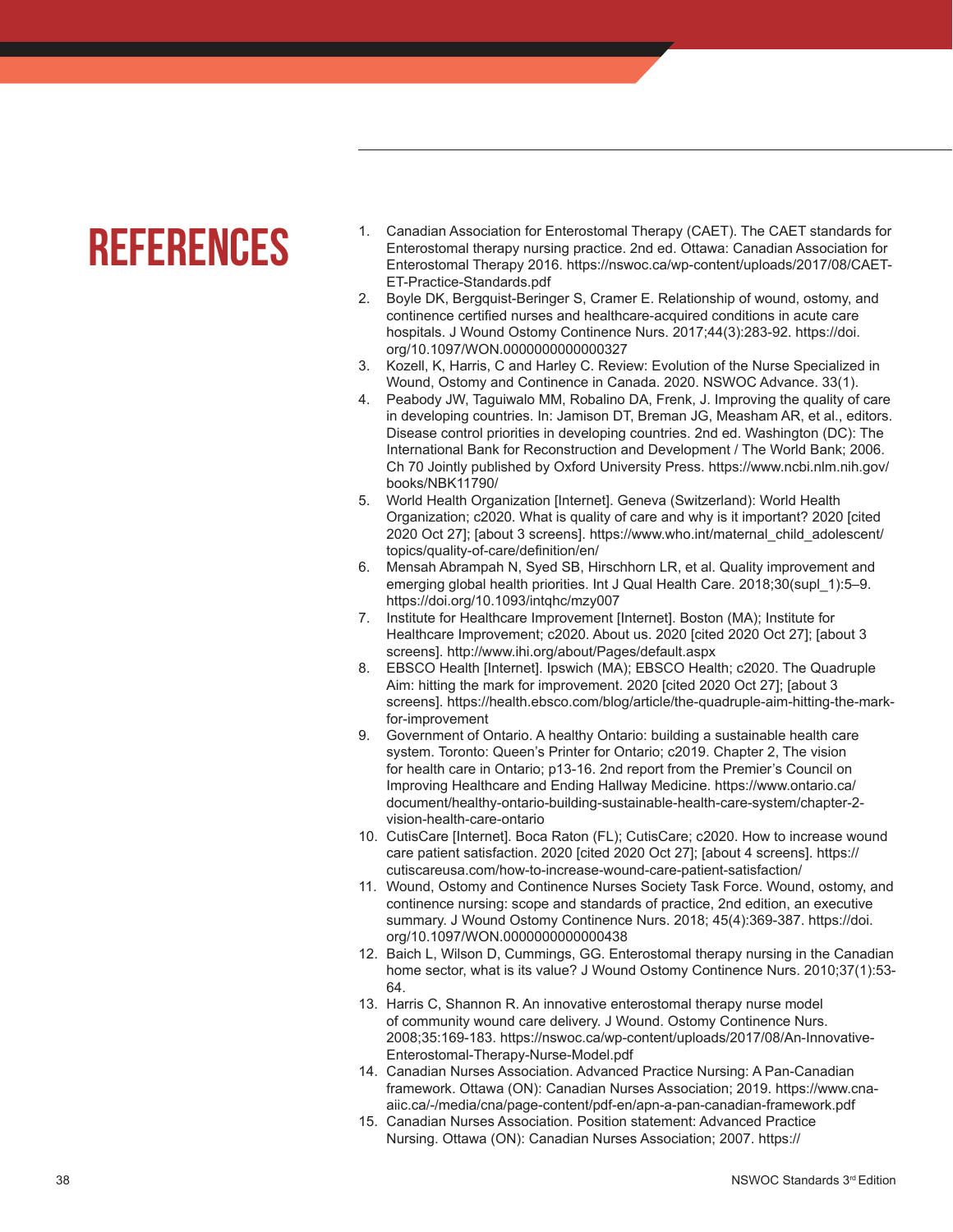www.cna-aiic.ca/-/media/cna/page-content/pdf-en/ps60\_advanced\_nursing\_practice\_2007\_e. pdf?la=en&hash=FAAD706F3BC50ACEBC457888837B9437CA59EE14

- 16. College of Registered Nurses of Prince Edward Island. Entry-level competencies for registered nurses. Charlottetown (PEI): College of Registered Nurses of Prince Edward Island; 2019.
- 17. Saskatchewan Registered Nurses Association. Registered Nurse Practice Standards. Regina (SK): Saskatchewan Registered Nurses Association; 2019. https://www.srna.org/wp-content/uploads/2019/09/RN-Practice-Standards-2019.pdf
- 18. Wound, Ostomy and Continence Nurses Society. Role of the wound, ostomy and continence nurse in continence care. Mount Laurel (NJ): Wound Ostomy and Continence Nurses Society; 2018. https://www.ostomy.org/wpcontent/uploads/2018/11/wocn\_basic\_ostomy\_skin\_care\_2018.pdf
- 19. Canadian Nurses Association. Position statement: Clinical Nurse Specialist. Ottawa (ON): Canadian Nurses Association; 2016. https://www.cna-aiic.ca/en/~/media/cna/page-content/pdf-en/clinical-nurse-specialist-positionstatement\_2016
- 20. College and Association of Registered Nurses of Alberta. Scope of practice for Registered Nurses. Edmonton (AB): College and Association of Registered Nurses of Alberta; 2011. https://www.nurses.ab.ca/docs/defaultsource/document-library/standards/scope-of-practice-for-registered-nurses.pdf?sfvrsn=27bb6313\_14
- 21. College of Nurses of Ontario. Practice standard: professional standards, revised 2002. Toronto (ON): College of Nurses of Ontario; 2018. https://www.cno.org/globalassets/docs/prac/41006\_profstds.pdf
- 22. Lawrence K, Catanzaro JA, Eddins CW, Jacobson TM, Slachta PA. Scope and standards for wound, ostomy and continence specialty practice nursing: a white paper from the WOCN society. J Wound Ostomy Continence Nurs. 2012;39(5):481-7.
- 23. Nurses Association of New Brunswick. Standards of practice: Registered Nurses. Fredericton (NB): Nurses Association of New Brunswick; 2019. http://www.nanb.nb.ca/media/resource/NANB2019-RNPracticeStandards-Eweb.pdf
- 24. Saskatchewan Registered Nurses Association. Registered Nurse entry-level competencies. Regina (SK): Saskatchewan Registered Nurses Association; 2019. https://www.srna.org/wp-content/uploads/2019/09/RN-Entry-Level-Competencies-2019.pdf
- 25. Saskatchewan Registered Nurses Association. Standards & competencies for RN specialty practices. Regina (SK): Saskatchewan Registered Nurses Association; 2018.
- 26. Christensen D, Heerschap C, Hill R, LeBlanc K, McNaughton V, Murphy C, Mutch K, Sommerey L. Setting a leadership standard for wound, ostomy and continence care: The importance of the CETN(C) title as certification for specialized Registered Nurses. Wound Care Canada. 2017 Fall;15(2):24-8.
- 27. College and Association of Registered Nurses of Alberta. Practice standards for regulated members. Edmonton (AB): College and Association of Registered Nurses of Alberta; 2013. https://www.nurses.ab.ca/docs/defaultsource/document-library/standards/practice-standards-for-regulated-members.pdf?sfvrsn=d4893bb4\_12
- 28. British Columbia (BC) College of Nursing Professionals. Professional standards for Registered Nurses and Nurse Practitioners. Vancouver (BC): BC College of Nursing Professionals; 2018. https://www.bccnp.ca/Standards/ RN\_NP/ProfessionalStandards/Pages/Default.aspx
- 29. Ordre des infirmières et infirmiers du Québec. Le champ d'exercice et les activités réservées des infirmières et infirmiers. (3rd ed.). Montréal (QC): Ordre des infirmières et infirmiers du Québec; 2016. https://www.oiiq.org/ documents/20147/1306047/1466-exercice-infirmier-activites-reservees-web+%282%29.pdf/84aaaa05-af1d-680a-9be1-29fcde8075e3
- 30. Ordre des infirmières et infirmiers du Québec. Code de déontologie des infirmières et infirmiers: au nom de la santé des Québécois. Montréal (QC): Ordre des infirmières et infirmiers du Québec; 2015. https://www.oiiq.org/ documents/20147/237836/8449\_doc.pdf
- 31. Yukon Registered Nurses Association. Standards of practice for Registered Nurses. Whitehorse (YT): Yukon Registered Nurses Association; 2013. http://nperesource.casn.ca/wp-content/uploads/2017/01/Standards2013.pdf
- 32. Tull KB, Carroll RM. Advanced Practice Nursing in Home health. Home Health Care Management & Practice. 2004;16(2):81-8. https://doi.org/10.1177/1084822303258234
- 33. Ousey K, Atkin L, Milne J, Henderson V. The changing role of the tissue viability nurse: an exploration of this multifaceted post. Wounds UK. 2014;10(4):54-61.
- 34. Nurses Association of New Brunswick. Standards for the practice of primary health care Nurse practitioners. Fredericton (NB): Nurses Association of New Brunswick; 2015. http://nperesource.casn.ca/wp-content/ uploads/2017/01/NANB-NPStandards-E-2016-05.pdf
- 35. Canadian Gerontological Nursing Association. Gerontology nursing standards of practice and competencies 2019. (4th ed.) Toronto (ON): Canadian Gerontological Nursing Association; 2019. https://cgna.net/uploads/CGNA\_ STANDARDSandCOMPETENCIES2019\_FULL\_DOCUMENT\_Member\_DISTRIBUTION\_COPY\_April102019.pdf
- 36. College of Registered Nurses of Manitoba. Practice direction: practice expectations for RN(AP)s. Winnipeg (MB): College of Registered Nurses of Manitoba; 2019. https://www.crnm.mb.ca/support/quality-practice-consultation/ practice-expectations
- 37. Nurses Association of New Brunswick. Entry-level competencies (ELCs) for the practice of Registered Nurses in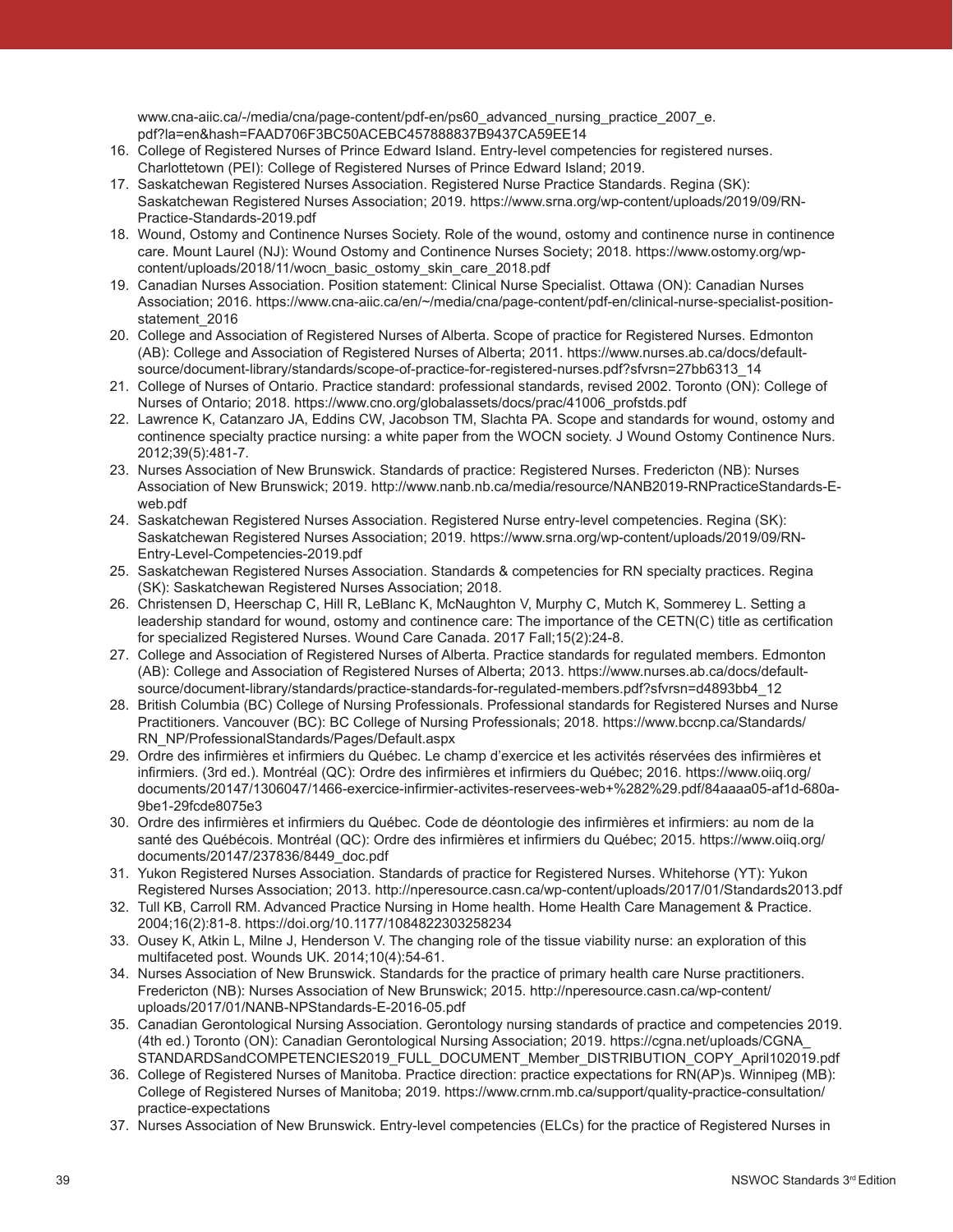New Brunswick: Effective 2020. Fredericton (NB): Nurses Association of New Brunswick; 2019. http://www.nanb. nb.ca/media/resource/NANB-ELC-Mar19-ENGLISH.pdf

- 38. Nova Scotia College of Nursing. Nurse Practitioner standards of practice 2018. Bedford (NS): Nova Scotia College of Nursing; 2019. https://www.nscn.ca/professional-practice/practice-support/practice-support-tools/ standards-practice/nurse-practitioner-standards-practice
- 39. Wound, Ostomy and Continence Nurses Society and Wound, Ostomy and Continence Nursing Certification Board. WOCN Society and WOCNCB position statement: Entry level wound, ostomy and continence nurse education and certification. Mount Laurel (NJ) 2008: Wound, Ostomy and Continence Nurses Society and Wound, Ostomy and Continence Nursing Certification Board; 2018. https://www.wocncb.org/pdf/position-statements/ WOCNCB\_Position\_Statement\_WOC\_entry\_Level.pdf
- 40. College of Registered Psychiatric Nurses of Alberta. Code of ethics & standards of psychiatric nursing practice. Edmonton (AB): College of Registered Psychiatric Nurses of Alberta; 2013. https://www.crpna.ab.ca/ CRPNAMember/CRPNA\_Member/CRPNA\_Code\_of\_Ethics\_and\_Standards\_of\_Practice.aspx
- 41. Canadian Society of Gastroenterology Nurses & Associates. Standards for gastroenterology nursing practice. Kingston (ON): Canadian Society of Gastroenterology Nurses & Associates; 2012. http://csgna.com/wp-content/ uploads/2018/01/FINAL\_Standards\_CSGNA\_March\_12\_2012.pdf
- 42. Gray M, Ratliff C, Mawyer R. A brief history of Advanced Practice Nursing and its implications for WOC advanced nursing practice. J Wound Ostomy Continence Nurs. 2000;27(1):48-54. https://doi.org/10.1016/s1071- 5754(00)90042-1
- 43. Registered Nurses Association of the Northwest Territories and Nunavut. Scope of practice for Registered Nurses and Nurse Practitioners. Yellowknife (NT): Registered Nurses Association of the Northwest Territories and Nunavut; 2019. https://rnantnu.ca/wp-content/uploads/2019/10/SCOPE-OF-PRACTICE-2019-NEW.pdf
- 44. Nova Scotia College of Nursing. NSCN standards of practice for Registered Nurses 2017. Bedford (NS): Nova Scotia College of Nursing; 2019. https://www.nscn.ca/professional-practice/practice-support/practice-supporttools/standards-practice/standards-practice-registered-nurses
- 45. Canadian Nurses Association. Position statement: The Nurse Practitioner. Ottawa (ON): Canadian Nurses Association; 2016. https://cna-aiic.ca/-/media/cna/page-content/pdf-en/the-nurse-practitioner-positionstatement\_2016.pdf?la=en&hash=B13B5142C8D02990439EF06736EA284126779BCC
- 46. Royal College of Nursing. Clinical nurse specialists: stoma care. London (UK): Royal College of Nursing; 2009. http://www.acpgbi.org.uk/content/uploads/2016/01/Clinical-nurse-specialists-Stoma-care.pdf
- 47. Wound, Ostomy and Continence Nurses Society. Magnet recognition and the role of the wound, ostomy and continence nurse. Mount Laurel (NJ): Wound, Ostomy and Continence Nurses Society; 2012. https://cdn.ymaws. com/member.wocn.org/resource/resmgr/document\_library/Magnet\_Recognition\_&\_Role\_of.pdf
- 48. College of Registered Nurses of Manitoba. Scope of practice for RNs. Winnipeg (MB): College of Registered Nurses of Manitoba; 2019. https://www.crnm.mb.ca/uploads/document/document\_file\_254.pdf?t=1580488652
- 49. Beitz JM. Specialty practice, advanced practice, and WOC nursing: current professional issues and future opportunities. J Wound Ostomy Continence Nurs. 2000;27(1):55-64. https://doi.org/10.1016/s1071- 5754(00)90043-3.
- 50. College of Registered Psychiatric Nurses of Alberta, British Columbia College of Nursing Professionals, College of Registered Psychiatric Nurses of Manitoba, Registered Psychiatric Nurses Association of Saskatchewan. Standards of psychiatric nursing practice 2019. Winnipeg (MB): College of Registered Psychiatric Nurses of Manitoba; 2019. https://crpnm.mb.ca/wp-content/uploads/2019/10/Standards-of-Psychiatric-Nursing-Practice-FINAL-October-2019.pdf
- 51. British Columbia (BC) College of Nursing Professionals. Scope of practice for Nurse Practitioners. Vancouver (BC): BC College of Nursing Professionals; 2020. https://www.bccnp.ca/Standards/RN\_NP/StandardResources/ NP\_ScopeofPractice.pdf
- 52. College of Registered Nurses of Prince Edward Island. Nurse Practitioner standards for practice. Charlottetown (PEI): College of Registered Nurses of Prince Edward Island; 2019. https://crnpei.ca/professional-practice/ standards/
- 53. Registered Nurses Association of the Northwest Territories and Nunavut. Standards of practice for Registered Nurses and Nurse Practitioners. Yellowknife (NT): Registered Nurses Association of the Northwest Territories and Nunavut; 2019. https://rnantnu.ca/wp-content/uploads/2019/10/2019-standards-of-practice.pdf
- 54. College of Registered Nurses of Manitoba. Practice direction: practice expectations for RN(NP)s. Winnipeg (MB): College of Registered Nurses of Manitoba; 2018. https://www.crnm.mb.ca/support/quality-practice-consultation/ practice-expectations
- 55. Canadian Gerontological Nursing Association. Gerontological nursing competencies and standards of practice and competencies 2010. Vancouver (BC): Canadian Gerontological Nursing Association; 2010. https://www.cgna. net/uploads/CGNAStandardsOfPractice\_English.pdf
- 56. Ousey K. The role of education in developing tissue viability to meet the Quality Agenda. Wounds UK. 2010;6(2):94-8.
- 57. College of Registered Nurses of Newfoundland and Labrador. Standards of practice for Registered Nurses and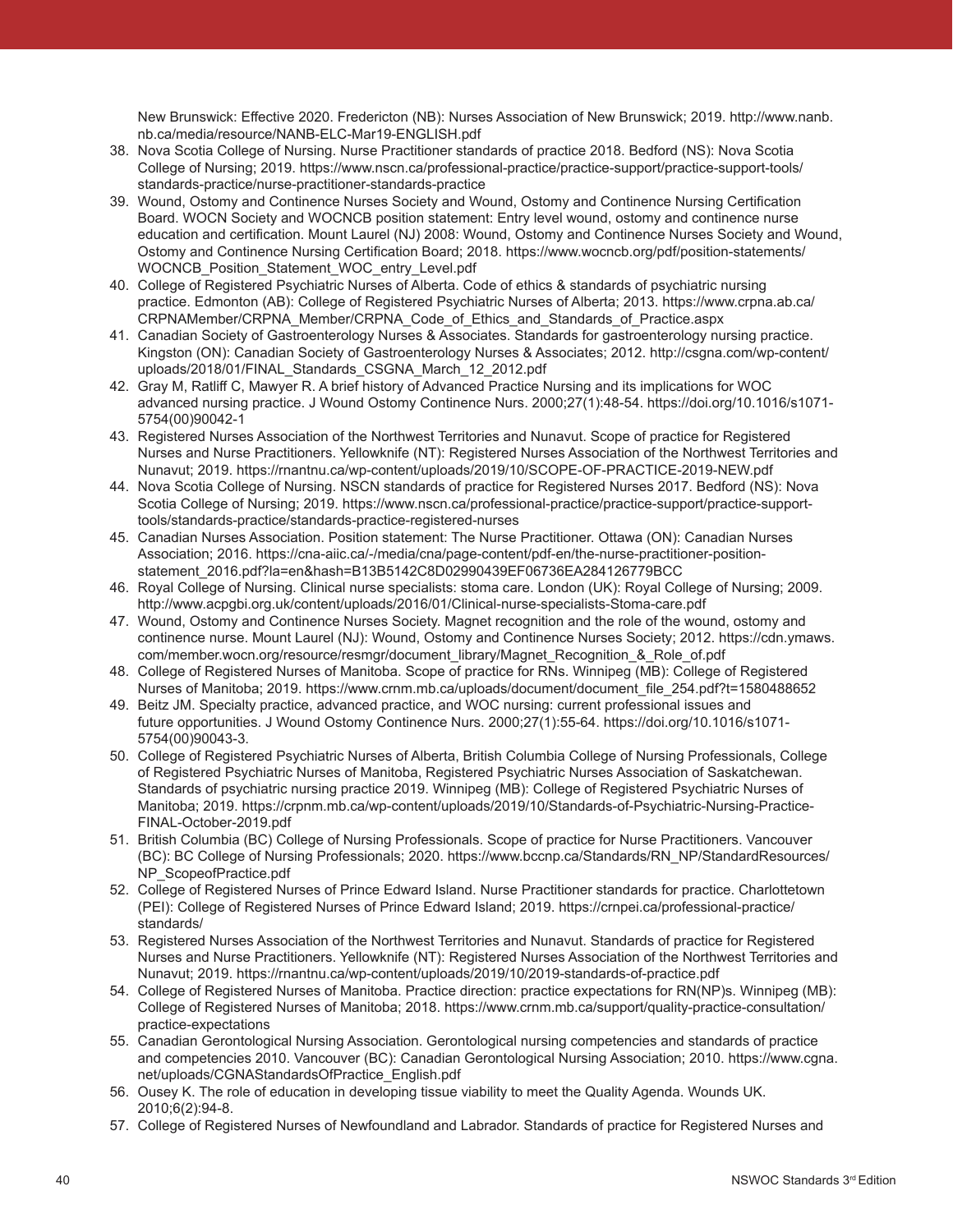Nurse Practitioners. St John's (NL): College of Registered Nurses of Newfoundland and Labrador; 2019. https:// crnnl.ca/sites/default/files/documents/Standards\_of\_Practice\_for%20RNs\_and\_NPs.pdf

- 58. College of Nurses of Ontario [Internet]. Toronto (ON): College of Nurses of Ontario; June 2019. Practice Standard. Ethics. https://www.cno.org/globalassets/docs/prac/41034\_ethics.pdf
- 59. College and Association of Registered Nurses of Alberta. Entry-level competencies for the practice of registered nurses. Edmonton (AB): College and Association of Registered Nurses of Alberta; 2019.
- 60. South West Region Wound Care Program (SWRWC) Toolkit: Levels of Wound Care Expertise: Expectations related to clinical experience 2011. A. 2.1. https://www.southwesthealthline.ca/healthlibrary\_docs/ a.2.1.woundcareexpertiselevels.pdf
- 61. Indigenous Corporate Training Inc. [Internet.] Port Coquitlam (BC). c2019. Your guide to Indigenous relations. First Nation protocol on traditional territory; 2020 [cited 2020 Oct 27]; [about 7 screens]. https://www.ictinc.ca/firstnation-protocol-on-traditional-territory#
- 62. Canada, Truth and Reconciliation Commission of Canada. What we have learned: principles of truth and reconciliation. [place unknown: publisher unknown]; 2015. http://www.trc.ca/assets/pdf/Principles%20of%20 Truth%20and%20Reconciliation.pdf
- 63. Allen L, Hatala A, Ijaz S, Courchene D, Bushie, B. Indigenous-led health care partnerships in Canada. Canadian Medical Association Journal. 2020;192(9):E208-E216. https://doi.org/10.1503/cmaj.190728. https://www.cmaj.ca/ content/192/9/E208
- 64. Indigenous Services Canada [Internet]. Ottawa (ON): Government of Canada; c2020. Key priorities; 2019-03-04 [cited 2020 Oct 27]; [about 3 screens]. https://www.sac-isc.gc.ca/eng/1523808248312/1523808295687
- 65. Indigenous Services Canada [Internet]. Ottawa (ON): Government of Canada; c2020. Indigenous Community Development National Strategy; 2019-04-16 [cited 2020 Oct 27]; [about 16 screens]. https://www.sac-isc.gc.ca/en g/1550512330682/1550512404487
- 66. Hart-Wasekeesikaw F, Gregory D. Cultural competence and cultural safety in nursing education: a framework for First Nations, Inuit and Métis nursing. Ottawa (ON): Aboriginal Nurses Association of Canada; 2009. https://www. cna-aiic.ca/~/media/cna/page-content/pdf-en/first\_nations\_framework\_e.pdf
- 67. Indigenous Services Canada [Internet]. Ottawa (ON): Government of Canada; c2020. Non-insured health benefits for First Nation and Inuit: Health provider information; 2020-04-16 [cited 2020 Oct 27]; [about 7 screens]. https:// www.sac-isc.gc.ca/eng/1577991533931/1577991562786
- 68. Juutilainen SA, Jeffrey M, Stewart S. Methodology matters: Designing a pilot study guided by Indigenous epistemologies. Hum Biol. 2020 9;91(3):141-51. https://doi.org/10.13110/humanbiology.91.3.06
- 69. Khan I, Ndubuka N, Stewart K, McKinney V, Mendez, I. The use of technology to improve health care to Saskatchewan's First Nations communities. Can Commun Dis Rep. 2017 1;43(6):120–4. https://doi.org/10.14745/ ccdr.v43i06a01
- 70. Berke C, Conley M, Netsch D, Franklin L, Goodman E, Shephard C, Thompson D. Role of the Wound, Ostomy and Continence Nurse in Continence Care: 2018 Update. J Wound Ostomy Continence Nurs. 2019;46:221–225. https://doi.org/10.1097/WON.0000000000000529
- 71. NANDA International Inc. [Internet]. [no place]: c2018-2020. Glossary of terms; c2018-2020 [cited 2020 Oct 27]; [about 5 screens]. https://kb.nanda.org/article/AA-00226/30/English-/Resources/Glossary-of-Terms.html
- 72. Ackley BJ, Ladwig GB, Makic MB, Martinez-Kratz M, Zanotti M. Nursing Diagnosis Handbook, (12th ed.) Maryland: Mosby c2020
- 73. Nurses Association of New Brunswick. Entry-level competencies for Nurse Practitioners. Fredericton (NB): Nurses Association of New Brunswick; 2016. http://www.nanb.nb.ca/media/resource/NANB-EntryLevelCompetenciesNP-October2016-E.pdf
- 74. Sylvia CJ. Exploring the identity of the certified wound ostomy continence nurse in industry: an interpretive analysis of professional ecology [dissertation]. [Cardiff]: Cardiff University; 2018. http://orca.cf.ac.uk/113359/
- 75. Ordre des infirmières et infirmiers du Québec. Champ d'exercice et activités réservées de l'infirmière. Montréal (QC): Ordre des infirmières et infirmiers du Québec;2016. https://www.oiiq.org/documents/20147/1306047/1466 exercice-infirmier-activites-reservees-web+%282%29.pdf/84aaaa05-af1d-680a-9be1-29fcde8075e3
- 76. Canadian Nurses Association [CNA]. Code of Ethics for Registered Nurses. Ottawa (ON) Canadian Nurses Association. 2008. https://www.cna-aiic.ca/~/media/cna/page-content/pdf-en/ps95\_code\_of\_ethics\_2008\_e. pdf?la=en
- 77. Merriam-Webster. Merriam-Webster dictionary [Internet]. Springfield (MA): Merriam-Webster; 2020 [cited 2020 Oct 27]. https://www.merriam-webster.com/dictionary/
- 78. Cambridge dictionary [Internet]. Cambridge (UK): Cambridge University Press; 2020. Collaboration. 2020 [cited 2020 Oct 27]; [about 3 screens]. Available from: https://dictionary.cambridge.org/dictionary/english/collaboration
- 79. Manley, K. Organizational culture and consultant nurse outcomes: part 1 organisational culture. Nurs Stand. 2000;14(36):34-38.
- 80. College of Nurses of Ontario [Internet]. Toronto (ON): College of Nurses of Ontario; c2018 Culturally sensitive care. 2018 Dec 13 [cited 2020 Oct 27]; [about 4 screens]. http://www.cno.org/en/learn-about-standardsguidelines/educational-tools/ask-practice/culturally-sensitive-care/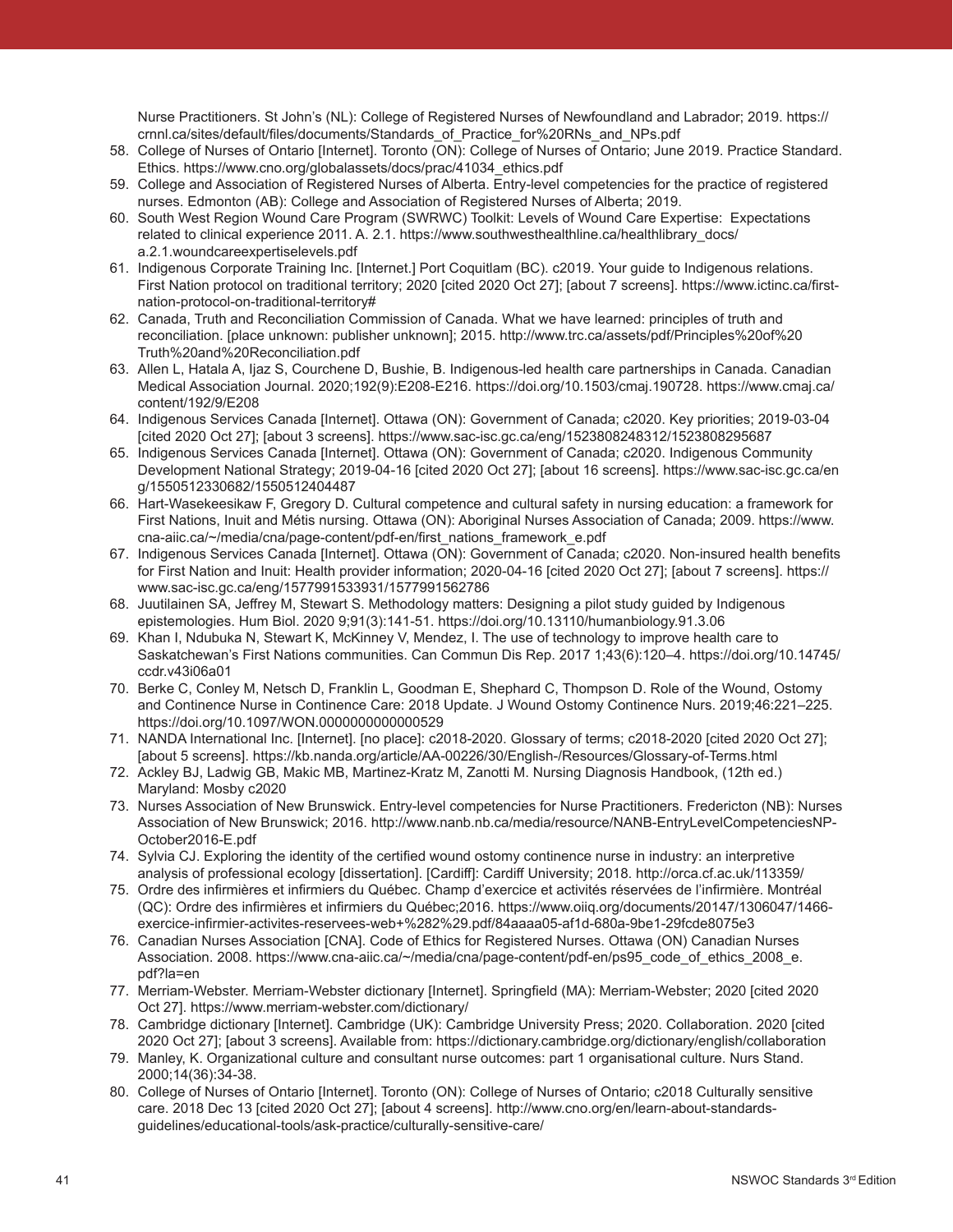- 81. Canadian Nurses Association [CNA], 2010, p. 1 https://www.cna-aiic.ca/en/nursing-practice/evidence-basedpractice/definitions-galore
- 82. Provincial Health Services Authority in BC. [Internet]. Vancouver (BC): Provincial Health Services Authority in BC; San'yas Indigenous cultural safety training [no date; cited 2020 Oct 27]. http://www.sanyas.ca
- 83. Kwiatkowski RE, Tikhonov C, McClymont Peace D, Bourassa C. Canadian Indigenous engagement and capacity building in health impact assessment. Impact Assessment and Project Appraisal, 2009;27(1):57-67. https://doi. org/10.3152/146155109X413046
- 84. United Nations. [Internet]. New York; [no date]. Capacity-building; [no date; cited 2020 Oct 27]; [about 2 screens]. https://academicimpact.un.org/content/capacity-building
- 85. Indigenous Corporate Training Inc. [Internet]. Port Coquitlam (BC): c2020. Indigenous Elder definition. c2020 [cited 2020 Oct 27]; [about 4 screens]. https://www.ictinc.ca/blog/indigenous-elder-definition
- 86. Government of Canada. [Internet]. Ottawa (ON); c2020. Crown-Indigenous relations and Northern Affairs Canada: Indigenous peoples and communities. 2017-12-04 [cited 2020 Oct 27]; [about 2 screens]. https://www.rcaanccirnac.gc.ca/eng/1100100013785/1529102490303.
- 87. Accreditation Canada. Client- and family-centred care in the Qmentum program. Ottawa (ON): Accreditation Canada; 2015. https://www.cfhi-fcass.ca/sf-docs/default-source/patient-engagement/accredication-canada.pdf
- 88. World Health Organization [Internet]. Geneva (Switzerland): World Health Organization; c2020. Patient safety. 2020 [cited 2020 Oct 27]; [about 3 screens]. https://www.who.int/patientsafety/en/
- 89. College of Nurses of Ontario [Internet]. Toronto (ON): College of Nurses of Ontario; 2020. Professional accountability and responsibility. 2012 Sep 19 [cited 2020 Oct 27]; [about 3 screens]. http://www.cno.org/ en/become-a-nurse/entry-to-practice-examinations/jurisprudence-examination/competencies/professionalaccountability-and-responsibility/
- 90. The Free Dictionary [Internet]. Feasterville (PA): Farlex; c2003-2020. Standard. [cited 2020 Oct 27]; [about 2 screens]. Available from: https://medical-dictionary.thefreedictionary.com/standard
- †. An expert opinion.